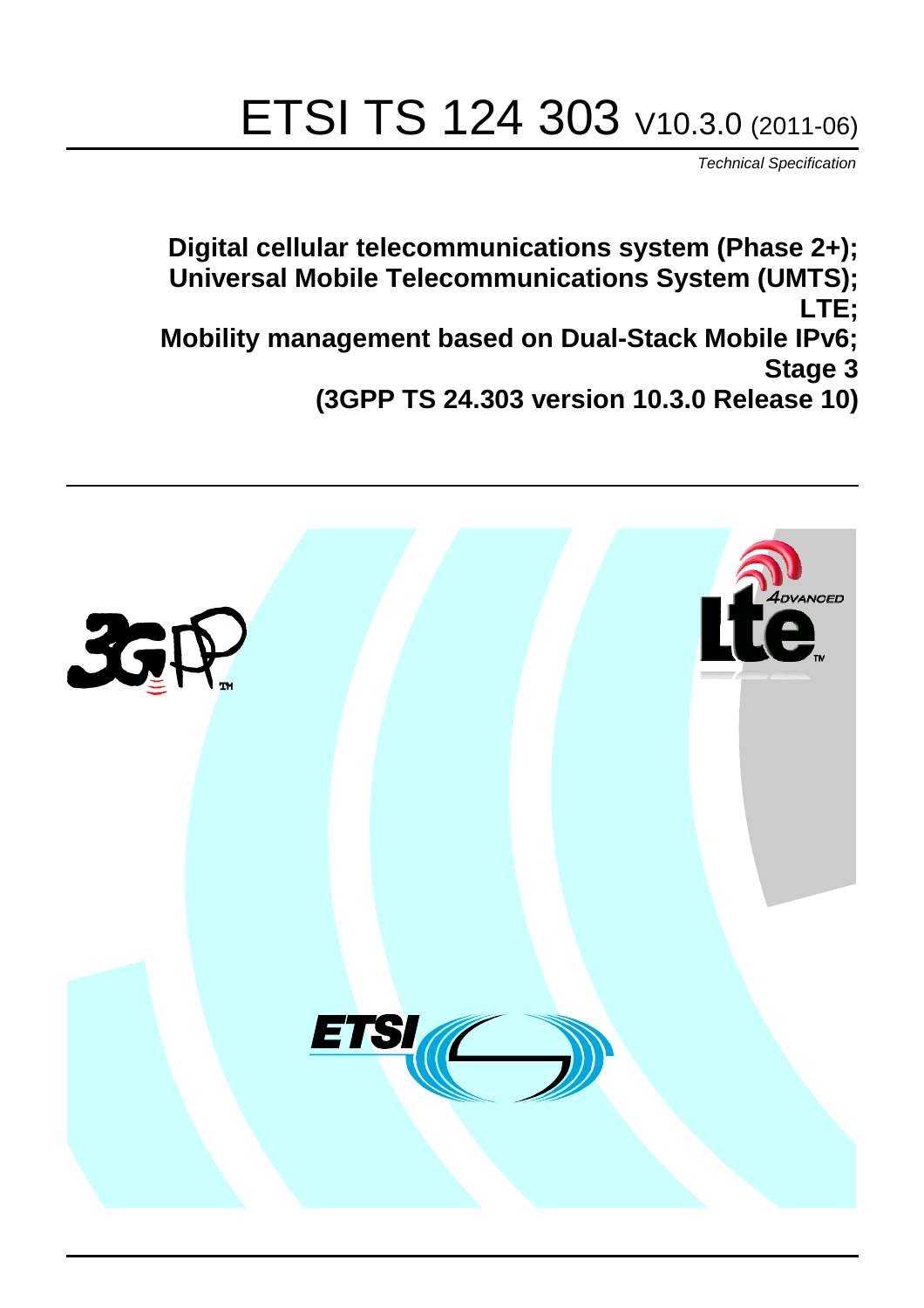Reference RTS/TSGC-0124303va30

Keywords

GSM, LTE, UMTS

#### *ETSI*

#### 650 Route des Lucioles F-06921 Sophia Antipolis Cedex - FRANCE

Tel.: +33 4 92 94 42 00 Fax: +33 4 93 65 47 16

Siret N° 348 623 562 00017 - NAF 742 C Association à but non lucratif enregistrée à la Sous-Préfecture de Grasse (06) N° 7803/88

#### *Important notice*

Individual copies of the present document can be downloaded from: [http://www.etsi.org](http://www.etsi.org/)

The present document may be made available in more than one electronic version or in print. In any case of existing or perceived difference in contents between such versions, the reference version is the Portable Document Format (PDF). In case of dispute, the reference shall be the printing on ETSI printers of the PDF version kept on a specific network drive within ETSI Secretariat.

Users of the present document should be aware that the document may be subject to revision or change of status. Information on the current status of this and other ETSI documents is available at <http://portal.etsi.org/tb/status/status.asp>

If you find errors in the present document, please send your comment to one of the following services: [http://portal.etsi.org/chaircor/ETSI\\_support.asp](http://portal.etsi.org/chaircor/ETSI_support.asp)

#### *Copyright Notification*

No part may be reproduced except as authorized by written permission. The copyright and the foregoing restriction extend to reproduction in all media.

> © European Telecommunications Standards Institute 2011. All rights reserved.

**DECT**TM, **PLUGTESTS**TM, **UMTS**TM, **TIPHON**TM, the TIPHON logo and the ETSI logo are Trade Marks of ETSI registered for the benefit of its Members.

**3GPP**TM is a Trade Mark of ETSI registered for the benefit of its Members and of the 3GPP Organizational Partners. **LTE**™ is a Trade Mark of ETSI currently being registered

for the benefit of its Members and of the 3GPP Organizational Partners.

**GSM**® and the GSM logo are Trade Marks registered and owned by the GSM Association.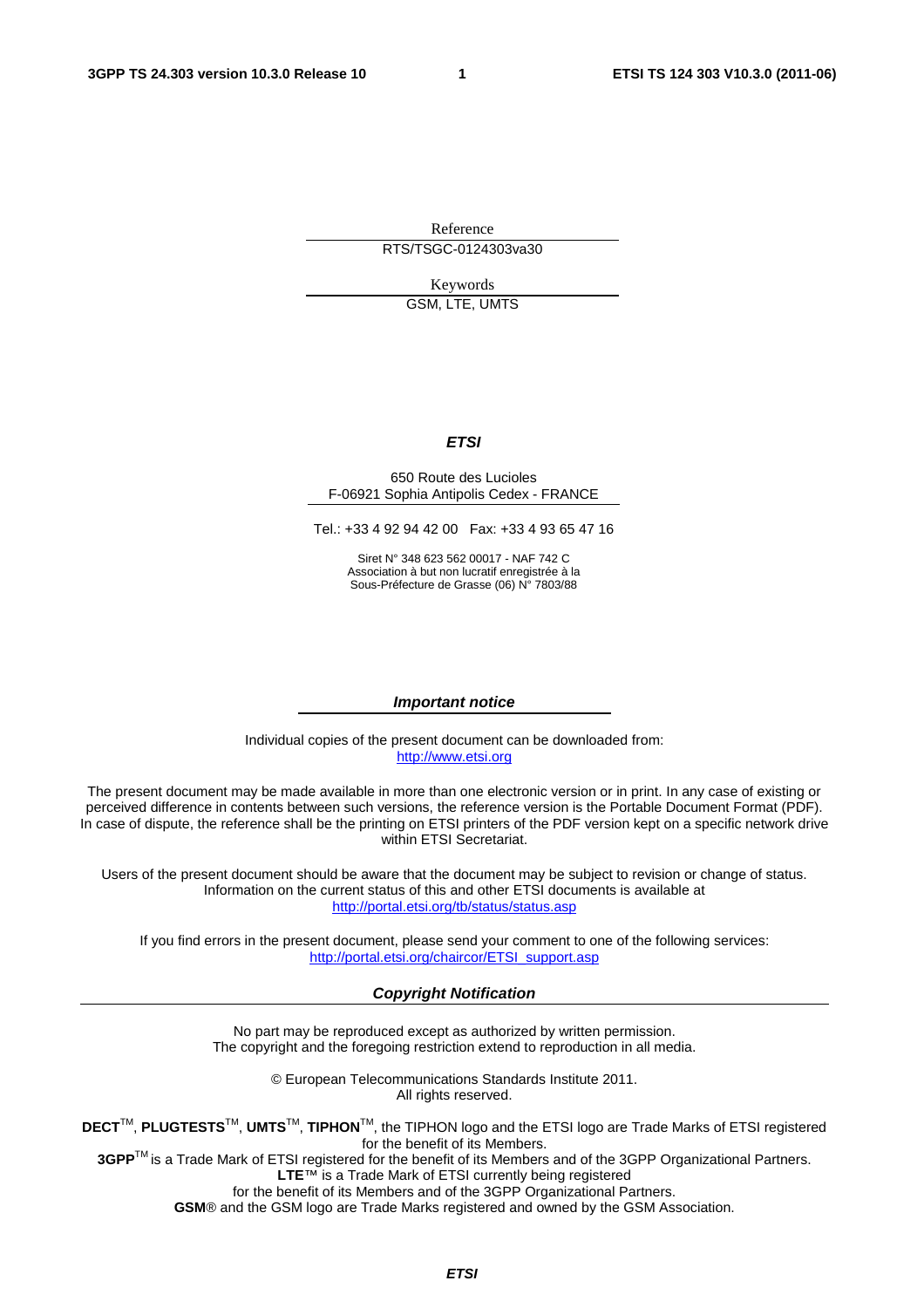## Intellectual Property Rights

IPRs essential or potentially essential to the present document may have been declared to ETSI. The information pertaining to these essential IPRs, if any, is publicly available for **ETSI members and non-members**, and can be found in ETSI SR 000 314: *"Intellectual Property Rights (IPRs); Essential, or potentially Essential, IPRs notified to ETSI in respect of ETSI standards"*, which is available from the ETSI Secretariat. Latest updates are available on the ETSI Web server ([http://webapp.etsi.org/IPR/home.asp\)](http://webapp.etsi.org/IPR/home.asp).

Pursuant to the ETSI IPR Policy, no investigation, including IPR searches, has been carried out by ETSI. No guarantee can be given as to the existence of other IPRs not referenced in ETSI SR 000 314 (or the updates on the ETSI Web server) which are, or may be, or may become, essential to the present document.

## Foreword

This Technical Specification (TS) has been produced by ETSI 3rd Generation Partnership Project (3GPP).

The present document may refer to technical specifications or reports using their 3GPP identities, UMTS identities or GSM identities. These should be interpreted as being references to the corresponding ETSI deliverables.

The cross reference between GSM, UMTS, 3GPP and ETSI identities can be found under [http://webapp.etsi.org/key/queryform.asp.](http://webapp.etsi.org/key/queryform.asp)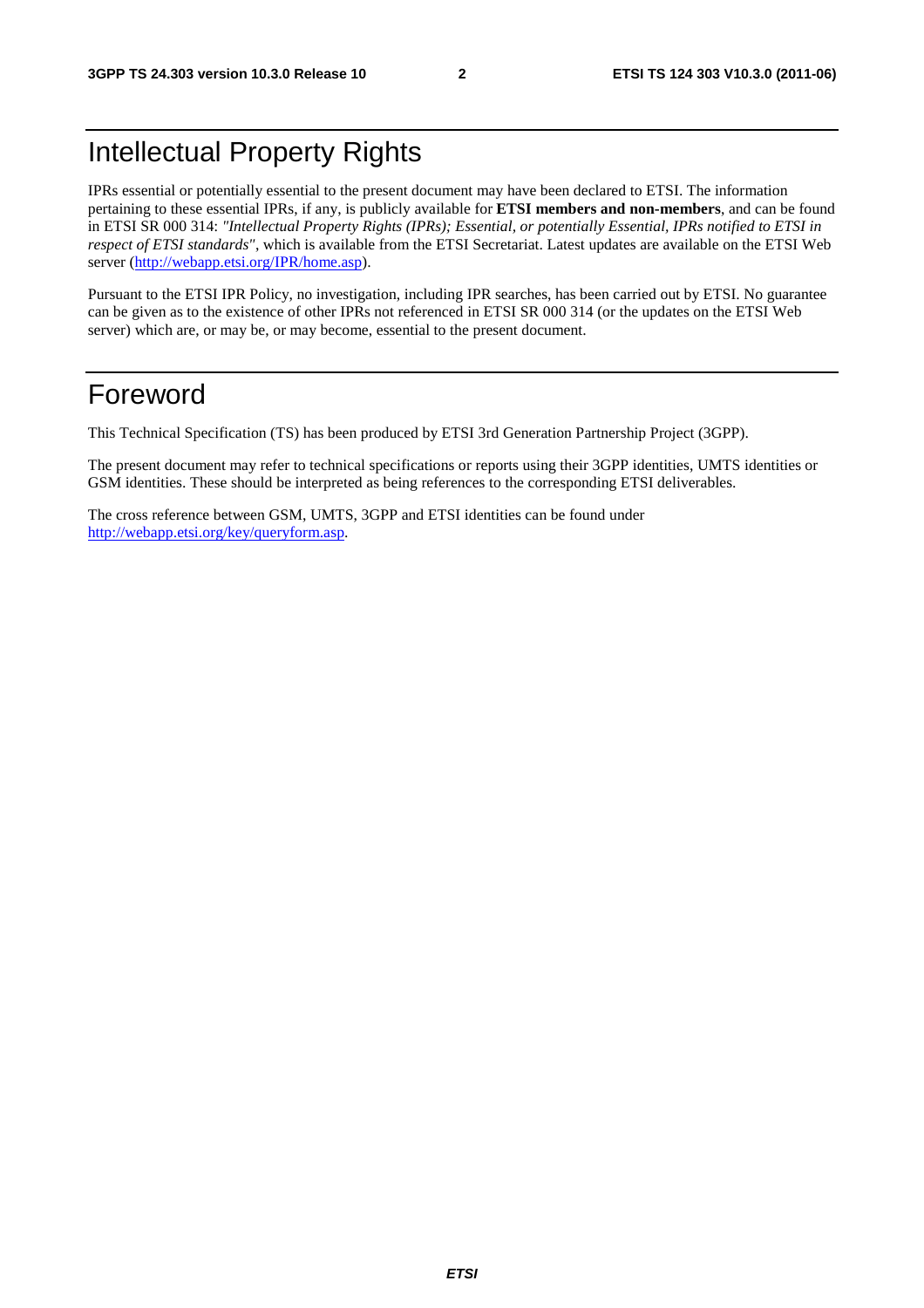$\mathbf{3}$ 

## Contents

| 1                      |                                                                               |  |  |
|------------------------|-------------------------------------------------------------------------------|--|--|
| $\overline{2}$         |                                                                               |  |  |
| 3                      |                                                                               |  |  |
| 3.1                    |                                                                               |  |  |
| 3.2                    |                                                                               |  |  |
| 4                      |                                                                               |  |  |
| 4.1<br>4.2             |                                                                               |  |  |
| 4.3                    |                                                                               |  |  |
| 5                      |                                                                               |  |  |
| 5.1                    |                                                                               |  |  |
| 5.1.1                  |                                                                               |  |  |
| 5.1.2                  |                                                                               |  |  |
| 5.1.2.1                |                                                                               |  |  |
| 5.1.2.1.1              |                                                                               |  |  |
| 5.1.2.1.2              |                                                                               |  |  |
| 5.1.2.1.3<br>5.1.2.1.4 |                                                                               |  |  |
| 5.1.2.1.5              |                                                                               |  |  |
| 5.1.2.1a               |                                                                               |  |  |
| 5.1.2.2                | Security association establishment and IPv6 Home Network Prefix assignment13  |  |  |
| 5.1.2.3                |                                                                               |  |  |
| 5.1.2.4                |                                                                               |  |  |
| 5.1.3                  |                                                                               |  |  |
| 5.1.3.1                | Security association establishment and IPv6 Home Network Prefix assignment 16 |  |  |
| 5.1.3.2                |                                                                               |  |  |
| 5.1.3.3                |                                                                               |  |  |
| 5.2                    |                                                                               |  |  |
| 5.2.1                  |                                                                               |  |  |
| 5.2.2                  |                                                                               |  |  |
| 5.2.2.1                |                                                                               |  |  |
| 5.2.2.2                |                                                                               |  |  |
| 5.2.2.3                |                                                                               |  |  |
| 5.2.2.4                |                                                                               |  |  |
| 5.2.3<br>5.2.3.1       |                                                                               |  |  |
| 5.2.3.2                |                                                                               |  |  |
| 5.2.3.3                |                                                                               |  |  |
| 5.3                    |                                                                               |  |  |
| 5.3.1                  |                                                                               |  |  |
| 5.3.2                  |                                                                               |  |  |
| 5.3.3                  |                                                                               |  |  |
| 5.4                    |                                                                               |  |  |
| 5.4.1                  |                                                                               |  |  |
| 5.4.2                  |                                                                               |  |  |
| 5.4.2.1                |                                                                               |  |  |
| 5.4.2.2                |                                                                               |  |  |
| 5.4.3                  |                                                                               |  |  |
| 5.4.3.1                |                                                                               |  |  |
| 5.4.3.2                |                                                                               |  |  |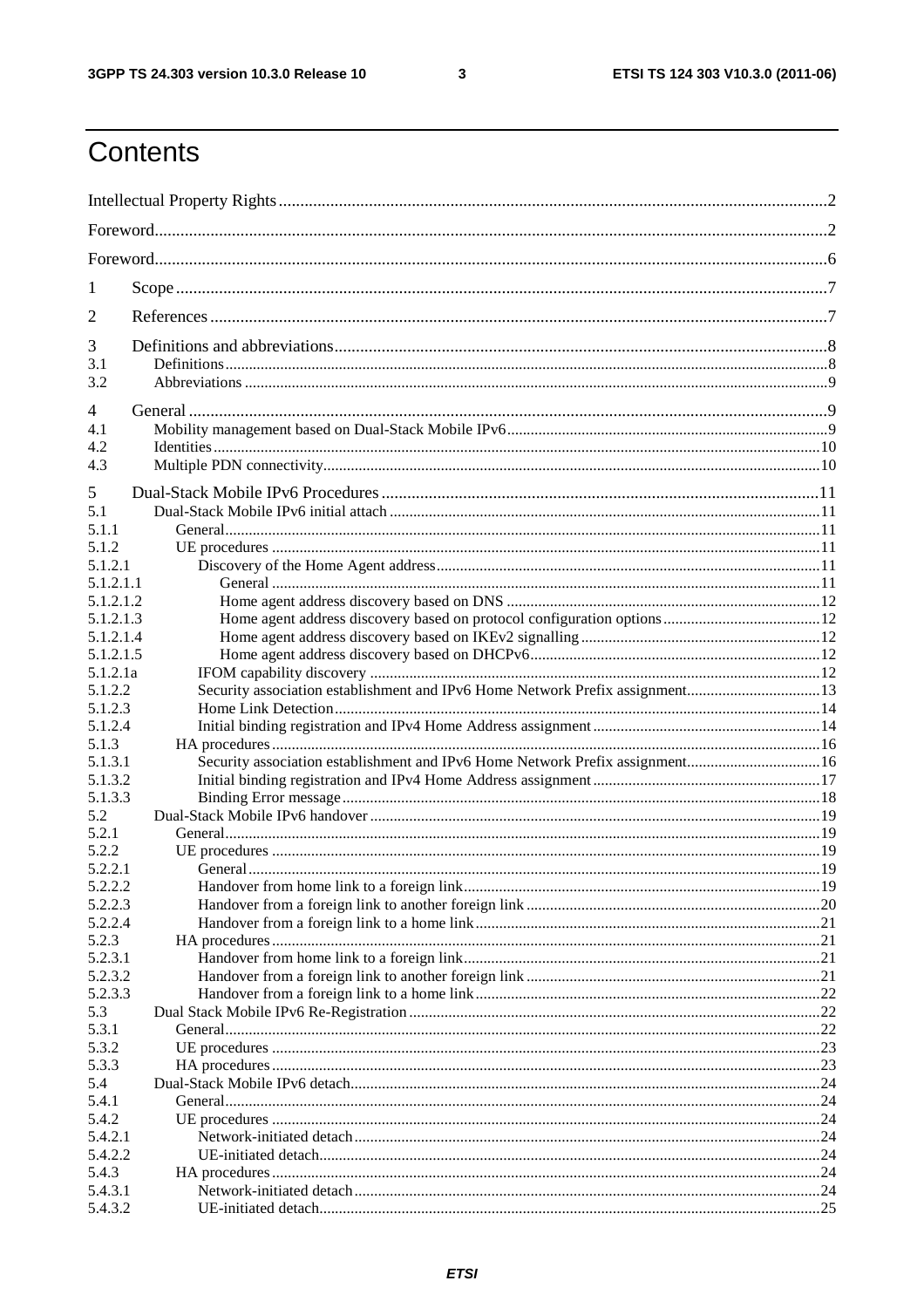$\overline{\mathbf{4}}$ 

| 5.5                |                             |  |
|--------------------|-----------------------------|--|
| 5.5A               |                             |  |
| 5.5A.1             |                             |  |
| 5.5A.2             |                             |  |
| 5.5A.3             |                             |  |
| 5.6                |                             |  |
| 5.6.1              |                             |  |
| 5.6.2              |                             |  |
| 5.6.2.1<br>5.6.2.2 |                             |  |
| 5.6.2.3            |                             |  |
| 5.6.3              |                             |  |
| 5.6.3.1            |                             |  |
| 5.6.3.2            |                             |  |
| 5.6.3.3            |                             |  |
| 5.7                |                             |  |
| 5.7.1              |                             |  |
| 5.7.2              |                             |  |
| 5.7.3              |                             |  |
| 5.8                |                             |  |
| 5.8.1              |                             |  |
| 5.8.2              |                             |  |
| 5.8.2.1            |                             |  |
| 5.8.2.2            |                             |  |
| 5.8.2.3            |                             |  |
| 5.8.3              |                             |  |
| 5.8.3.1            |                             |  |
| 5.8.3.2            |                             |  |
| 5.8.3.3            |                             |  |
| 5.9                |                             |  |
| 5.9.1              |                             |  |
| 5.9.2              |                             |  |
| 5.9.2.1            |                             |  |
| 5.9.2.2            |                             |  |
| 5.9.2.3            |                             |  |
| 5.9.3              |                             |  |
| 5.9.3.1            |                             |  |
| 5.9.3.2            |                             |  |
| 5.9.3.3            |                             |  |
|                    |                             |  |
|                    | <b>Annex A (normative):</b> |  |
| A.1                |                             |  |
|                    |                             |  |
| A.2                |                             |  |
| A.2.1              |                             |  |
| A.2.2              |                             |  |
| A.2.3              |                             |  |
| A.3                |                             |  |
| A.3.1              |                             |  |
| A.3.2              |                             |  |
|                    |                             |  |
| A.4                |                             |  |
| A.4.1              |                             |  |
| A.4.2              |                             |  |
| A.5                |                             |  |
| A.5.1              |                             |  |
| A.5.2              |                             |  |
|                    |                             |  |
| A.6                |                             |  |
| A.6.1              |                             |  |
| A.6.2              |                             |  |
|                    |                             |  |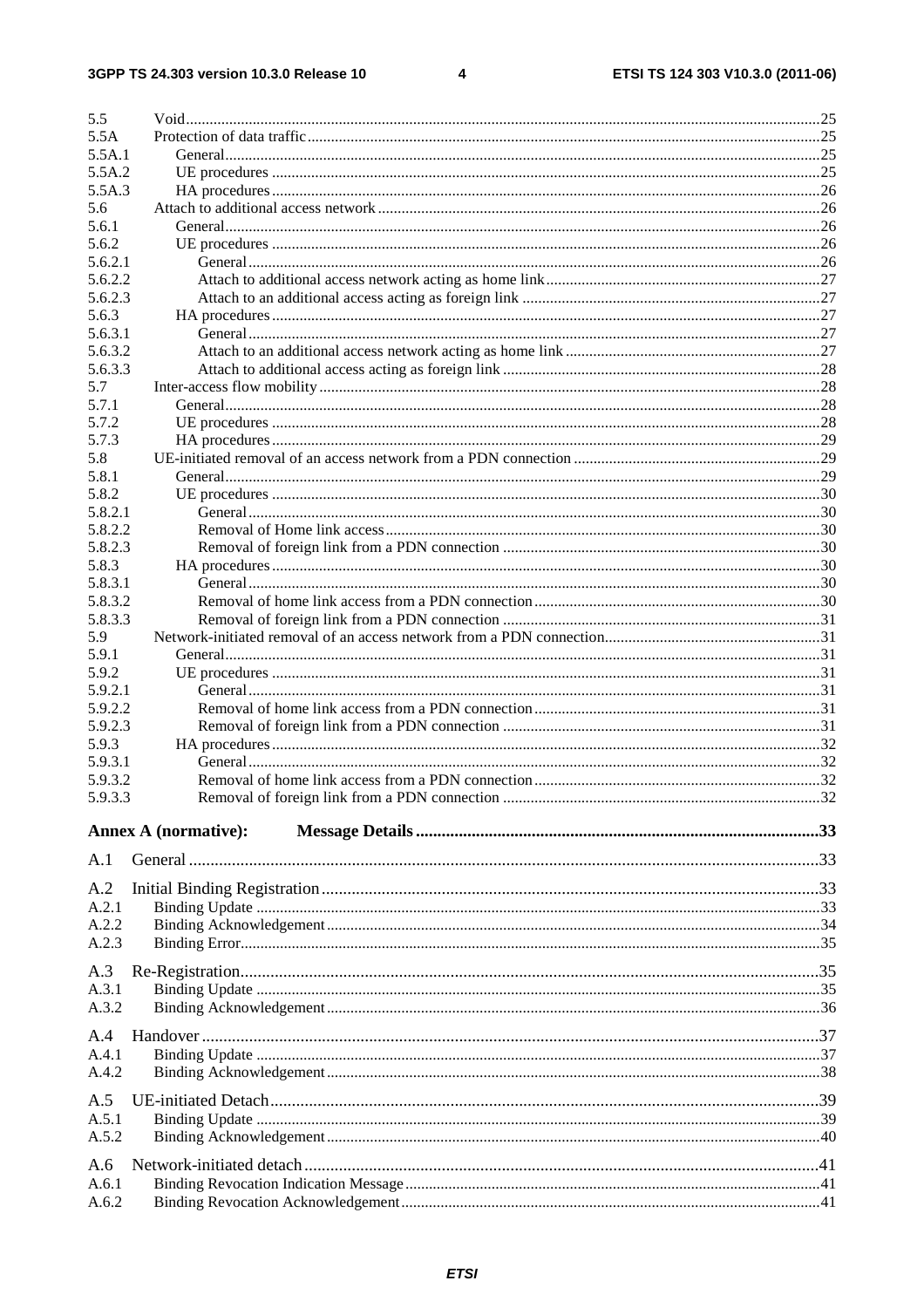| A.8    |                               |  |
|--------|-------------------------------|--|
| A.8.1  |                               |  |
| A.8.2  |                               |  |
| A.9    |                               |  |
| A.9.1  |                               |  |
| A.9.2  |                               |  |
|        |                               |  |
| A.10.1 |                               |  |
| A.10.2 |                               |  |
|        |                               |  |
| A.11.1 |                               |  |
| A.11.2 |                               |  |
|        | <b>Annex B (normative):</b>   |  |
| B.1    |                               |  |
| B.2    |                               |  |
|        | <b>Annex C</b> (informative): |  |
|        |                               |  |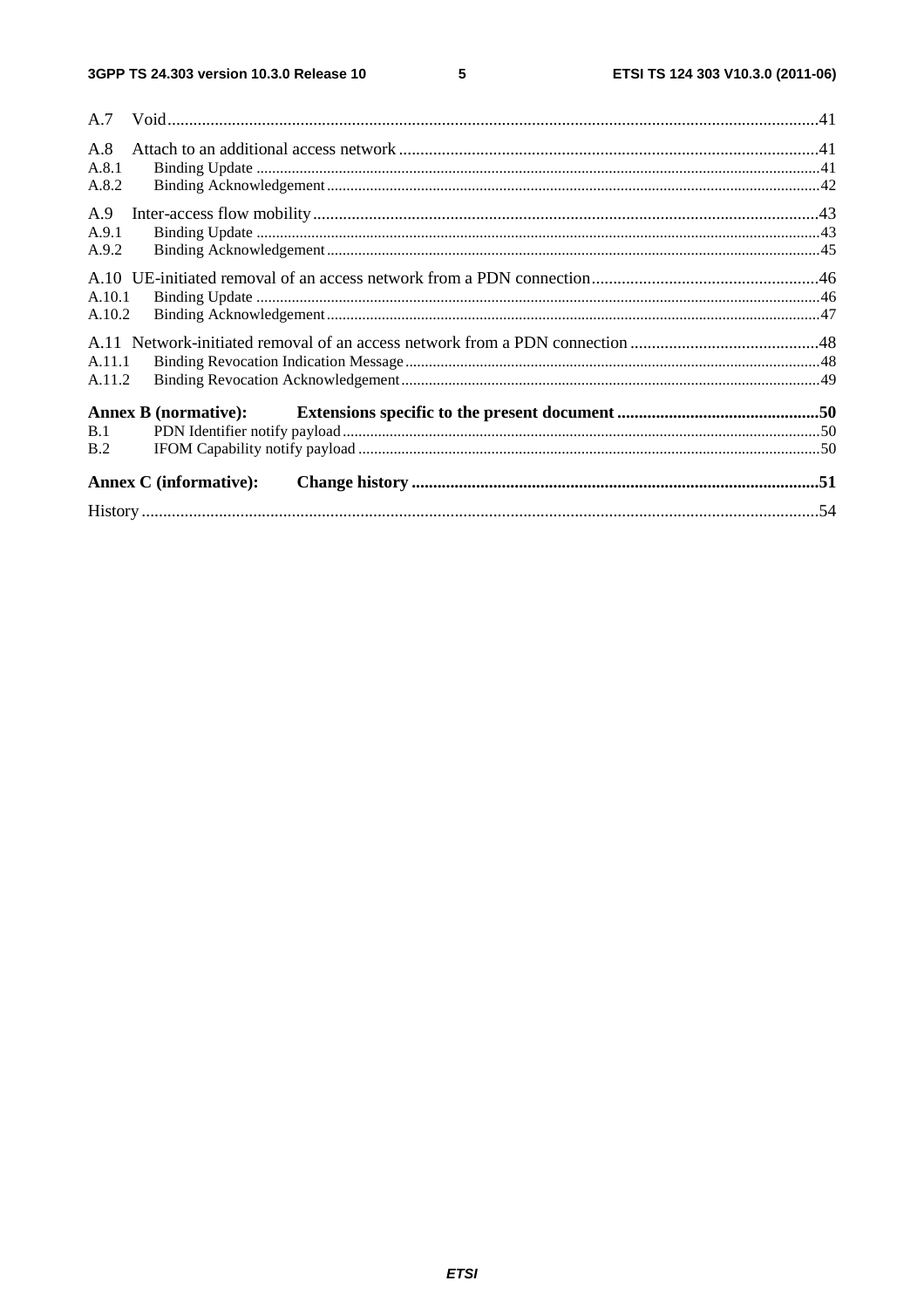## Foreword

This Technical Specification has been produced by the 3<sup>rd</sup> Generation Partnership Project (3GPP).

The contents of the present document are subject to continuing work within the TSG and may change following formal TSG approval. Should the TSG modify the contents of the present document, it will be re-released by the TSG with an identifying change of release date and an increase in version number as follows:

Version x.y.z

where:

- x the first digit:
	- 1 presented to TSG for information;
	- 2 presented to TSG for approval;
	- 3 or greater indicates TSG approved document under change control.
- y the second digit is incremented for all changes of substance, i.e. technical enhancements, corrections, updates, etc.
- z the third digit is incremented when editorial only changes have been incorporated in the document.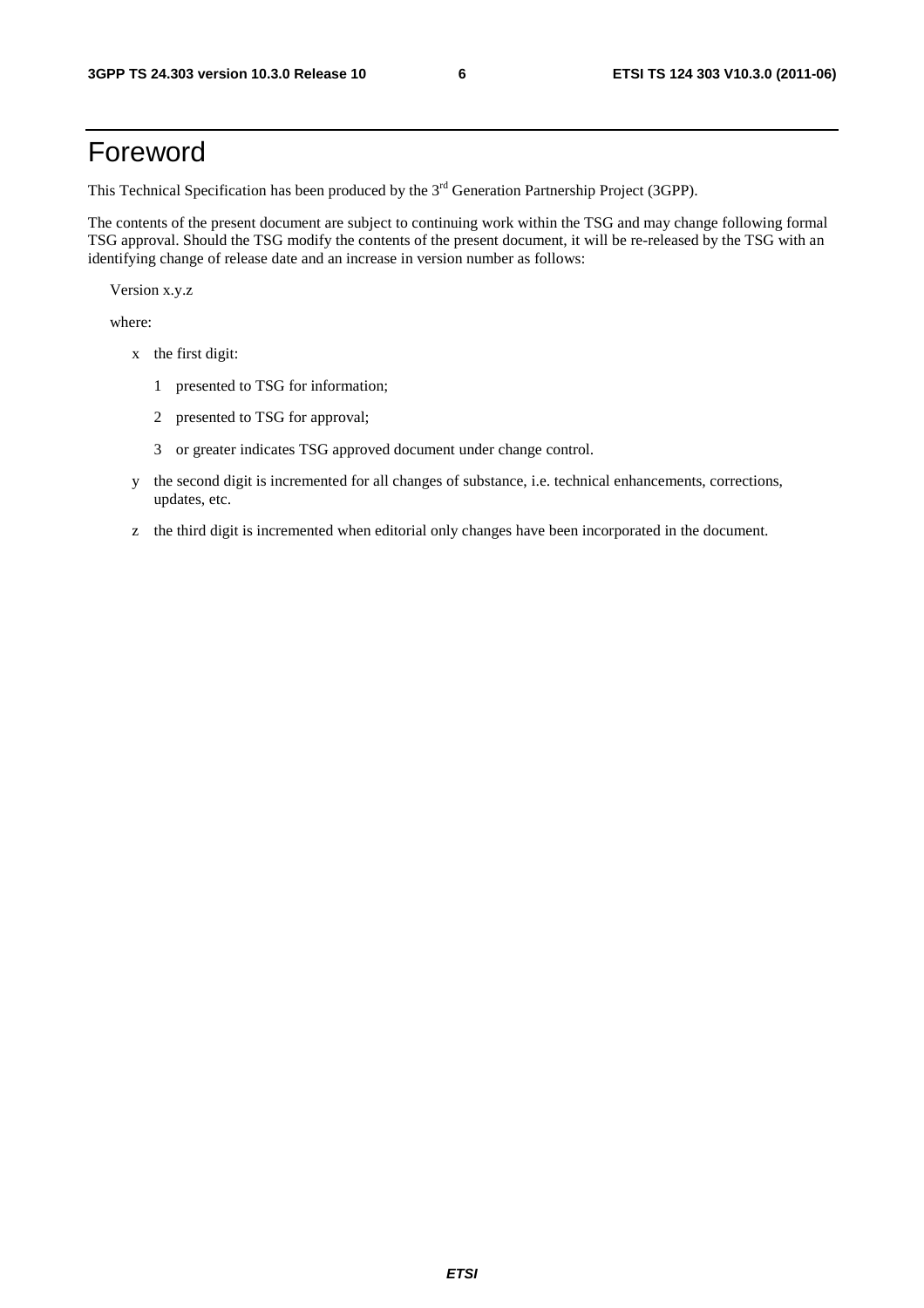### 1 Scope

The present document specifies the signalling procedures for accessing the 3GPP Evolved Packet Core network and handling the mobility between 3GPP and non-3GPP accesses via the S2c reference point defined in 3GPP TS 23.402 [3].

The present document is applicable to the User Equipment (UE) and the network node implementing the Home Agent functionality.

In addition the present document specifies the procedures used for the DSMIPv6 Home Agent discovery, for bootstrapping the DSMIPv6 security association between the UE and the Home Agent and for managing the DSMIPv6 tunnel. The specification of these procedures is compliant to IETF RFCs.

DSMIPv6 procedures can be used independently of the underlying access technology.

## 2 References

The following documents contain provisions which, through reference in this text, constitute provisions of the present document.

- References are either specific (identified by date of publication, edition number, version number, etc.) or non-specific.
- For a specific reference, subsequent revisions do not apply.
- For a non-specific reference, the latest version applies. In the case of a reference to a 3GPP document (including a GSM document), a non-specific reference implicitly refers to the latest version of that document *in the same Release as the present document*.
- [1] 3GPP TR 21.905: "Vocabulary for 3GPP Specifications".
- [2] IETF RFC 5555 (June 2009): "Mobile IPv6 support for dual stack Hosts and Routers (DSMIPv6)".
- [3] 3GPP TS 23.402: "Architecture Enhancements for non-3GPP accesses".
- [4] IETF RFC 4877 (April 2007): "Mobile IPv6 Operation with IKEv2 and the Revised IPsec Architecture".
- [5] Void.
- [6] IETF RFC 3775 (June 2004): "Mobility Support in IPv6".
- [7] Void.
- [8] Void.
- [9] Void.
- [10] IETF RFC 5026 (October 2007): "Mobile IPv6 bootstrapping in split scenario".
- [11] IETF RFC 4303 (December 2005): "IP Encapsulating Security Payload (ESP)".
- [12] draft-ietf-mip6-hiopt-15.txt (April 2008): "DHCP Option for Home Information Discovery in MIPv6".

Editor's note: The above document cannot be formally referenced until it is published as an RFC.

- [13] IETF RFC 3736 (April 2004): "Stateless Dynamic Host Configuration Protocol (DHCP) Service for IPv6".
- [14] IETF RFC 4306 (December 2005): "Internet Key Exchange (IKEv2) Protocol".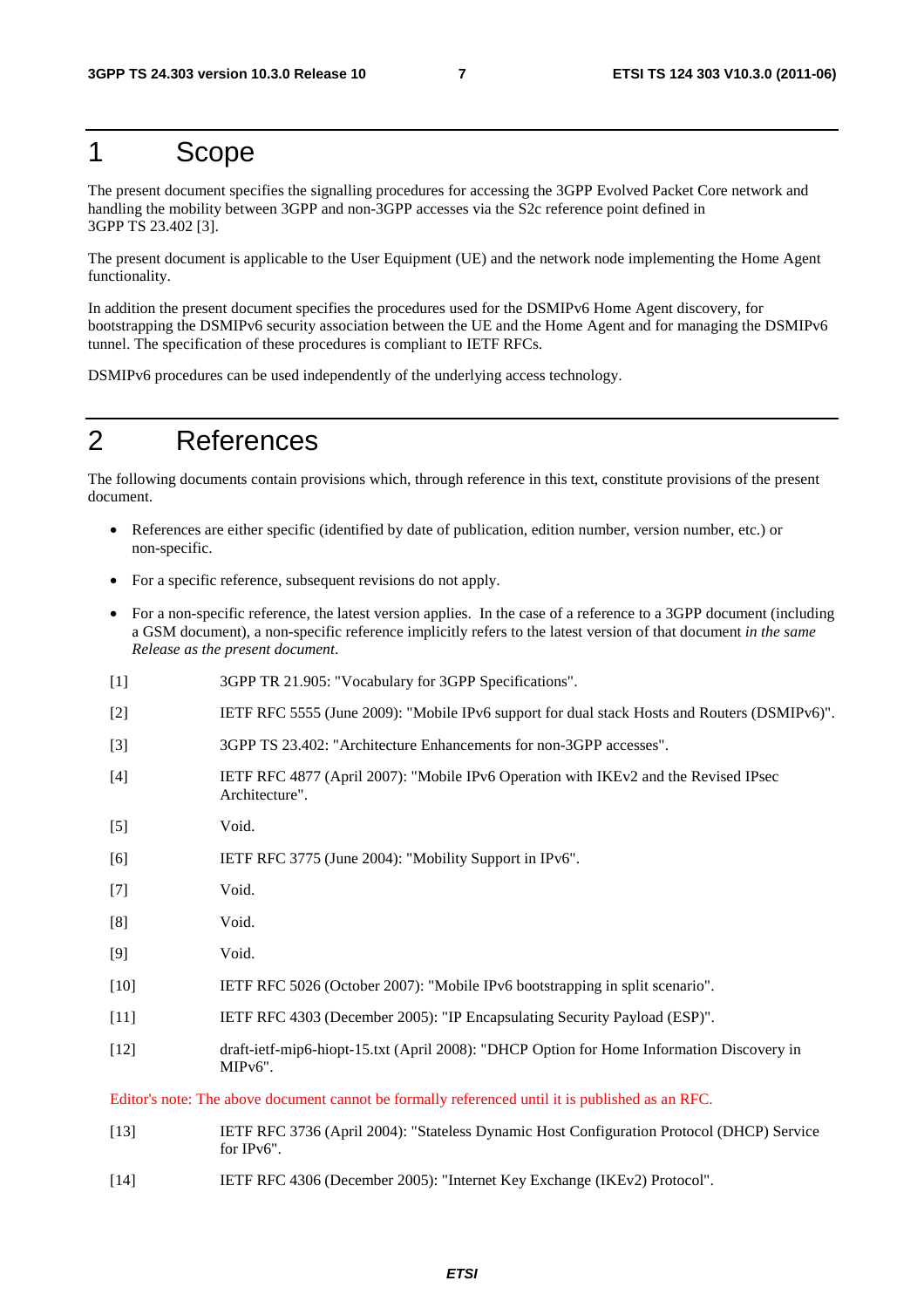- [15] 3GPP TS 24.301: "Non-Access-Stratum (NAS) protocol for Evolved Packet System (EPS); Stage 3". [16] Void. [17] 3GPP TS 23.003: "Numbering, addressing and identification". [18] 3GPP TS 33.402: "3GPP System Architecture Evolution (SAE); Security aspects of non-3GPP accesses" [19] IETF RFC 5846 (June 2010): "Binding Revocation for IPv6 Mobility". [20] 3GPP TS 29.273: "3GPP EPS AAA interfaces". [21] 3GPP TS 24.302: "Access to the Evolved Packet Core (EPC) via non-3GPP access networks; Stage 3". [22] Void. [23] IETF RFC 4739 (November 2006): "Multiple Authentication Exchanges in the Internet Key Exchange (IKEv2) Protocol". [24] 3GPP TS 33.234: "Wireless Local Area Network (WLAN) interworking security". [25] Void. [26] IETF RFC 4039 (March 2005): "Rapid Commit Option for the Dynamic Host Configuration Protocol version 4 (DHCPv4)". [27] draft-ietf-mext-rfc3775bis-05 (October 2009): "Mobility Support in IPv6". Editor's note: The above document cannot be formally referenced until it is published as an RFC. [28] IETF RFC 4187 (January 2006): "Extensible Authentication Protocol Method for 3rd Generation Authentication and Key Agreement (EAP AKA)". [29] IETF RFC 3963 (January 2005): "Network Mobility (NEMO) Basic Support Protocol". [30] IETF RFC 5685 (November 2009): "Redirect Mechanism for IKEv2". [31] IETF RFC 5648 (October 2009): "Multiple Care-of Addresses Registration". [32] IETF RFC 6089 (January 2011): "Flow Bindings in Mobile IPv6 and Nemo Basic Support". [33] IETF RFC 6088 (January 2011): "Traffic Selectors for Flow Bindings". [34] 3GPP TS 23.261: "IP flow mobility and seamless Wirless Local Area Network (WLAN) offload". [35] draft-ietf-mext-nemo-pd-05 (June 2010): "DHCPv6 Prefix Delegation for NEMO". Editor's note: The above document cannot be formally referenced until it is published as an RFC. [36] 3GPP TS 24.312: "Access Network Discovery and Selection Function (ANDSF) Management
	- Object (MO)".

## 3 Definitions and abbreviations

### 3.1 Definitions

For the purposes of the present document, the terms and definitions given in 3GPP TR 21.905 [1] and the following apply. The following terms used in this Technical Specification are defined in IETF RFC 3775 [6]: Home Address, Care-of Address, binding cache, binding cache entry.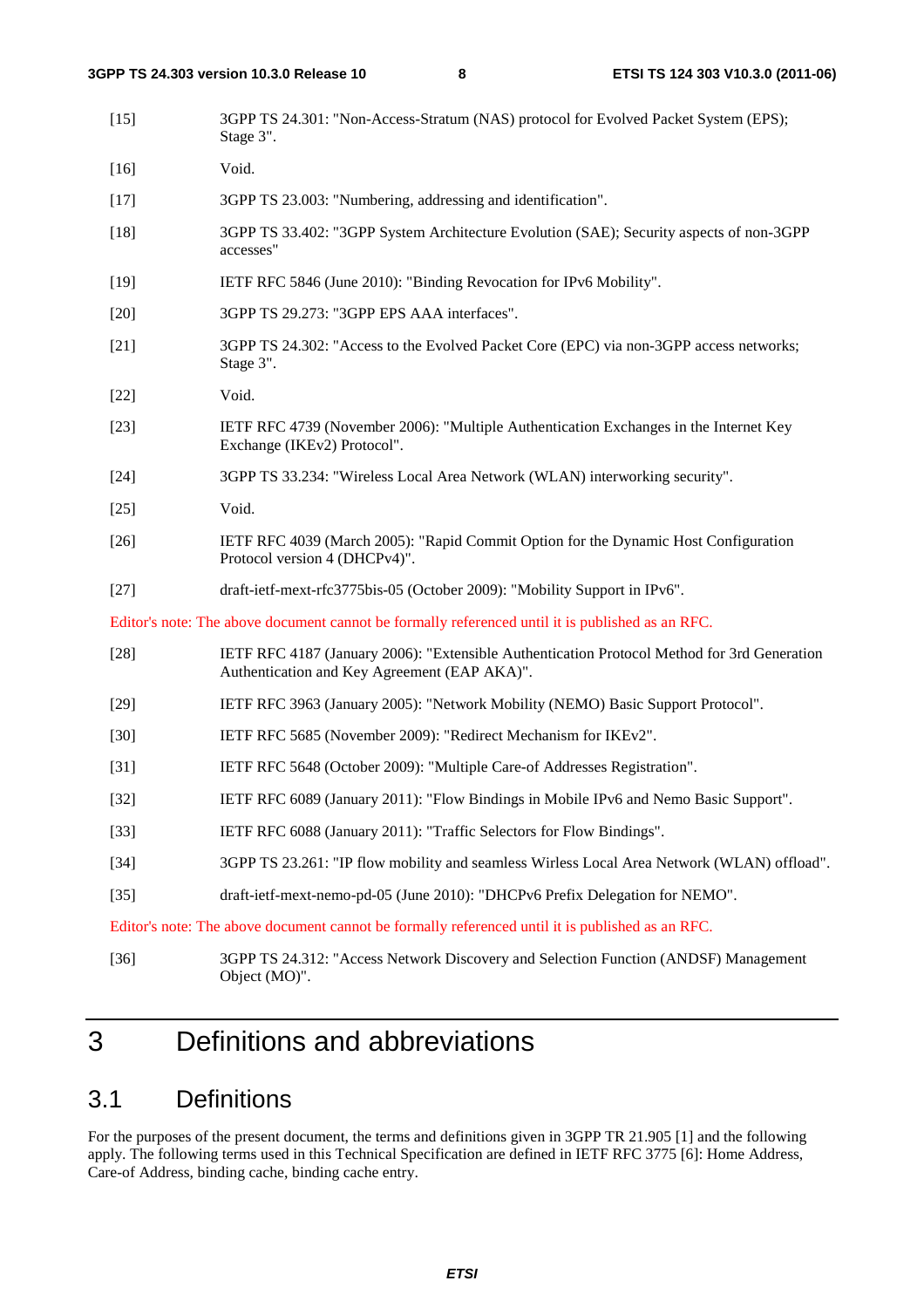The following terms used in this Technical Specification are defined in IETF RFC 5648 [31], and draft-ietf-mext-flowbinding [32]: Binding Identification Number, Flow, Flow Binding, Flow Identifier, and Traffic Selector.

The following term used in this Technical Specification is defined in 3GPP TS 23.402 [15]: IFOM capable UE.

The following terms used in this Technical Specification are defined in 3GPP TS 23.261 [34]: routing address, routing filter, routing rule.

**Home network prefix:** An IPv6 prefix allocated by the Home Agent to the UE and used by the UE to configure the Home Address. The Home network prefix is uniquely allocated to a UE.

**Home Agent:** The Home Agent functionality consists in the DSMIPv6 anchor point functionality described in IETF RFC 5555 [2] and IETF RFC 4877 [4]. Based on 3GPP TS 23.402 [15] the HA functionality is implemented in the PDN Gateway.

### 3.2 Abbreviations

For the purposes of the present document, the abbreviations given in 3GPP TR 21.905 [1] and the following apply.

| <b>BID</b>          | <b>Binding Identification Number</b> |
|---------------------|--------------------------------------|
| DSMIP <sub>v6</sub> | Dual-Stack MIPv6                     |
| <b>EPC</b>          | <b>Evolved Packet Core</b>           |
| ePDG                | Evolved Packet Data Gateway          |
| <b>EPS</b>          | <b>Evolved Packet System</b>         |
| <b>FID</b>          | Flow Identifier                      |
| <b>GW</b>           | Gateway                              |
| <b>HA</b>           | Home Agent                           |
| MIP <sub>v</sub> 6  | Mobile IP version 6                  |
| TSi                 | Traffic Selector - Initiator         |
| TSr                 | Traffic Selector - Responder         |
| UE                  | User Equipment                       |
|                     |                                      |

## 4 General

### 4.1 Mobility management based on Dual-Stack Mobile IPv6

DSMIPv6 is specified in IETF RFC 3775 [6] and IETF RFC 5555 [2]. The purpose of the DSMIPv6 procedures is to establish, manage and tear down a mobility tunnel between the UE and the HA function. The mobility tunnel establishment is always initiated by the UE, while the mobility tunnel tear down can be initiated either by the UE or the network. Communication between the UE and a correspondent node shall use the bidirectional mode of operation. Route optimization mode of operation is not supported by EPC in this release.

In this specification, the IETF RFC 4877 [4] is used to secure DSMIPv6 signalling. For this purpose, the UE performs an IKEv2 exchange with the HA before establishing the mobility tunnel as described in subclause 5.1.2.2. The details of the security aspects are specified in 3GPP TS 33.402 [18].

The mobility tunnel procedures are performed by the UE for each PDN connection, meaning that if multiple PDNs are accessed by the UE, multiple instances of the procedures are needed. The multiple PDN connections behaviour is specified more in detail in subclause 4.3.

In this specification, the IETF RFC 3963 [29] is used for prefix preservation. For this purpose, the UE uses the implicit mode as stated in IETF RFC 3963 [29] to tell the HA that the home network prefix would be preserved during mobility. The support of this operation is limited to the sending and receiving of IPv6 packets containing IPv6 addresses autoconfigured from the home network prefix, in addition to the IPv6 Home Address.

In this specification, the IETF RFC 5648 [31], IETF RFC 6089 [32] and IETF RFC 6088 [33] are used for IFOM. The general principles of IFOM are listed in 3GPP TS 23.261 [34]. For this purpose, the UE can decide if IFOM is to be applied to a PDN connection. The procedures used by the UE to determine which PDN connection IFOM is to be applied and how the IP flows are distributed are specified in 3GPP TS 24.302 [21].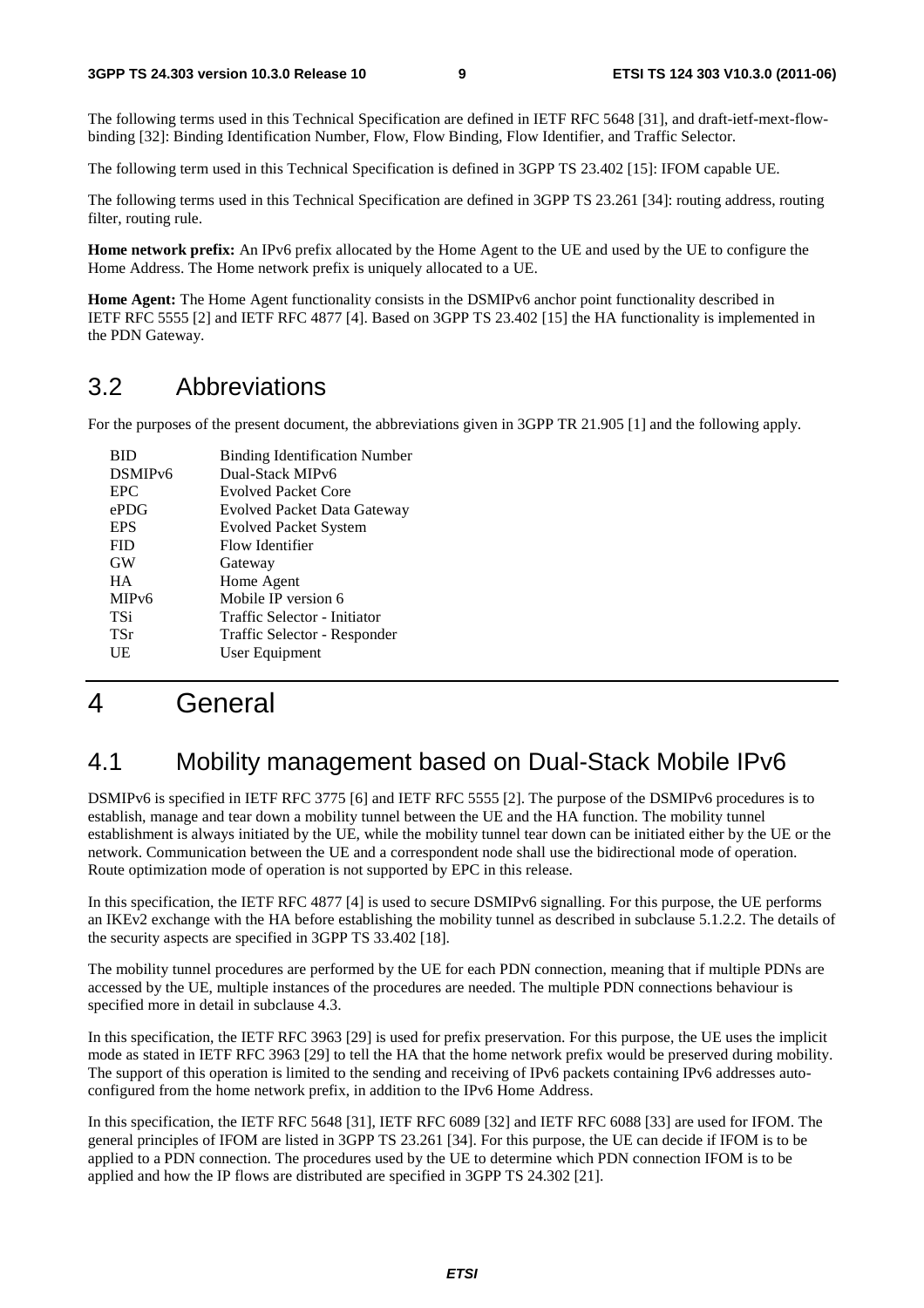### 4.2 Identities

The UE shall use Network Access Identifier (NAI) as identification towards the HA in the IKEv2 exchange. During this process, the IPsec security association between the UE and the HA is tied to the user identity, set to the NAI, and to an SPI uniquely identifying this security association. The NAI is structured according to 3GPP TS 23.003 [17]. The NAI can be either a root NAI, a fast re-authentication NAI or pseudonym identity as specified in 3GPP TS 23.003 [17].

The UE shall use the HA-APN to identify the desired HA in the DNS-based and DHCPv6-based HA discovery procedures. The HA-APN is constructed according to 3GPP TS 23.003 [17].

NOTE: The operator is responsible to configure the DNS system so that the same PDN GW can be discovered via HA-APN and APN. A possible way of configuring the mapping between HA-APN and APN is to create the HA-APN from the respective APN by using the same Network Identifier and by adding the prefix "ha-apn" to the Operator Identifier.

The Binding Update and Binding Acknowledgement shall not explicitly carry an NAI as the IPsec security association is tied to the user identity.

### 4.3 Multiple PDN connectivity

This specification supports multiple PDN connectivity. The UE can setup multiple PDN connections with a given APN or multiple APNs using multiple DSMIPv6 sessions. There is one DSMIPv6 session per each PDN connection.

NOTE: When a UE is associated to multiple PDN connections, it is possible for the UE to create a tunnel loop amongst the HAs by binding home addresses to each other. This results in the possibility of HA being flooded with packets. Packet flooding is not specific to DSMIPv6 and there exist current implementations to deal with the packet flooding issue. As for the formation of tunnel loop, the solution to solve it in this current specification (Release 9) is implementation specific until a standardized solution emerges.

The procedures described in clause 5 shall be interpreted as procedures which are executed for each PDN connection the UE established. This implies that:

- For the initial attachment of a PDN connection, the UE shall perform a Home Agent address discovery (subclause 5.1.2.1), a security association establishment via IKEv2, including the EAP-AKA authentication and the IPv6 Home Network Prefix assignment (subclause 5.1.2.2), and the initial binding registration (subclause 5.1.2.4).
- The handover procedure shall be performed for each PDN connection separately as described in subclause 5.2.2.
- The re-registration procedure shall be performed for each PDN connection separately as described in subclause 5.3.2.
- The detach procedure shall be performed for each PDN connection separately as described in subclause 5.4.2 or in subclause 5.4.3.

In addition to the above procedures, the following procedures described for an IFOM capable UE configured for IFOM shall be interpreted as procedures which are executed for each PDN connection that the UE has decided to apply the IFOM procedures. This implies that:

- The attach to additional access network procedure, as described in subclause 5.6.2, shall be performed by the UE separately for each PDN connection to which the access is to be the added.
- The inter-access flow mobility procedure, as described in subclause 5.7.2, shall be performed by the UE separately for each PDN connection when IP flows are to be moved amongest access networks.
- The removal of an access network procedure, as described in subclause 5.8.2, shall be performed by the UE separately for each PDN connection using the access network to be removed.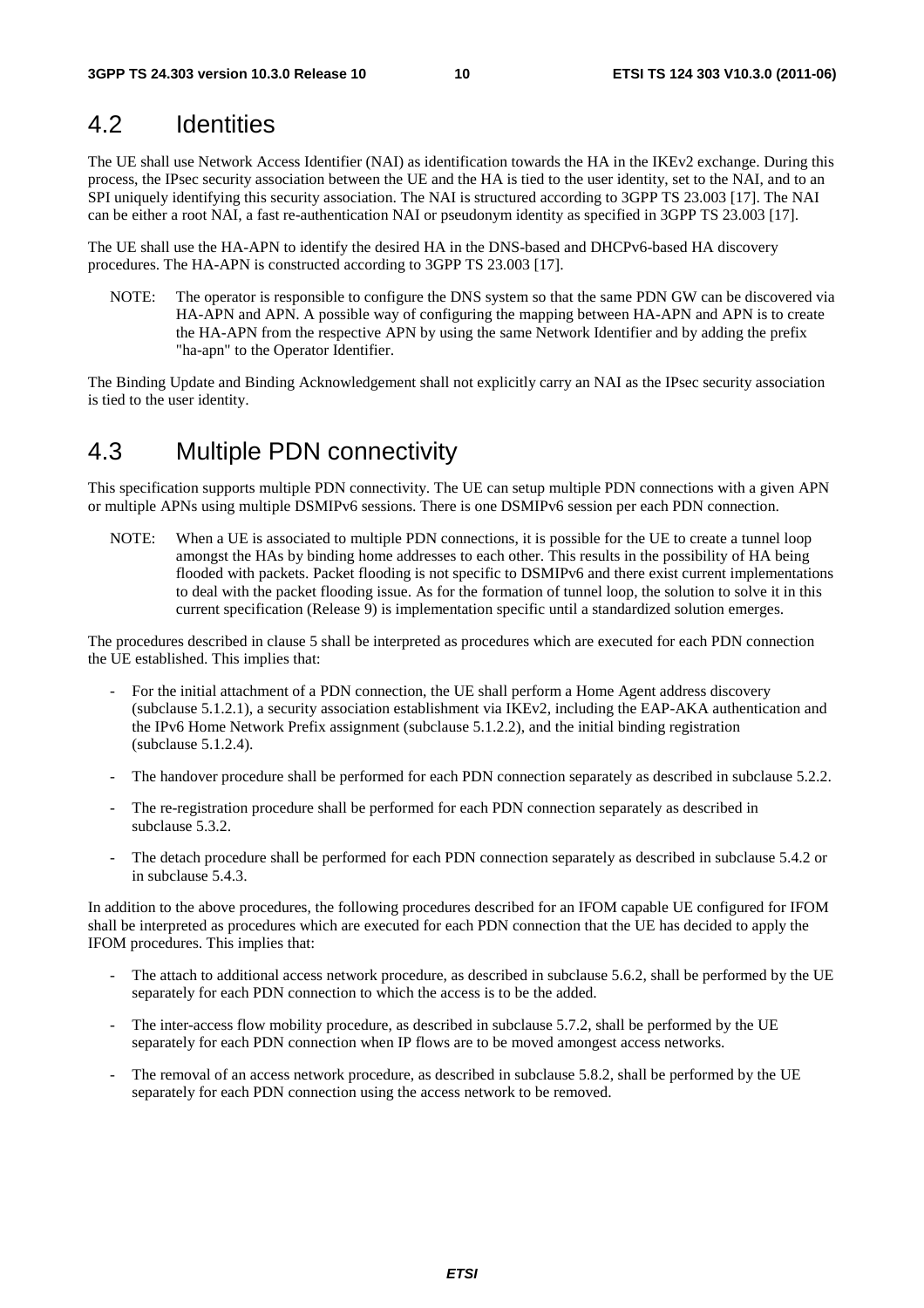## 5 Dual-Stack Mobile IPv6 Procedures

### 5.1 Dual-Stack Mobile IPv6 initial attach

#### 5.1.1 General

The DSMIPv6 initial attach is performed by the UE to establish a DSMIPv6 connection with the node acting as HA. This is also known as the bootstrapping procedure as the UE establishes the security association with the HA. The initial attach involves the following tasks:

- **Discovery of the Home Agent address**. The UE needs to discover the IPv6 address as well as the IPv4 address of the HA.
- **Security association establishment**. The UE needs to establish an IPsec security association with the HA in order to secure the DSMIPv6 signalling. IKEv2 (IETF RFC 4877 [4]) is used to establish this security association.
- **IPv6 Home Network Prefix assignment**. The UE needs to be assigned an IPv6 Network Prefix of its home network in order to configure the global unicast Home Address to be used in DSMIPv6. The HA is responsible of assigning the IPv6 Home Network Prefix to the UE.
- **IPv4 Home Address assignment**. Optionally, a dual-stack UE can also request to be assigned an IPv4 Home Address to be used for IPv4-only applications. The HA is responsible of assigning the IPv4 Home Address to the UE.
- **Home link detection**. The UE needs to perform Home Link Detection before initiate registration with the HA. The DSMIPv6 Home Link Detection Function is used by the UE to detect if it is attached to the home link from a DSMIPv6 perspective.
- **Initial binding registration**. Unless the home link detection procedure indicates the UE is at home, the UE sends a Binding Update message to perform its initial registration with the HA.

If the UE is an IFOM capable UE the DSMIPv6 initial attach involves also the IFOM capability discovery.

If the UE requires additional configuration parameters, e.g. Vendor-specific options, stateless DHCPv4 and DHCPv6 as defined in IETF RFC 4039 [26] and IETF RFC 3736 [13] can be run over the DSMIPv6 tunnel.

#### 5.1.2 UE procedures

#### 5.1.2.1 Discovery of the Home Agent address

#### 5.1.2.1.1 General

The first procedure the UE needs to perform for DSMIPv6 initial attach is the discovery of the node acting as the HA.

The UE can discover the IP addresses of the HA in one of the four following ways:

- via DNS;
- via attach procedure for 3GPP access or trusted non-3GPP access (if supported) based on protocol configuration options;
- via IKEv2 during tunnel setup to ePDG for untrusted non-3GPP accesses;
- via DHCPv6.

If the UE does not obtain the IP addresses of the HA via PCO during the 3GPP or trusted non-3GPP (if supported) attach or via IKEv2 signalling, it shall follow either the procedures described in subclause 5.1.2.1.5 or the procedures described in subclause 5.1.2.1.2. The UE may be configured to perform both procedures in parallel or one of the two procedures only in case the other failed.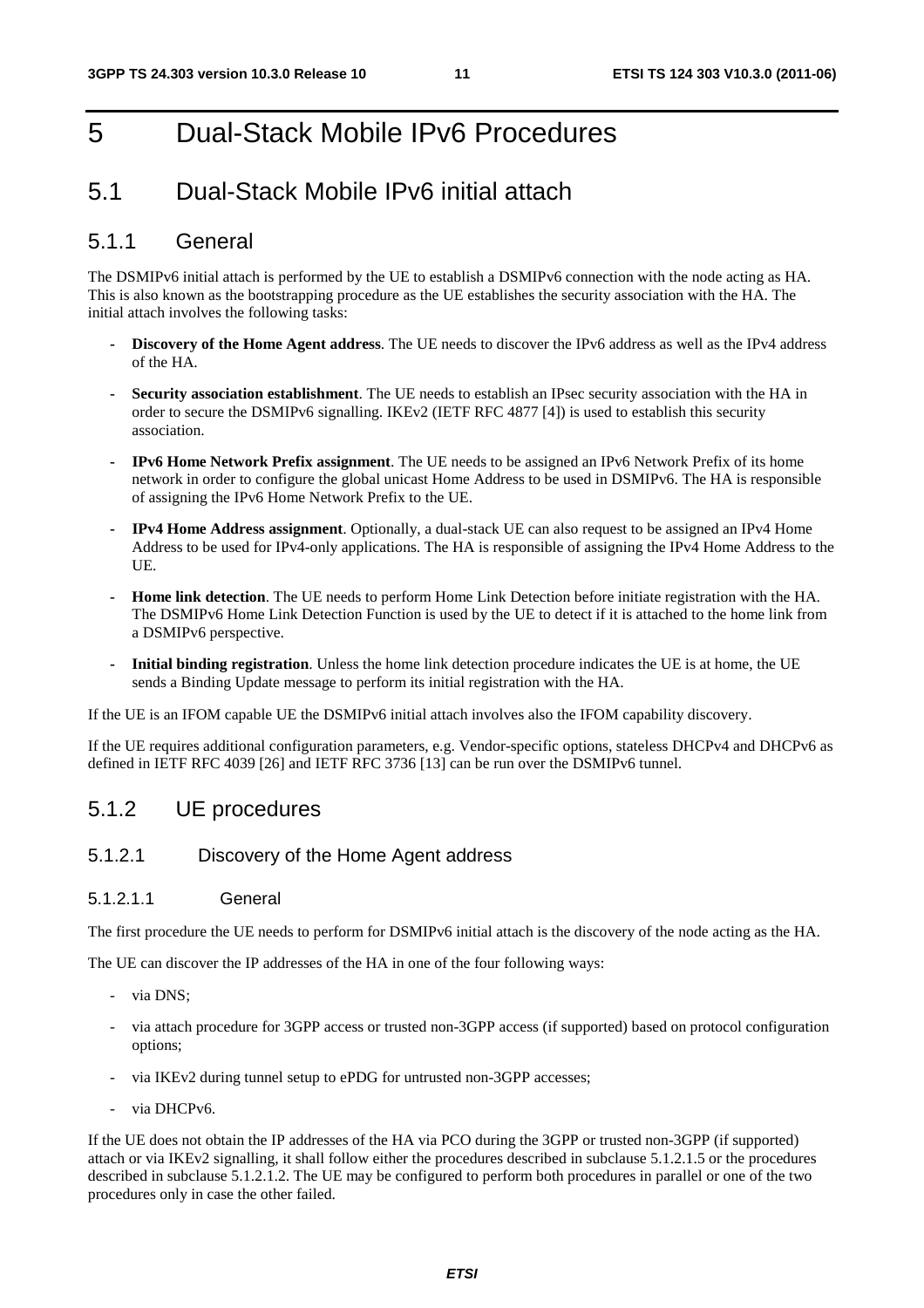#### 5.1.2.1.2 Home agent address discovery based on DNS

A UE performing Home Agent discovery based on DNS shall support the implementation of standard DNS mechanisms.

The UE shall perform DNS Lookup by Home Agent Name as specified in IETF RFC 5026 [10].The QNAME shall be set to the requested HA-APN. The HA-APN shall be constructed as specified in 3GPP TS 23.003 [17]. If a HA has both an IPv4 and an IPv6 address, the corresponding DNS record should be configured with both 'AAAA' and 'A' records. Accordingly the UE should perform one DNS lookup procedure to retrieve both 'AAAA' and 'A' records. The DNS server replies with one 'AAAA' and one 'A' record.

#### 5.1.2.1.3 Home agent address discovery based on protocol configuration options

The UE may request the IPv6 address and optionally the IPv4 address of the dual stack HA using the Protocol configuration options IE during the attach procedure for 3GPP or trusted non-3GPP access or the additional PDN connectivity procedure. The details of this procedure for the case of attach for 3GPP access are described in 3GPP TS 24.301 [15]. The details of this procedure for the case of attach for trusted non-3GPP access are described in 3GPP TS 24.302 [21].

#### 5.1.2.1.4 Home agent address discovery based on IKEv2 signalling

The UE may request the IPv6 and optionally the IPv4 address of the HA during the tunnel establishment procedure with the ePDG. The details of this procedure are described in 3GPP TS 24.302 [21].

#### 5.1.2.1.5 Home agent address discovery based on DHCPv6

The HA address discovery via DHCPv6 is possible in the following cases:

- in 3GPP access, or
- in trusted non-3GPP access, when a DHCPv6 relay exists in the trusted non-3GPP access and the PDN GW is the DHCPv6 server, or
- in trusted non-3GPP access, when the DHCPv6 server is in the trusted non-3GPP access and it has the HA addresse information from static configuration, or received via STa reference point as specified in 3GPP TS 29.273 [20].

A UE performing HA discovery based on DHCPv6 shall support the implementation of stateless DHCPv6 as specified in IETF RFC 3736 [13] and the DHCPv6 options as specified in draft-ietf-mip6-hiopt [12].

In order to discover the address of the HA the UE shall send an Information-Request message including the Home Network Identifier Option.

In order to connect to a HA for a specific target PDN, the UE shall set the id-type to 1 and include the desired HA-APN in the Home Network Identifier field.

The HA information is provided to the UE within a Home Network Information Option as described in draft-ietf-mip6 hiopt [12]. This option shall include either the available HA addresses (both the IPv6 address and the IPv4 address of the HA, if available) or the HA FQDN. In the latter case the UE shall perform a DNS Lookup by Home Agent Name as specified in IETF RFC 5026 [10]. The QNAME shall be set to the received HA FQDN.

If a HA has both an IPv4 and an IPv6 address, the corresponding DNS record should be configured with both 'AAAA' and 'A' records. Accordingly the UE should perform one DNS lookup procedure to retrieve both 'AAAA' and 'A' records. The DNS server replies with one 'AAAA' and one 'A' record.

#### 5.1.2.1a IFOM capability discovery

An IFOM capable UE shall perform HA IFOM capability discovery, i.e. an IFOM capable UE shall discover whether the HA supports IFOM or not. The HA IFOM capability can be performed using the following methods:

- as part of attach procedure for 3GPP access based on protocol configuration options;
- as part of a IKEv2 tunnel setup procedure with the HA; or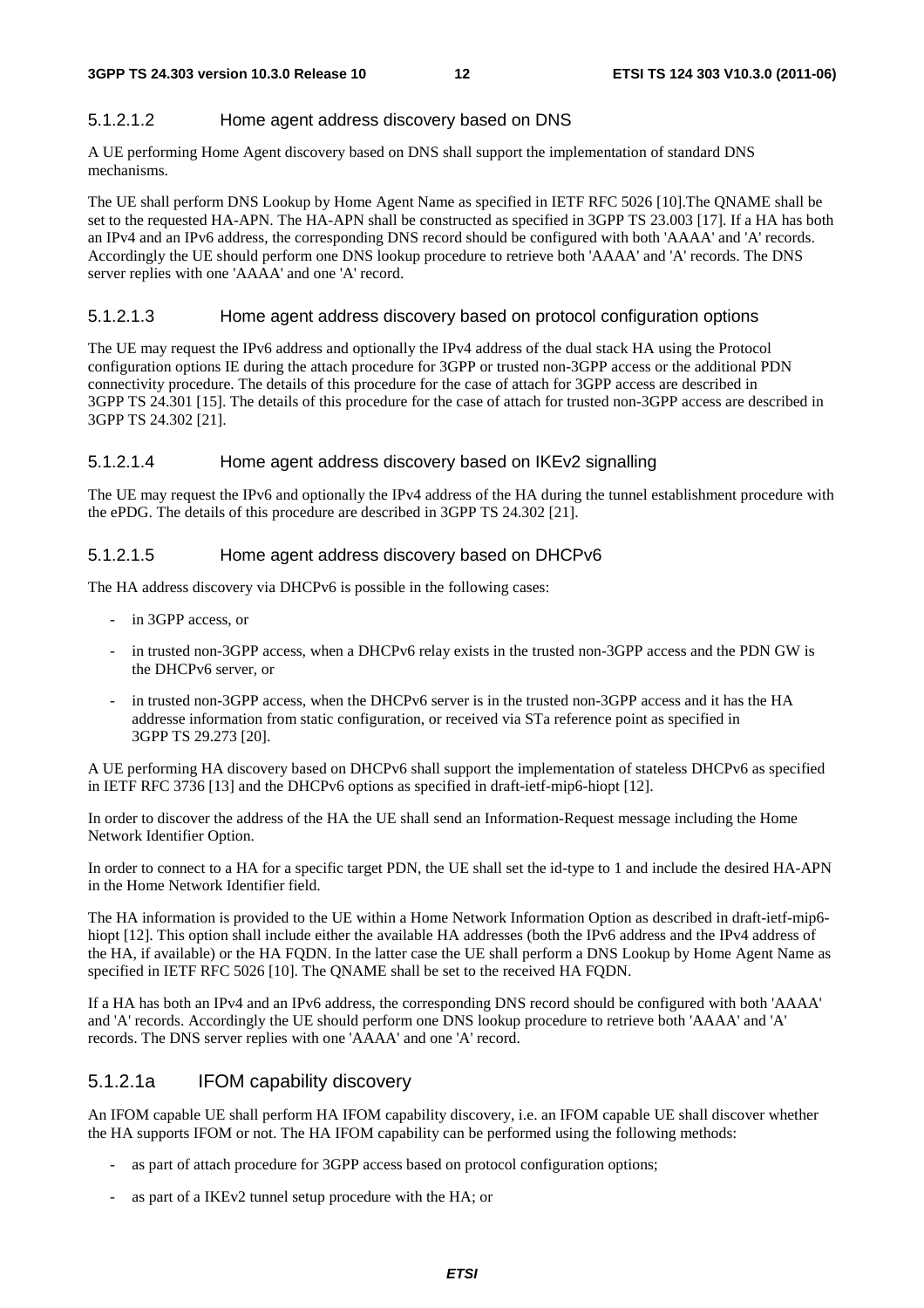using the information received from ANDSF.

The IFOM capable UE shall support HA IFOM capability discovery performed through IKEv2 tunnel setup procedure. The HA IFOM capability discovery performed within IKEv2 tunnel setup procedure with the HA is described in subclause 5.1.2.2.

If the IFOM capable UE supports IPv6 Home Network Prefix assignment via PCO, the IFOM capable UE shall support HA IFOM capability discovery via PCO.

The IFOM capable UE may use inter system routing policies (see 3GPP TS 24.302 [21] and 3GPP TS 24.312 [36]) to perform the HA IFOM capability discovery for a specific APN. If the IFOM capable UE uses inter system routing policies to perform HA IFOM capability discovery, the UE may skip performing the HA IFOM capability discovery via PCO or the HA IFOM capability discovery via IKEv2.

#### 5.1.2.2 Security association establishment and IPv6 Home Network Prefix assignment

The UE shall support the IKEv2 protocol (see IETF RFC 4306 [14]) for negotiating the IPsec security association to secure DSMIPv6 signalling and shall support EAP over IKEv2 as described in IETF RFC 4306 [14] to perform authentication with an AAA server. In a case an additional authentication and authorization of the IPSec security association is needed with an external AAA server, then the additional authentication steps during the IKEv2 exchange shall be supported as specified in IETF RFC 4739 [23] and described in 3GPP TS 33.234 [24].

The UE shall support IPsec ESP (see IETF RFC 4303 [11]) in order to provide authentication of Binding Update and Binding Acknowledgement messages as specified in IETF RFC 4877 [4]. The UE shall support multiple authentication exchanges in the IKEv2 protocol as specified in IETF RFC 4739 [23] in order to support authentication with an external AAA server. The UE shall support the redirect mechanism as defined in IETF RFC 5685 [30].

The UE shall initiate the security association establishment procedure by sending the IKE\_SA\_INIT request message defined in IETF RFC 4306 [14] to the HA. The UE shall indicate support for the HA reallocation by including a REDIRECT\_SUPPORTED payload in the IKE\_SA\_INIT request as specified in IETF RFC 5685[30]. On receipt of an IKE\_SA\_INIT response, the UE shall send an IKE\_AUTH request message including the MN-NAI in the IDi payload and the Access Point Name (APN) of the target PDN the UE wants to connect to in the IDr payload. The APN shall be formatted as defined in 3GPP TS 23.003 [17]. The username part of the MN-NAI included in "IDi" payload may be an IMSI, pseudonym or re-authentication ID. The UE shall include in the IDi payload the same MN-NAI it includes in the EAP-Response/Identity within the EAP-AKA exchange.

In the very first EAP-Response/Identity within the IKEv2 exchange the UE shall include a NAI whose username is derived from IMSI. In subsequent exchanges the UE should use pseudonyms and re-authentication identities provided by the 3GPP AAA server as specified in IETF RFC 4187 [28].

NOTE: Fast re-authentication mechanism is optional, and therefore is an implementation option in the UE and operator configuration issue (i.e. it also depends on whether the AAA server sent a re-authentication ID during previous EAP authentication) whether to use it during security association establishment.

EAP-AKA over IKEv2 shall be used to authenticate UE in the IKE\_AUTH exchange, while public key signature based authentication with certificates shall be used to authenticate the HA.

During the IKEv2 exchange, the HA may trigger the UE to perform the HA reallocation procedure. If the UE receives as part of the IKE\_AUTH response message a REDIRECT payload containing the IP address of a target HA as specified in subclause 5.1.3.1, the UE shall initiate a new IKEv2 security association with the target HA. The UE shall terminate the IKEv2 security association with the initial HA by sending an IKEv2 Informational message with a DELETE payload as specified in IETF RFC 4306 [14].

During the IKEv2 exchange, the UE shall request the allocation of an IPv6 home prefix through the Configuration Payload in the IKE\_AUTH request message. Since in EPS a unique IPv6 prefix is assigned to the UE, the UE shall include a MIP6\_HOME\_PREFIX attribute in the CFG\_REQUEST payload of the IKE\_AUTH request message as described in IETF RFC 5026 [10]. In addition the UE may include the INTERNAL\_IP6\_DNS attribute in the CFG\_REQUEST as described in IETF RFC 4306 [14] to request the DNS server IPv6 address of the PLMN it is connecting to via DSMIPv6. In the same way the UE may include the INTERNAL\_IP4\_DNS attribute in the CFG\_REQUEST payload to request the IPv4 address of the DNS server.

The UE shall then auto-configure a Home Address from the IPv6 prefix received from the HA and shall run a CREATE\_CHILD\_SA exchange to create the security association for the new Home Address. In the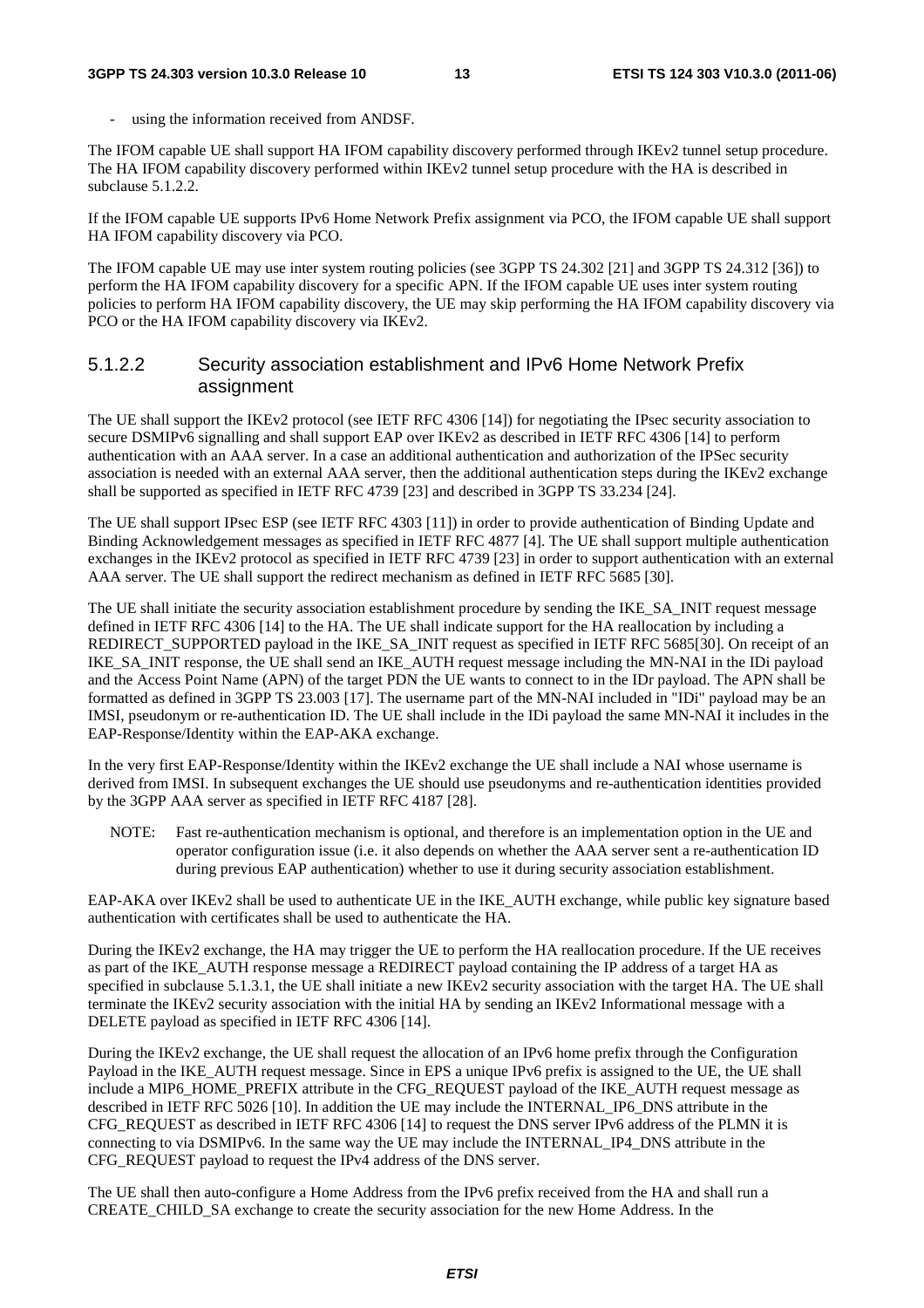CREATE\_CHILD\_SA exchange the UE shall include the Home Address and the appropriate selectors in the TSi (Traffic Selector-initiator) payload to negotiate the IPsec security association for protecting the Binding Update and Binding Acknowledgement messages as specified in IETF RFC 4877 [4].

If the UE knows the IPv6 Home Network Prefix of a PDN connection for which the security association is to be setup, the UE shall insert a PDN Identifier notify payload, as defined in annex B, in the IKE\_AUTH request message. The PDN Identifier notify payload shall contain the IPv6 Home Network Prefix of the PDN connection for which the security association is being set up. If the UE does not know the IPv6 Home Network Prefix of the PDN connection for which the security association is to be set up, the UE shall not include the PDN Identifier notify payload in the IKE\_AUTH request message.

If an IFOM capable UE performs HA IFOM capability discovery via IKEv2 procedure, the IFOM capable UE shall include the IFOM Capability notify payload (as specified in the Annex B.2) in the IKE\_SA\_INIT request message to perform HA IFOM capability discovery. If the IFOM capable UE receives in the IKE\_SA\_INIT response message the IFOM Capability notify payload, the IFOM capable UE shall behave as an IFOM capable UE configured for IFOM as the received payload indicates that the HA supports IFOM. If the IFOM capable UE does not receive in the IKE\_SA\_INIT response message the IFOM Capability notify payload, the IFOM capable UE shall behave as a UE which is not IFOM capable as the received payload indicates that the HA does not support IFOM.

#### 5.1.2.3 Home Link Detection

The DSMIPv6 Home Link Detection Function is used by the UE to detect if an access interface is on the home link for a PDN connection from a DSMIPv6 perspective. The Home Link Detection function shall be performed before sending DSMIPv6 Binding Update via the same access interface.

To perform the Home Link Detection procedure, the UE shall compare the assigned Home Network Prefix for a PDN connection with the IPv6 prefix or prefixes included in the Prefix Information Option in the Router Advertisements received on the local link. The Home Network Prefix can be assigned in a 3GPP access via PCO, as specified in 3GPP TS 24.301 [15], or via IKEv2 as specified in subclause 5.1.2.2. If there is a match between the Home Network Prefix and one of the local prefixes, the UE is attached on the home link over the respective access interface and shall not send a Binding Update to the HA unless the UE currently has a valid DSMIPv6 Binding Update list entry. If the UE has a valid DSMIPv6 Binding Update list entry, the UE shall proceed to perform the action specified in subclause 5.2.2.4. If there is not any match, the UE shall proceed as specified in subclause 5.1.2.4.

NOTE: The UE does not need to run IKEv2 for home link detection if the Home Network prefix is dynamically received in a PCO Information Element.

If the IFOM capable UE performs the Home Network Prefix assignment via Protocol Configuration Option, the IFOM capable UE shall perform in the PDN CONNECTIVITY REQUEST message both Home Network Prefix assignment and the IFOM capability discovery.

#### 5.1.2.4 Initial binding registration and IPv4 Home Address assignment

After establishing the security association and obtaining the IPv6 Home Address, the UE shall send a Binding Update message as specified in IETF RFC 3775 [6] and IETF RFC 5555 [2] in order to register its Home Address and Care-of Address at the HA, if it detects it is in the foreign network.

If both IPv4 and IPv6 Care-of Address are received at the foreign network, the UE shall first attempt to use the IPv6 Care-of Address for its binding registration.

If IPv6 Care-of Address is used for initial binding registration, the UE shall send the Binding Update message to the IPv6 address of the HA. In this Binding Update message the H (home registration) and A (acknowledge) bits shall be set. If the UE needs an IPv4 Home Address, the UE shall include the 0.0.0.0 address in the IPv4 Home Address option to request a dynamic IPv4 Home Address.

When IPv6 Care-of Address is used for initial binding registration, the Alternate Care-of Address option shall be used by the UE to carry the Care-of Address inside a Mobility Header which is protected by ESP. If this option is present, the address included in this option is the same address present in the source address of the IPv6 packet. The Alternate Careof Address option shall not be included if a BID mobility option is added in the same Binding Update message.

If IPv4 Care-of Address is used for initial binding registration, the UE shall send the Binding Update as follows (see IETF RFC 5555 [2]):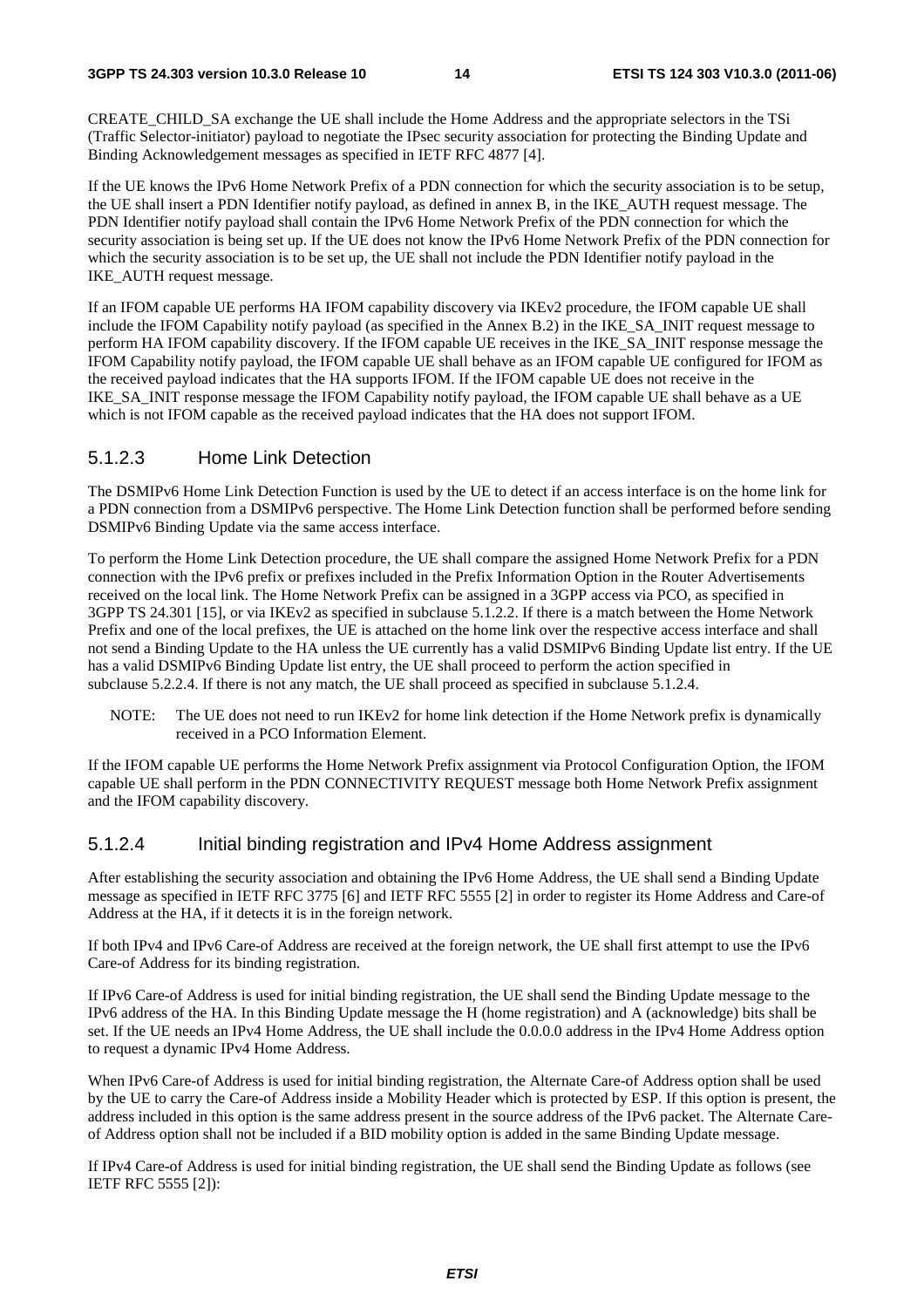- The IPv6 packet, with the IPv6 Home Address as the Source Address field of the IPv6 header, shall be encapsulated in UDP.
- The UE shall include the IPv4 Care-of Address as the Source Address field of the IPv4 header and the HA IPv4 address as the Destination Address field of the IPv4 header.
- The UE shall include the IPv4 Care-of Address option containing the IPv4 Care-of Address. The IPv4 Care-of Address option shall not be included if a BID mobility option is added in the same Binding Update message.
- The UE shall set the H (home registration) and A (acknowledge) flags.
- The UE shall set the F (UDP encapsulation required) flag to 0.
- The UE shall set the R (Mobile Router Flag) flag to 1.
- If the UE needs an IPv4 Home Address, the UE shall include an IPv4 Home Address option with the 0.0.0.0 address in the Binding Update message, as defined in IETF RFC 5555 [2].

If the UE is an IFOM capable UE configured for IFOM, the UE extends the Binding Update with the following options:

- a) The UE shall set the O (Overwrite) flag to "1";
- b) The UE shall include a BID identifier mobility option in the Binding Update as specified in IETF RFC 5648 [31];
	- The UE shall set the BID-PRI field to assign the priority to the BID as indicated in IETF RFC 6089 [32]; and
- c) The UE may create one or more routing rules with the HA. For each routing rule that the UE wants to register with the HA, the UE shall include a FID mobility option containing one traffic selector as specified in IETF RFC 6089 [32].
	- The FID field shall be set to an arbitrary value;
	- The FID-PRI field shall be set to the assigned priority of the FID as indicated in IETF RFC 6089 [32];
	- A Binding Reference suboption shall be included as defined in IETF RFC 6089 [32]. As indicated in IETF RFC 6089 [32] the value assigned to the BID is the same included in the BID mobility option included in the Binding Update; and
	- Traffic selector suboption shall be set as specified in IETF RFC 6089 [32] and IETF RFC 6088 [33]. The parameters described in the traffic selector suboption represent the routing filter that corresponds to the routing rule that the UE wants to register with the HA.

According to IETF RFC 6089 [32], traffic selector suboption contains parameters identifying downlink traffic, hence routing rules registered with the HA bind either a Care-of Address or a Home Address to the downlink traffic. The same bound IP address shall be used by the IFOM capable UE configured for IFOM to route the corresponding uplink traffic (i.e. asymmetrical routing is not allowed in this version of the specification).

When the UE receives the Binding Acknowledgement from the HA, it shall validate it based on the rules described in IETF RFC 3775 [6] and IETF RFC 5555 [2]. If the Binding Acknowledgement contains the successful status code 0 ("Binding Update Accepted"), the UE shall create an entry for the registered Home Address in its Binding Update List and may start sending packets containing its IPv6 Home Address or other IPv6 addresses auto-configured from the assigned home network prefix.

If the Binding Acknowledgement contains a value of 128, the UE may re-send the BU as specified in IETF RFC 3775 [6]. If the Binding Acknowledgement contains a value from 129 to 133 as specified in IETF RFC 3775 [6] or a value from 140 to 143 as specified in IETF RFC 3963 [29], the UE shall not send the BU to the HA and should discover another HA.

If the Binding Acknowledgment contains an IPv4 Address Acknowledgement option with status code value from 0 to 127 (indicating success), the UE shall create two entries in its Binding Update List, one for the IPv6 Home Address and another for the IPv4 Home Address. If the Binding Acknowledgement contains an IPv4 Address Acknowledgment option with status code indicating error (i.e. 128 or higher), the UE shall create an entry only for the IPv6 HoA in its binding update list. Moreover, if the status code is 129 ("Administratively prohibited") or 132 ("Dynamic IPv4 home address assignment not available"), the UE shall not re-send the Binding Update and it shall use only the IPv6 HoA. If the Binding Acknowledgement contains an IPv4 Address Acknowledgement option with status 128 ("Failure, reason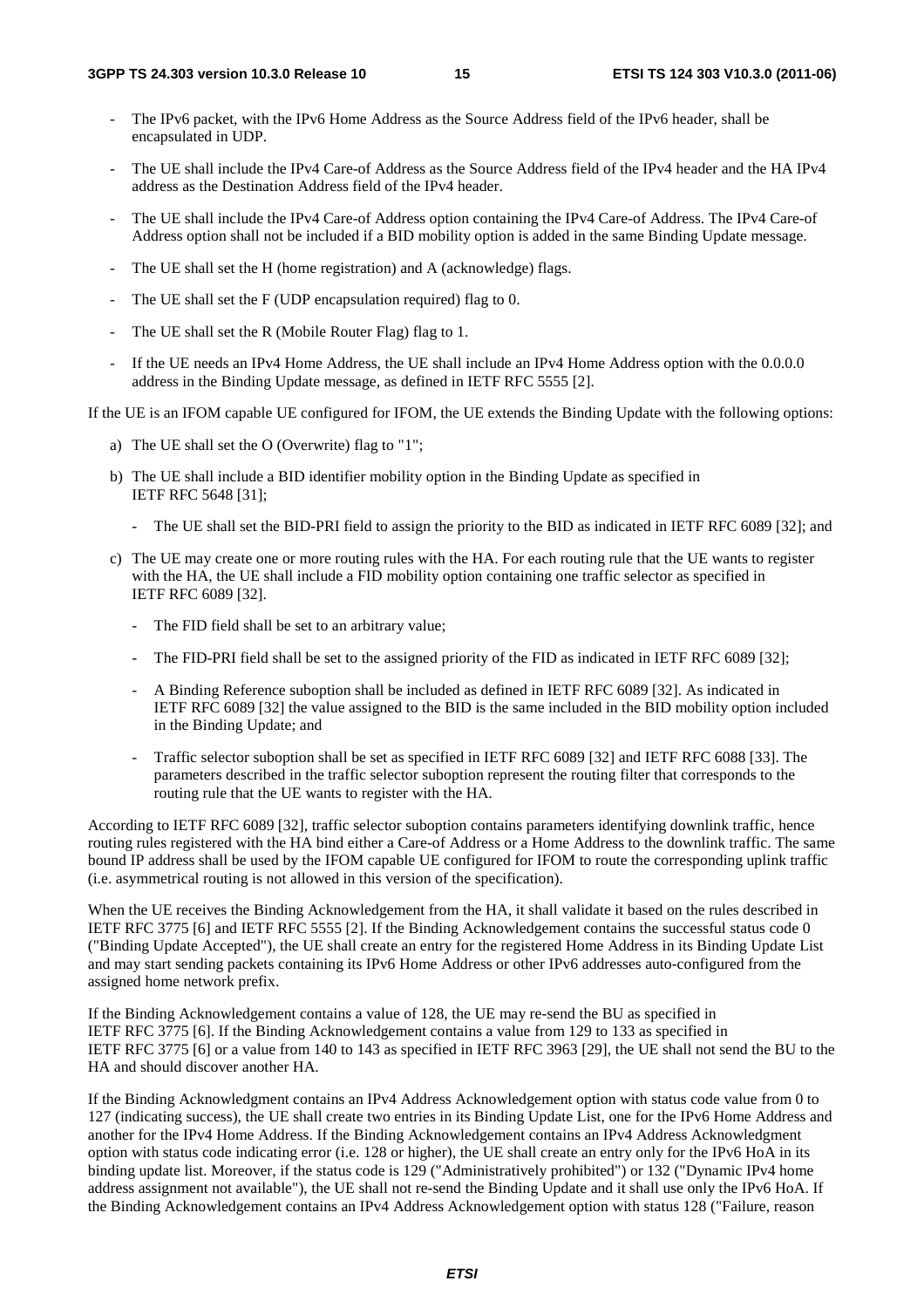unspecified"), 130 ("Incorrect IPv4 home address"), 131 ("Invalid IPv4 address") or 133 ("Prefix allocation unauthorized") it shall re-send the Binding Update including the 0.0.0.0 address in the IPv4 Home Address option. If the Binding Acknowledgement does not contain an IPv4 Address Acknowledgment option, the UE shall create an entry only for the IPv6 HoA in its binding update list.

NOTE 1: The value to be used to identify the IPv4 address acknowledgement option in the mobility header is 30;

If the Binding Acknowledgment contains a BID mobility option, the UE shall process it as specified in IETF RFC 5648 [31]. If the Binding Acknowledgment contains one or more flow mobility options, the UE shall process it as specified in IETF RFC 6089 [32].

If the status field of the BID mobility option is set to zero, the IFOM capable UE configured for IFOM applies to every examined BID option the status code contained in the status field of the Binding Acknowledgement message as indicated in IETF RFC 5648 [31]. If the value of the status field assigned to a BID mobility option is equal to 4 ("MCOA NOTCOMPLETE"), 164 ("MCOA MALFORMED"), 165 ("MCOA NON-MCOA") or 167 ("MCOA UNKOWN COA"), the IFOM capable UE configured for IFOM performs the operations described in IETF RFC 5648 [31].

NOTE 2: the above error cases, e.g. 165 ("MCOA NON-MCOA BINDING EXISTS"), that do not apply to the case of initial attach can apply to other use cases (e.g. attach to additional access).

When processing a FID mobility option, if the value of the status field of the FID mobility option is 129 ("Flow binding") rejected"), 130 ("Flow identification mobility option malformed"), 131 ("BID not found") or 132 ("FID not found"), the IFOM capable UE configured for IFOM performs the operations described in IETF RFC 6089 [32].

The UE may then send data traffic either with the IPv6 Home Address or with the IPv4 Home Address. If the UE is located on an IP6-enabled link, it shall send IPv6 packets as described in IETF RFC 3775 [6]; IPv4 traffic shall be encapsulated in IPv6 packets as described in IETF RFC 5555 [2]. If the UE is located on an IPv4-only link and the Binding Acknowledgement contains the NAT detection option with the F flag set, the UE shall send IPv6 and IPv4 packets following the vanilla UDP encapsulation rules specified in IETF RFC 5555 [2]. Otherwise the UE shall send IPv6 and IPv4 packets encapsulated in IPv4 as specified in IETF RFC 5555 [2].

Once the DSMIPv6 tunnel is established, the UE may build a DHCPv4 or DHCPv6 message as described in IETF RFC 4039 [26] or IETF RFC 3736 [13] respectively and send it via the DSMIPv6 tunnel as described in IETF RFC 3775 [6] in order to retrieve additional parameters, e.g. Vendor-specific options. The UE may also request additional IPv6 prefix(es) with length of /64 or shorter by using DHCPv6 Prefix Delegation as defined in draft-ietfmext-nemo-pd [35].

#### 5.1.3 HA procedures

#### 5.1.3.1 Security association establishment and IPv6 Home Network Prefix assignment

The HA shall support the IKEv2 protocol (see IETF RFC 4306 [14]) for negotiating the IPsec security association to secure DSMIPv6 signalling and shall support EAP over IKEv2 as described in IETF RFC 4306 [14] to perform UE authentication with an AAA server. If an additional authentication and authorization of the IPSec security association were needed with an external AAA server, then the additional authentication steps during the IKEv2 exchange shall be supported as specified in IETF RFC 4739 [23] and defined in 3GPP TS 33.234 [24]. The HA shall support IPsec ESP (see IETF RFC 4303 [11]) in order to provide authentication of Binding Update and Binding Acknowledgement messages as specified in IETF RFC 4877 [4]. The HA shall support multiple authentication exchanges in the IKEv2 protocol as specified in IETF RFC 4739 [23] in order to support authentication with an external AAA server.

The HA shall complete the IKE\_SA\_INIT exchange as specified in IETF RFC 4306 [14]. The HA shall include in the IDr the same value included by the UE in the IDr payload of the request.

Upon successful authorization and authentication, the HA shall accept the security association establishment request by sending the IKE\_AUTH response message with the CFG\_REPLY payload including the IPv6 Home Network Prefix allocated to the UE in the MIP6\_HOME\_PREFIX attribute. This prefix information shall include the prefix length as specified in IETF RFC 5026 [10]. If the UE included the INTERNAL IP6 DNS or the INTERNAL IP4 DNS in the CFG\_REQUEST payload, the HA shall include the same attribute in the CFG\_REPLY payload including zero or more DNS server addresses as specified in IETF RFC 4306 [14].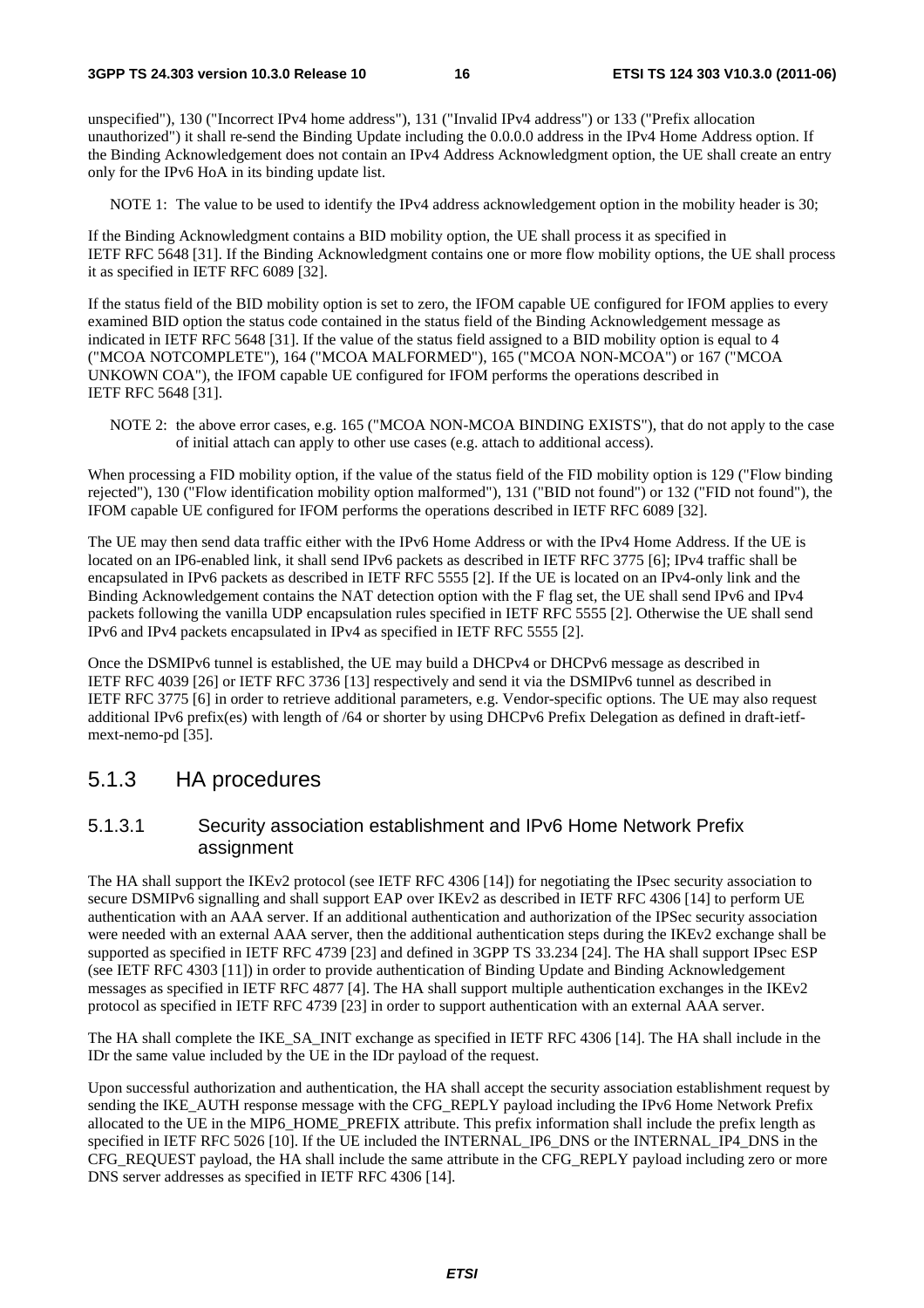If the UE included a PDN Identifier notify payload within the IKE\_AUTH request message, the HA may apply the following procedure:

- 1) Process the PDN Identifier notify payload according to IETF RFC 4306 [14]; and
- 2) Use the IPv6 prefix contained in the payload to identify the PDN connection for which the security association is being set up and
	- if the HA is able to identify the PDN connection for which the security association is being set up, the HA shall insert the previously assigned IPv6 Home Network Prefix in the MIP6\_HOME\_PREFIX attribute in the CFG\_REPLY payload; or
	- if the HA is not able to identify the PDN connection for which the security association is being set up, the HA shall ignore the content of the received PDN Identifier notify payload and allocate an IPv6 Home Network Prefix as described below.

When allocating an IPv6 Home Network Prefix, the HA shall apply one of the following procedures:

- If the IKEv2 message is received over an existing PDN connection, the assigned IPv6 network prefix of the PDN connection shall be sent to the UE as IPv6 Home Network Prefix in the MIP6\_HOME\_PREFIX attribute; or,
- If the IKEv2 message is not received over an existing PDN connection, and the UE has an existing PDN connection which has no IPSec security association established, the assigned IPv6 network prefix of the PDN connection shall be sent to the UE as IPv6 Home Network Prefix in the MIP6\_HOME\_PREFIX attribute; or,
- If the IKEv2 message is not received over an existing PDN connection, and the UE does not have an existing PDN connection which has no IPSec security association established, a new IPv6 network prefix shall be allocated and sent to the UE as IPv6 Home Network Prefix in the MIP6\_HOME\_PREFIX attribute.

An IFOM capable Home Agent shall implement the IFOM Capability notify payload. If the UE included the IFOM Capability notify payload within the IKE\_SA\_INIT request message, the HA shall perform the following procedures:

- process the IFOM Capability notify payload according to IETF RFC 4306 [14];
- if the HA is IFOM capable, the HA includes the IFOM Capability notify payload in the IKE\_SA\_INIT response message; and
- if the HA is not IFOM capable, the HA ignores the IFOM Capability notify payload received from the UE and in the IKE\_SA\_INIT response message will not include the IFOM Capability notify payload.

If the 3GPP AAA server triggers the HA to perform a HA reallocation procedure as specified in 3GPP TS 33.402 [18], the HA learns the IP address of the target HA as specified in 3GPP TS 29.273 [20]. The HA shall provide to the UE the target HA IP address in the REDIRECT payload during IKE\_AUTH exchange as specified in 3GPP TS 33.402 [18]. The encoding of the REDIRECT payload in the IKE\_AUTH response message is specified in IETF RFC 5685 [30]. The HA shall not assign an IPv6 prefix to the UE in the IKE\_AUTH exchange. The HA shall remove the states of the IKEv2 security association with the UE after receiving an IKEv2 Informational message with a DELETE payload from the UE.

#### 5.1.3.2 Initial binding registration and IPv4 Home Address assignment

When the HA receives a Binding Update message from the UE, it shall validate it as described in IETF RFC 3775 [6] and in IETF RFC 5555 [2]. If the Alternate Care-of Address option is present, the HA shall verify the correctness of the Alternate Care-of Address option. If the Care-of Address specified in the Alternate Care-of Address option and in the Source Address field of the IPv6 header of the Binding Update packet are different, the HA shall reject the request by returning a Binding Acknowledgement with status code 128. If the HA accepts the Binding Update message, it shall create a new entry in its binding cache for UE, marking it as a home registration. The lifetime of this binding cache entry is set based on operator's policies. The HA shall not perform a Duplicate Address Detection on the IPv6 Home Address of the UE because of the uniqueness of the IPv6 prefix assigned by the HA to the UE. Then the HA shall send a Binding Acknowledgement with R bit set to "1" as specified in IETF RFC 3775 [6] and IETF RFC 3963 [29]. The HA may include the Binding Refresh Advice mobility option following rules defined in IETF RFC 3775 [6] to indicate the remaining time until the UE should send a new home binding update.

If the Binding Update contains an IPv4 Home Address option with the 0.0.0.0 IPv4 address, the HA shall assign an IPv4 Home Address to the UE, including an IPv4 Address Acknowledgement option in the Binding Acknowledgement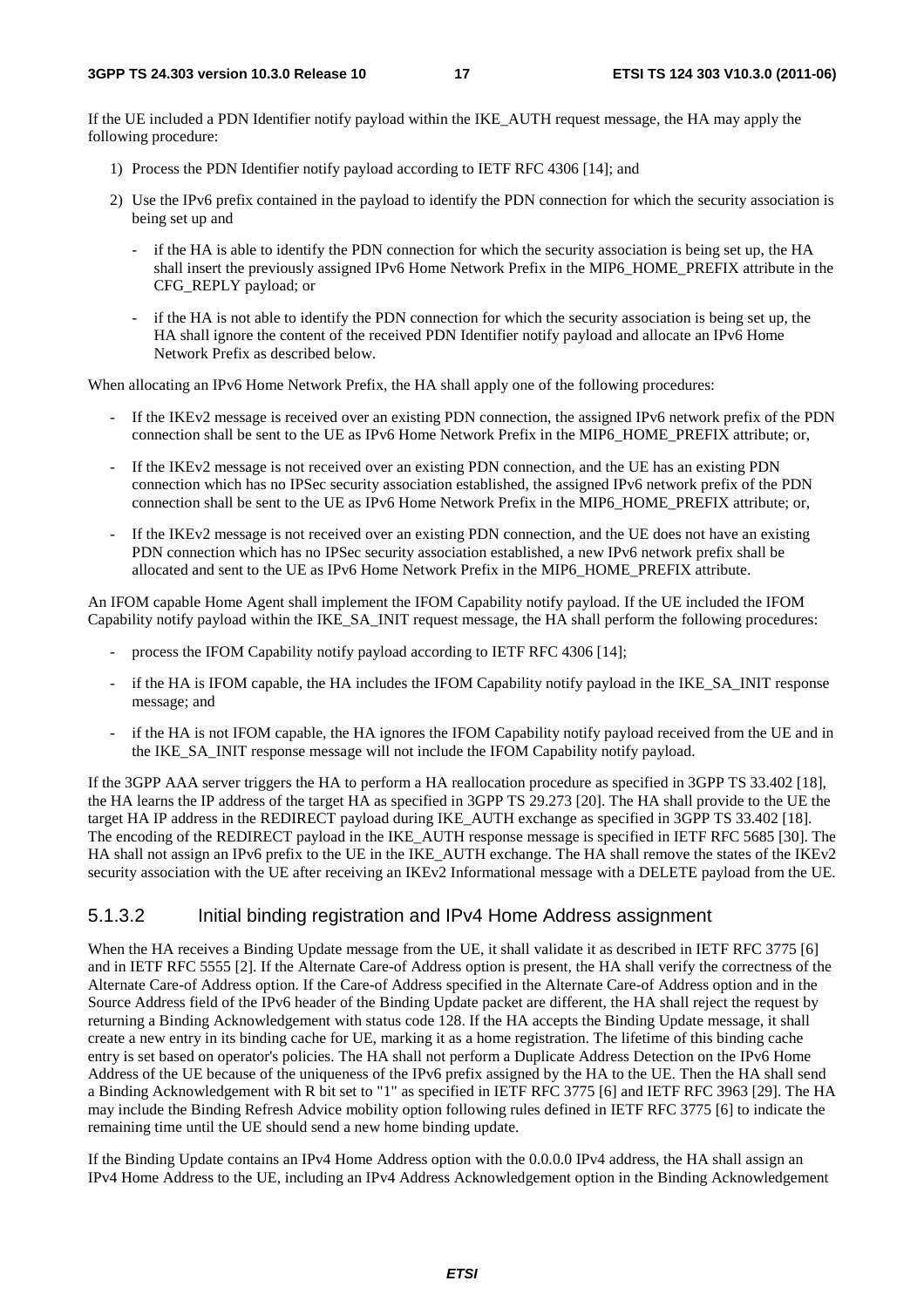message, as specified in IETF RFC 5555 [2]. If no IPv4 addresses are available at the HA, the HA shall send a Binding Acknowledgement with status code 132 in the IPv4 address acknowledgement option.

If in the received Binding Update the IPv4 Care-of Address in the IPv4 Care-of Address option is not the same as the IPv4 address in the Source Address in the outer IPv4 header then a NAT was in the path. This information shall be included in the Binding Acknowledgement within a NAT Detection option with the F flag set and the Binding Acknowledgement shall be encapsulated based on the vanilla UDP encapsulation specified in IETF RFC 5555 [2].

If a NAT was not detected, the HA shall send the Binding Acknowledgement without any UDP encapsulation; the message shall be encapsulated in an IPv4 header if the Care-of Address is IPv4 or in an IPv6 header if the Care-of Address is IPv6 as specified in IETF RFC 5555 [2].

If the Binding Update contains a BID mobility option, the HA shall process it as specified in IETF RFC 5648 [31]. If one or more FID mobility options are included in the received Binding Update, the HA shall process it as specified in IETF RFC 6089 [32] and IETF RFC 6088 [33]. If binding update is accepted and IP flow mobility is supported, the HA shall insert the BID mobility option into the Binding Acknowledgement message as specified in IETF RFC 5648 [31]. In addition, if the received Binding Update contains FID mobility option, the HA shall create the flow bindings accordingly and insert the FID mobility option into the Binding Acknowledgement message as specified in IETF RFC 6089 [32].

If the binding update is accepted for both IPv4 and IPv6 home addresses, the HA creates two bindings, one for each home address as specified in IETF RFC 5555 [2]. The HA shall link the IPv4 home address binding to the IPv6 home address binding.

NOTE: How the linkage between the two bindings (e.g. separate or single binding cache entry) is performed is implementation specific.

When the binding cache entry is created for the UE, the HA shall tunnel all packets destined to the IPv6 Home Address, the home network prefix and all packets destined to the IPv4 Home Address (if present) to the UE's Care-of Address. If a NAT was detected, packets shall be encapsulated in UDP and IPv4 based on vanilla UDP encapsulation specified in IETF RFC 5555 [2]. If the Care-of Address is an IPv6 address, IPv4 and IPv6 packets shall be encapsulated in an IPv6 header as specified in IETF RFC 3775 [6] and in IETF RFC 5555 [2]; otherwise, if the Care-of Address is an IPv4 address, IPv4 and IPv6 packets shall be encapsulated in an IPv4 header as specified in IETF RFC 3775 [6] and in IETF RFC 5555 [2]. If the HA has multiple binding cache entries with flow bindings (see 3GPP TS 23.261 [34]), the HA shall route all packets destined to the IPv6 Home Address, the home network prefix, the IPv6 prefix(es) assigned through DHCP prefix delegation (if present) and all packets destined to the IPv4 Home Address (if present) as described in IETF RFC 6089 [32].

After the DSMIPv6 tunnel is established, if DHCPv6 Prefix Delegation request is received, the HA may assign additional IPv6 prefix(es) with length of /64 or shorter to the UE as defined in draft-ietf-mext-nemo-pd [35]. Once the DHCPv6 Prefix Delegation procedure has been completed, the HA shall add the assigned delegated prefix(es) into the binding cache entry as defined in draft-ietf-mext-nemo-pd [35]. When the delegated prefix(es) is included in the binding cache entry for UE, the HA shall tunnel all the packets destined to the delegated prefix(es) to the UE's Care-of Address.

#### 5.1.3.3 Binding Error message

When the HA receives a Binding Update and detects an unrecognized Mobility Header, the HA shall send a Binding Error message with status value 2 "Unrecognized MH Type value" as specified in IETF draft-ietf-mext-rfc3775bis[27]. The HA shall include the Home address that was contained in the Home Address destination option.

If NAT was not detected, the HA shall send the Binding Error without any UDP encapsulation; the message shall be encapsulated in an IPv4 header if the Care-of Address is IPv4 or in an IPv6 header if the Care-of Address is IPv6 in the same manner as the Binding Acknowledgement encapsulation specified in IETF RFC 5555 [2].

If NAT was detected, the HA shall send the Binding Error encapsulated in UDP and IPv4 based on vanilla UDP encapsulation specified in IETF RFC 5555 [2].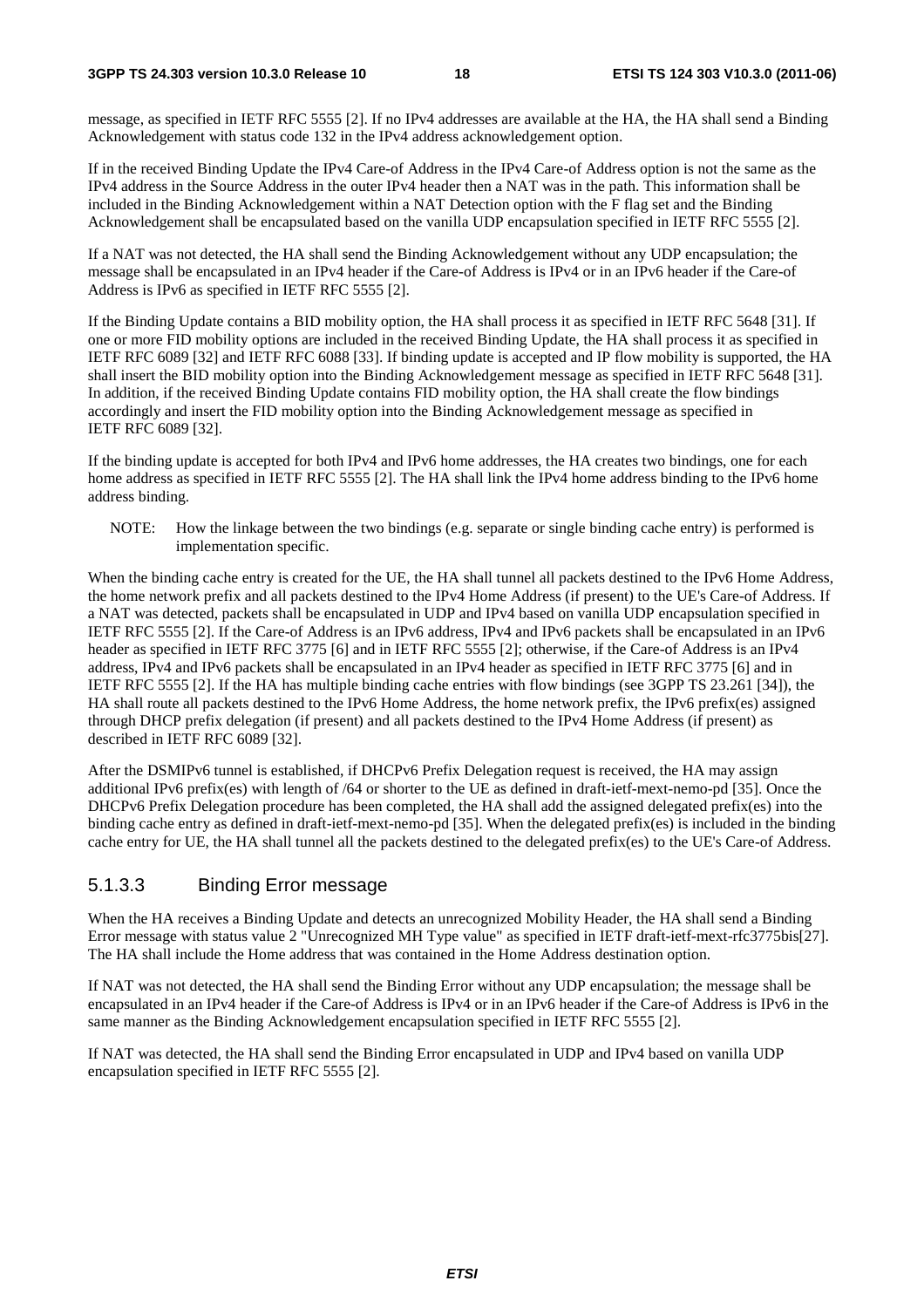### 5.2 Dual-Stack Mobile IPv6 handover

### 5.2.1 General

The DSMIPv6 handover procedure is performed by the UE to update its Care-of Address at the HA after a movement between two different accesses which implies a change of the local IP address (e.g. a movement from a 3GPP to a non-3GPP access). When this procedure takes place, the UE has already a valid registration at the HA, which implies that the HA has an entry in its binding cache for that UE and a security association to secure DSMIPv6 signalling is in place between the UE and the HA.

The procedure involves performing the Home Link Detection, setup a security association with the HA if there is no security association existing, and the exchange of a Binding Update and a Binding Acknowledgement between the UE and the HA. For the handover procedure, at the previous access the UE shall already perform discovery of the HA address, and may set up a security association with it, as these steps are part of the initial attach procedure described in subclause 5.1.2.

There are different handover scenarios:

- handover from home link to a foreign link;
- handover from a foreign link to another foreign link; and
- handover from a foreign link to a home link.

### 5.2.2 UE procedures

#### 5.2.2.1 General

Following a change of access, the UE configures an IP address on the target access system. The details of IP address configuration can be access specific. The handling of the received Binding Acknowledgement is the same as specified in subclause 5.1.2.4.

#### 5.2.2.2 Handover from home link to a foreign link

If the access network supports IPv6, as soon as the UE has received via a Router Advertisement at least an IPv6 prefix which is not present in its Prefix List, the UE shall perform the Home Link detection as specified in subclause 5.1.2.3.

If the UE detects that it is moving from home link to foreign link, and if there is no security association existing with the HA, the UE shall perform the Security association establishment and Home Address assignment procedure with the HA as specified in subclause 5.1.2.2.

Then the UE shall perform the initial binding registration and IPv4 Home Address assignment as specified in subclause 5.1.2.4. In order to maintain IP address preservation for the IPv4 address used in the home link, the UE shall include the IPv4 address used on the home link in an IPv4 Home Address option in the same Binding Update message. The IFOM capable UE configured for IFOM shall extend the Binding Update message as described in subclause 5.1.2.4.

If the UE does not have an IPv4 Home Address but wants to configure one, the UE shall include the IPv4 Home Address option with the 0.0.0.0 address as specified in subclause 5.1.2.4.

If the access network supports only IPv4, as soon as the UE has configured an IPv4 Care-of Address, the UE shall send a Binding Update tunnelled in UDP as specified in IETF RFC 5555 [2]. The UE shall set the F flag to "0". The UE shall set the R flag to "1".

Independent of an IPv6 or IPv4 access network the UE shall set the Key Management Capability (K) bit in the Binding Update message.

If the UE receives, as response to an outstanding binding registration, a binding acknowledgment having a status code equal to 135 ("Sequence number out of window") and a sequence number different from the one used in the outstanding binding registration, the UE shall accept the binding acknowledgment and process it as specified in IETF RFC 3775 [6].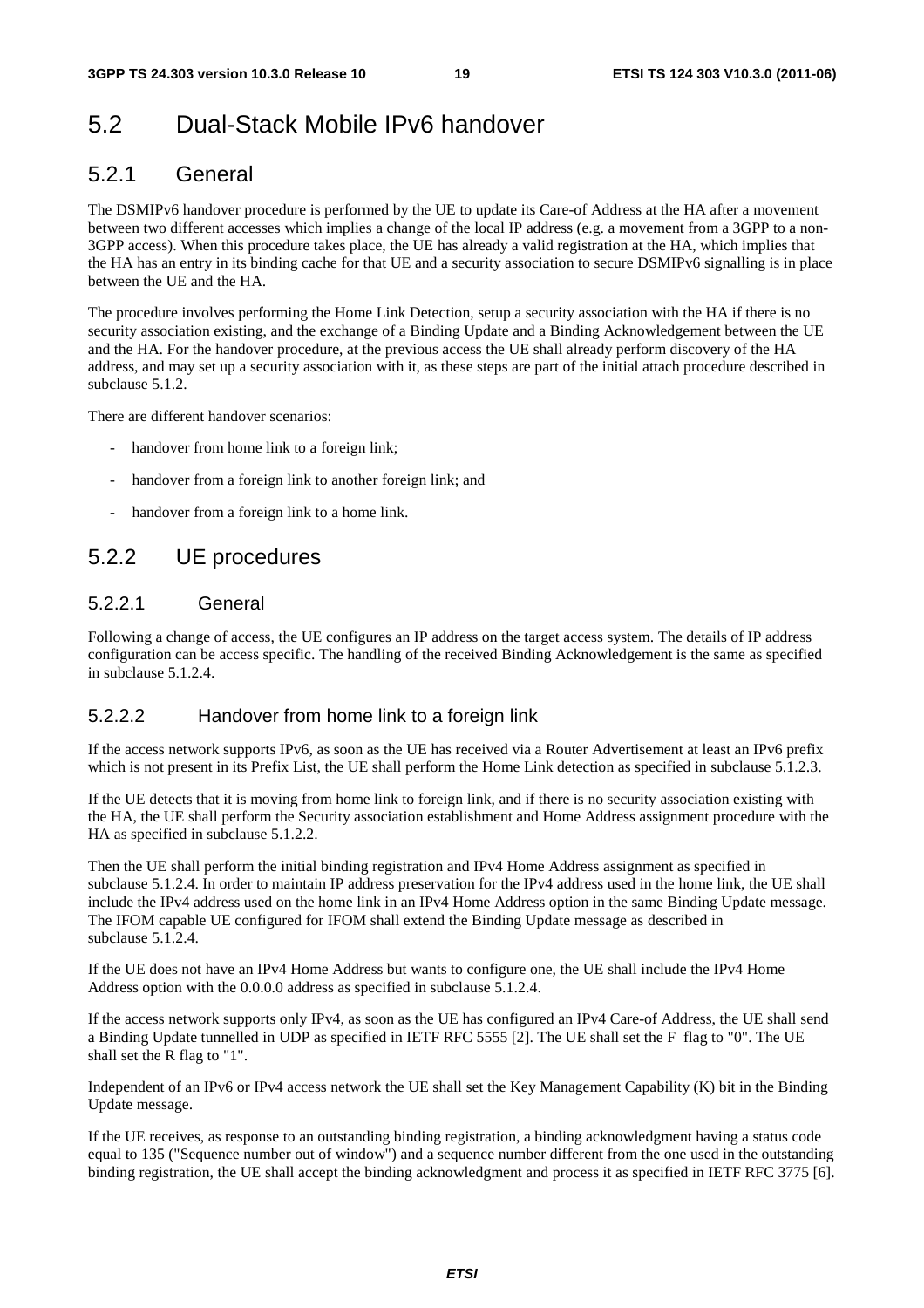#### 5.2.2.3 Handover from a foreign link to another foreign link

If the access network supports IPv6, as soon as the UE has received via a Router Advertisement at least an IPv6 prefix which is not present in its Prefix List, the UE shall perform the Home Link detection as specified in subclause 5.1.2.3.

If the UE detects it is not attached to the home link, the UE shall send a Binding Update to the HA including the newly configured IP address as the Care-of Address in the Source IP address of the packet and optionally in the Alternate Care-of Address Option [6]. The UE build the Binding Update message as specified in IETF RFC 3775 [6].

If the UE has been assigned also an IPv4 Home Address and wants to update also the binding for it, the UE shall include the IPv4 Home Address option including the assigned IPv4 Home Address in the same Binding Update message.

If the UE has been assigned also an IPv4 Home Address and wants to release it, the UE shall not include any IPv4 Home Address option in the same Binding Update.

If the UE does not have an IPv4 Home Address but wants to configure one, the UE shall include the IPv4 Home Address option with the 0.0.0.0 address as specified in subclause 5.1.2.4.

If the access network supports only IPv4, as soon as the UE has configured an IPv4 Care-of Address which is different from the previous Care-of Address, the UE shall send a Binding Update tunnelled in UDP as specified in IETF RFC 5555 [2]. The UE shall set the F flag to "0". The UE shall set the R flag to "1".

Independent of an IPv6 or IPv4 access network the UE shall set the Key Management Capability (K) bit in the Binding Update message.

If the UE is an IFOM capable UE configured for IFOM, the UE extends the Binding Update with the following options:

- a) the UE shall set the O (Overwrite) flag to "0";
- b) the UE shall include a BID identifier mobility option in the Binding Update as specified in IETF RFC 5648 [31];
	- the UE shall set the BID field to the value registered with the Home Agent;
	- the UE shall set the BID-PRI field to assign the priority to the BID as indicated in IETF RFC 6089 [32];
	- if the newly configured IP address used as Care-of Address is an IPv6 address, the UE shall not insert any Alternate Care-of Address option in the Binding Update message;
	- if the newly configured IP address used as Care-of Address is an IPv4 address, the UE shall not insert any IPv4 Care-of Address option in the Binding Update message; and
	- the UE shall insert the newly configured IP address used as Care-of Address in the Care-of Address field of the BID identifier mobility option insertd in the Binding Update message;
- c) the UE may create one or more routing rules. For each routing rule that the UE wants to register with the HA, the UE shall include a FID mobility option containing one traffic selector as specified in IETF RFC 6089 [32]. Traffic selectors are defined in IETF RFC 6088 [33]:
	- the UE shall set the FID field to an arbitrary value;
	- the UE shall set the FID-PRI field to assign the priority to the routing filter as indicated in IETF RFC 6089 [32];
	- the UE shall include a Binding Reference suboption as indicated in IETF RFC 6089 [32]. The value assigned to the BID identifies the routing address that the UE wants to use to exchange the packets matching the routing filters; and
	- traffic selector suboption shall be set as specified in IETF RFC 6089 [32] and IETF RFC 6088 [33]. The parameters described in the traffic selector suboption represent the routing filter that corresponds to the routing rule that the UE wants to register with the HA;
- d) The UE may insert a flow summary mobility option (as described in IETF RFC 6089 [32]).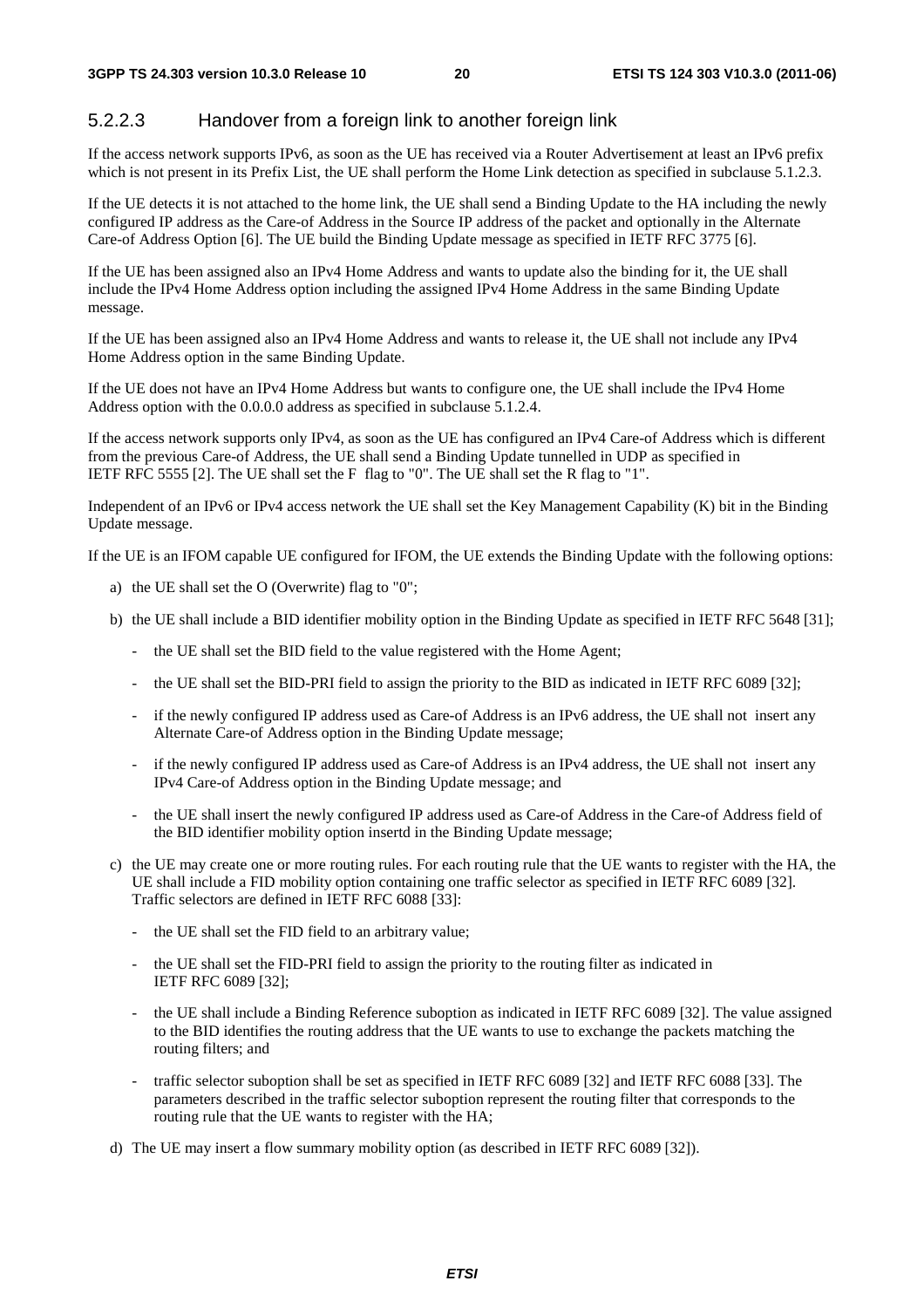- If the UE wants to keep some routing rules previously registered unmodified, i.e. no flow handover, the UE lists the values of the FIDs identifying the routing rules that the UE wants to keep unmodified in the flow summary mobility option; and
- If the UE wants to remove one or more previously registered routing rules, the UE does not include in the flow summary mobility option the FIDs identifying the routing rules that the UE wants to remove; and
- e) the UE may modify one or more routing rules with the HA. For each routing rule that the UE wants to modify, the UE shall include a FID mobility option as specified in IETF RFC 6089 [32].
	- the UE shall set the FID field to the value identifying the routing filter the UE wants to handover;
	- the UE shall set the FID-PRI field to assign the priority to the BID as indicated in IETF RFC 6089 [32]; and
	- the UE shall include a Binding Reference suboption as indicated in IETF RFC 6089 [32]. The value assigned to the BID identifies the routing address that the UE wants to use to exchange the packets matching the routing filters.

The UE shall process the binding acknowledge message as described in subclause 5.1.2.4.

#### 5.2.2.4 Handover from a foreign link to a home link

If the access network supports IPv6, as soon as the UE has received via a Router Advertisement message at least an IPv6 prefix which is not present in its Prefix List, the UE shall perform the Home Link detection as specified in subclause 5.1.2.3 to detect if the UE is attaching to the home link. If the UE detects it is attached to the home link and there is a valid DSMIPv6 Binding Update list entry at the UE, the UE shall send a Binding Update with the Lifetime field set to "0" in order to remove the binding at the HA, as specified in IETF RFC 3775 [6]. If an IPv4 home address was assigned to the UE, as an optimization the UE may not include the IPv4 home address option as the binding for the IPv4 home address will be removed by the HA. Independent of an IPv6 or IPv4 access network the UE shall set the Key Management Capability (K) bit in the de-registration Binding Update message. The UE may preserve the IKEv2 session in order to avoid re-establishing the session when the next handover occurs. If there is not a safe assumption that the UE will remain in the home link (e.g. switching off the non-3GPP radio interface in case of a dual radio terminal), the UE should preserve the IKEv2 session.

If the UE receives a Binding Revocation Indication message from the HA while there is an outstanding unacknowledged Binding Update with Lifetime field set to "0" message, the UE need not send a Binding Revocation Acknowledgement as specified in subclause 5.4.2.1.

#### 5.2.3 HA procedures

#### 5.2.3.1 Handover from home link to a foreign link

In case of UE handover from home link to foreign link, the HA shall support the initial registrstion procedure as specified in subclause 5.1.3.

The error codes used in the Binding Acknowledgement are the same as specified in subclause 5.1.3.2.

#### 5.2.3.2 Handover from a foreign link to another foreign link

When the HA receives a Binding Update from the UE, the HA shall validate it as described in IETF RFC 3775 [6] and in IETF RFC 5555 [2]. If the validation is successful, the HA shall update the binding cache entry related to the Home Address included in the Binding Update.

If the Binding Update is an IPv6 packet, with the Alternate Care-of Address option present, the HA shall verify the correctness of the Alternate Care-of Address option. If the Care-of Address specified in the Alternate Care-of Address option and in the Source Address field of the IPv6 header of the Binding Update packet are different, the HA shall reject the request by returning a Binding Acknowledgement with status code 128. If the option is valid, the HA shall update the binding cache entry with the Care-of Address in the Source Address of the IPv6 header.

If the Binding Update outer header is an IPv4 header and the IPv4 Care-of Address in the IPv4 Care-of Address option is the same as the IPv4 address in the Source Address in the outer IPv4 header, the HA shall update the binding cache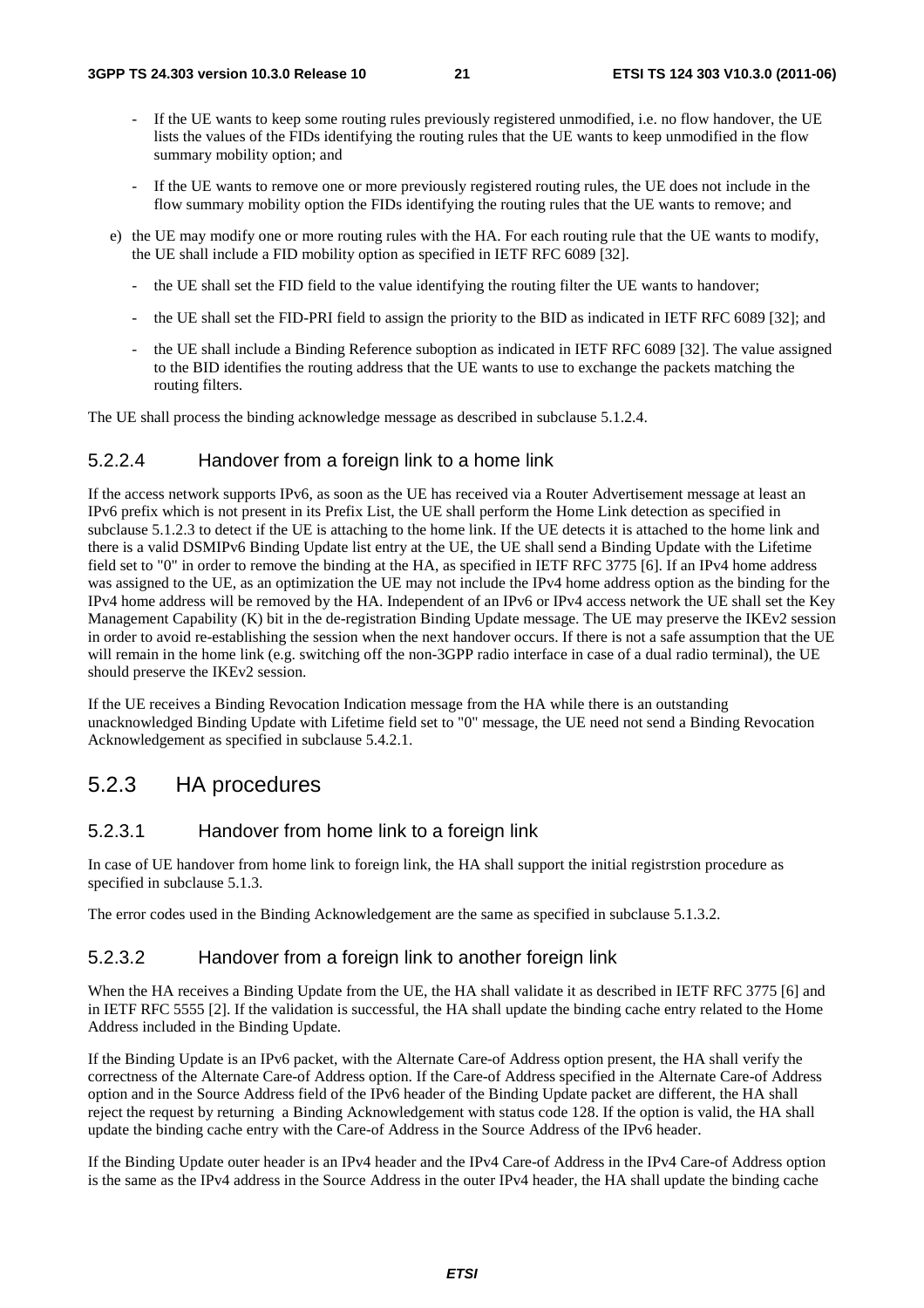entry with the Care-of Address in the IPv4 Care-of Address option and shall send a Binding Acknowledgment encapsulated in IPv4 as specified in IETF RFC 5555 [2].

If in the received Binding Update the IPv4 Care-of Address in the IPv4 Care-of Address option is not the same as the IPv4 address in the Source Address in the outer IPv4 header then a NAT was in the path. This information shall be included in the Binding Acknowledgement within a NAT Detection option with the F bit set. The Binding Acknowledgment shall be encapsulated in UDP and the binding cache updated as specified in IETF RFC 5555 [2].

If the Binding Update contains an IPv4 Home Address option with an IPv4 Home Address previously assigned, the HA shall update also the binding cache entry related to the IPv4 Home Address to the UE. If the Binding Update contains no IPv4 Home Address option, the HA shall remove the binding cache entry related to the IPv4 Home Address of the UE if present.

If the Binding Update contains an IPv4 Home Address option with the 0.0.0.0 IPv4 address, the HA shall assign an IPv4 Home Address to the UE, including an IPv4 Address Acknowledgement option in the Binding Acknowledgement message.

The error codes used in the Binding Acknowledgement are the same as specified in subclause 5.1.3.2.

If the Binding Update contains a BID mobility option and (optionally) a Flow summary mobility option, the HA shall process the received Binding Update message and send a Binding Acknowledgement message as described in subclause 5.1.3.2.

If the Key Management Mobility Capability (K) bit is set in the Binding Update and the HA supports the feature, the HA updates its IKEv2 security associations to include the UE"s Care-of Address as the peer address and the Binding Acknowledgement is returned with the K bit set.

The HA shall set the R bit to "1" in the Binding Acknowledgement.

#### 5.2.3.3 Handover from a foreign link to a home link

When a UE hands over from a foreign link to its home link, a network based mobility protocol (PMIPv6 or GTP) in the home link creates a binding cache entry for the UE. The DSMIPv6 binding cache entry that was created by the UE on the foreign link shall not be overwritten. The downlink UE packets shall be processed by the HA based on the DSMIPv6 binding cache entry before the DSMIPv6 binding cache entry is removed.

The DSMIPv6 binding cache entry shall be removed when a Binding Update with lifetime field set to "0" is received by the HA from the UE. The HA shall process the message as per IETF RFC 5555 [2] and IETF RFC 3775 [6], removing the associated binding cache entry and sending the Binding Acknowledge message with the Status field set to "0" (Binding Update accepted). If an IPv4 home address was assigned to the UE, the HA shall also remove the binding for the IPv4 home address tied to the IPv6 home address included in the Binding Update.

If the HA decides to remove the DSMIPv6 binding cache entry of the UE, prior to receiving a binding update with lifetime set to "0" from the UE , the HA shall send a Binding Revocation Indication message as specified in subclause 5.4.3.1.

NOTE: As described above, if the HA receives a Binding Update with Lifetime field set to "0", the HA removes the associated binding cache entry, but additionally the HA can store some data of the binding cache entry for a certain time in order to allow the HA to identify a delayed Binding Update registration message arriving at the HA after the Binding Update de-registration.

### 5.3 Dual Stack Mobile IPv6 Re-Registration

#### 5.3.1 General

The DSMIPv6 Re-Registration procedure can occur at any time when the UE is already registered at the HA. The procedure is initiated by the UE when it wishes to extend the lifetime of an existing registration, e.g. in case the lifetime is expiring. The procedure can also be initiated by the UE when it wishes to request an IPv4 home address or to release the IPv4 binding while maintaining the IPv6 binding. The procedure may also be initiated by the UE as a mechanism to refresh the NAT bindings in order to be reachable from the HA.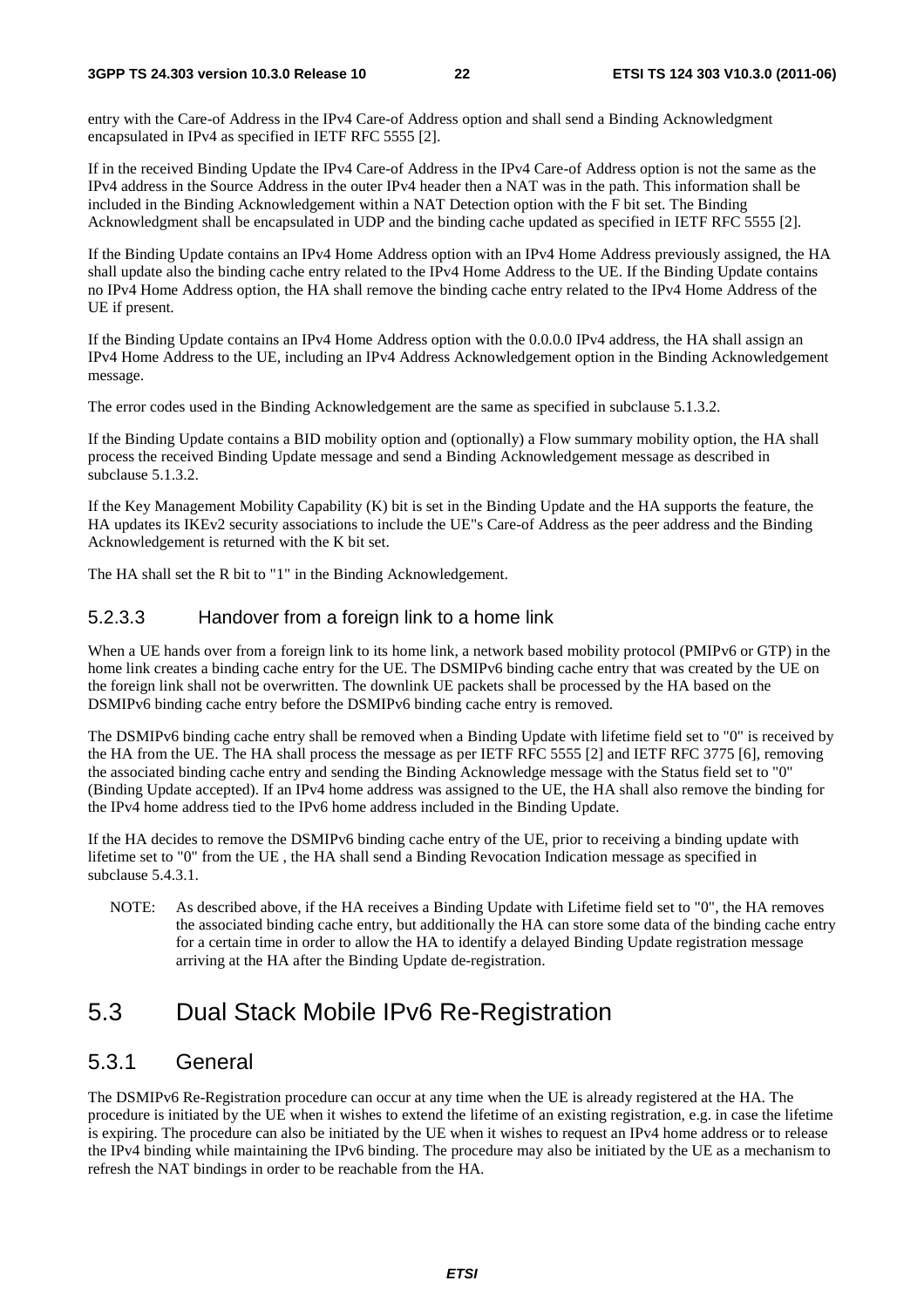NOTE: The usage of BU messages for keepalive purposes can have impacts to the battery life of the UE. The UE can be configured to rate limiting or avoid NAT keepalive as specified in IETF RFC 5555 [2].

### 5.3.2 UE procedures

As specified in IETF RFC 3775 [6], if the UE wants to extend the validity of an existing binding at the HA, the UE shall send a new Binding Update to the HA before the expiration of the lifetime indicated in the received Binding Acknowledgement, even if it is not changing its primary Care-of Address. This Binding Update is usually referred as periodic Binding Update.

The UE shall follow the rules described in IETF RC 3775 [6], IETF RFC 5555 [2] and in subclause 5.1.2.4 to send a periodic Binding Update and handle the associated Binding Acknowledgement. As the UE has not performed any handover, the UE shall confirm the already registered Care of Address and shall indicate the desired lifetime value. In a periodic Binding Update the UE may request an IPv4 Home Address.

If a NAT was detected and the UE is not exchanging data traffic, the UE may send a re-registration Binding Update in order to refresh the NAT binding. The Binding Update shall be sent with the interval contained in the Refresh Time field of the NAT detection option received when the NAT was detected. If the Refresh Time field was set to all 1s, the UE shall use the Binding Acknowledge lifetime as reference interval to send NAT keepalives Binding Updates.

The UE may also send a re-registration Binding Update with the purpose of requesting an IPv4 Home Address.

The UE may also send a re-registration Binding Update for the purpose of releasing the IPv4 Home Address previoulsy assigned. For this purpose, the UE shall follow the rules described in IETF RFC 5555 [2] sending a re-registration Binding Update containing no IPv4 Home Address option.

If the UE is an IFOM capable UE configured for IFOM, the UE extends the Binding Update with the following options:

- a) the UE shall set the O (Overwrite) flag to "0";
- b) the UE shall include a BID identifier mobility option in the Binding Update as specified in IETF RFC 5648 [31];
	- the UE shall set the BID field to the value identifying the Binding it wants to re-register;
	- the UE shall set the BID-PRI field to assign the priority to the BID as indicated in draft-ietf-mext-flow-binding [32]; and
- c) if the UE previously registered in the HA one or more routing filters, the UE shall include a flow summary mobility option as specified in draft-ietf-mext-flow-binding [32] listing the values of the FIDs identifying the registered routing filter.

### 5.3.3 HA procedures

When the HA receives a periodic Binding Update message from the UE, it shall validate it as described in subclause 5.1.3.2, in IETF RFC 3775 [6], IETF RFC 5555 [2] and IETF RFC 5648[31].

In processing a periodic Binding Update the HA shall follow the rules described in subclause 5.1.3.2. In addition if the Binding Update does not include the IPv4 home address option the HA shall remove any associated IPv4 binding cache entry and continue to maintain the IPv6 binding.

If the HA accepts the Binding Update message, it shall update the lifetime and sequence number of the existing entry in its binding cache for the Home Address. If the Binding Update contains a BID mobility option, the HA shall process it as specified in IETF RFC 5648 [31] and draft-ietf-mext-flow-binding [32]. If binding update is accepted, the HA shall insert the BID mobility option into the Binding Acknowledgement message as specified in IETF RFC 5648 [31]. The Care-of Address is not updated as the periodic Binding Update is not used to update the Care-of Address.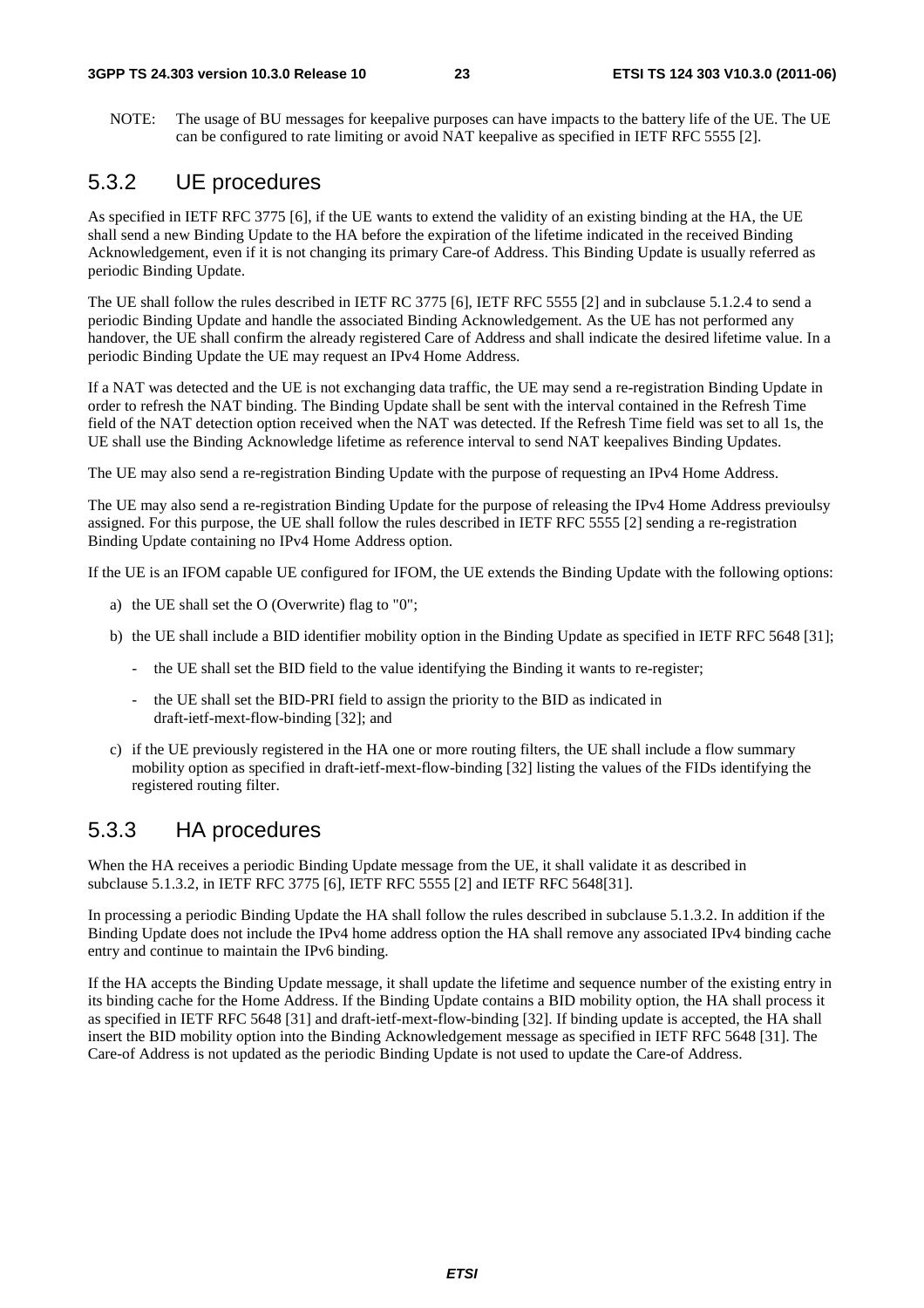## 5.4 Dual-Stack Mobile IPv6 detach

### 5.4.1 General

The DSMIPv6 detach is performed by the UE to close the DSMIPv6 session and the respective IKEv2 session or by the network to inform the UE that it does not have access to a specific PDN through DSMIPv6 any longer. After the DSMIPv6 detach procedure, the UE still has IP connectivity provided by the access network.

There are two explicit detach procedures:

- UE-initiated detach procedure: in this case the UE performs a DSMIPv6 de-registration with the HA and closes the IKEv2 session.
- HA-initiated detach procedure: in this case the HA informs the UE that the DSMIPv6 binding is no more valid. The UE shall then perform the network-initiated detach procedure.

### 5.4.2 UE procedures

#### 5.4.2.1 Network-initiated detach

Upon receiving a Binding Revocation Indication (BRI) message according to IETF RFC 5846 [19] from the HA, the UE first shall perform the required validity checks on the BRI according to IETF RFC 5846 [19].

The UE shall send a Binding Revocation Acknowledgement (BRA) as specified in IETF RFC 5846 [19]. In this message the UE shall set the status field to "Success" to reflect that it has received the BRI message. The BRA message may be tunnelled in UDP or IPv4 as specified in subclause 5.1.2.4 for Binding Update messages.

The UE then shall remove the entry identified in the BRI as deregistered from its binding update list and shall use the procedures defined in IETF RFC 4306 [14] to remove the IPsec security associations associated with the DSMIPv6 registration as described in subclause 5.4.2.2.

#### 5.4.2.2 UE-initiated detach

To detach from a specific PDN to which it is connected through a DSMIPv6 session, the UE shall send a Binding Update with the Lifetime field set to 0 as specified in IETF RFC 3775 [6].

The UE shall use the procedures defined in the IKEv2 protocol in IETF RFC 4306 [14] to remove the IPsec security associations associated with the DSMIPv6 registration. The UE shall close the security associations associated with the DSMIPv6 registration and instruct the HA to do the same by sending the INFORMATIONAL request message including a DELETE payload. The Protocol ID in the DELETE payload shall be set to "1" (IKE) to indicate that all IPsec ESP security associations that were negotiated within the IKEv2 exchange shall be deleted.

### 5.4.3 HA procedures

#### 5.4.3.1 Network-initiated detach

As soon as it receives a trigger for network-initiated detach procedure (3GPP TS 29.273 [20]) the HA shall send a Binding Revocation Indication (BRI) message according to IETF RFC 5846 [19] to the UE. The message shall contain the Home Address, corresponding to the PDN connection which shall be removed. The HA shall set the P (Proxy Binding) bit to 0 (Not Proxy MIPv6 binding), G bit (Global) to 0 (only the PDN Connection specified by the HoA is removed) and V bit (IPv4 HoA Binding Only) to 0 (Not to terminate the IPv4 Home Address binding only). The revocation trigger value shall be set to 1 (Unspecified). The HA shall include the UE home address in the Type 2 routing header as per IETF RFC 5846 [19] and shall not include any mobility option. The HA shall not include a BID option in the BRI message. The BRI message may be tunnelled in UDP or IPv4 as specified in subclause 5.1.3.2 for Binding Acknowledgement messages.

The HA shall follow procedures according to IETF RFC 5846 [19] to await the receipt of a Binding Revocation Acknowledgment (BRA) message from the UE. These procedures are based on the timer MINDelayBRIs defined in IETF RFC 5846 [19]. The HA shall not remove the entry from its binding cache before receiving the BRA.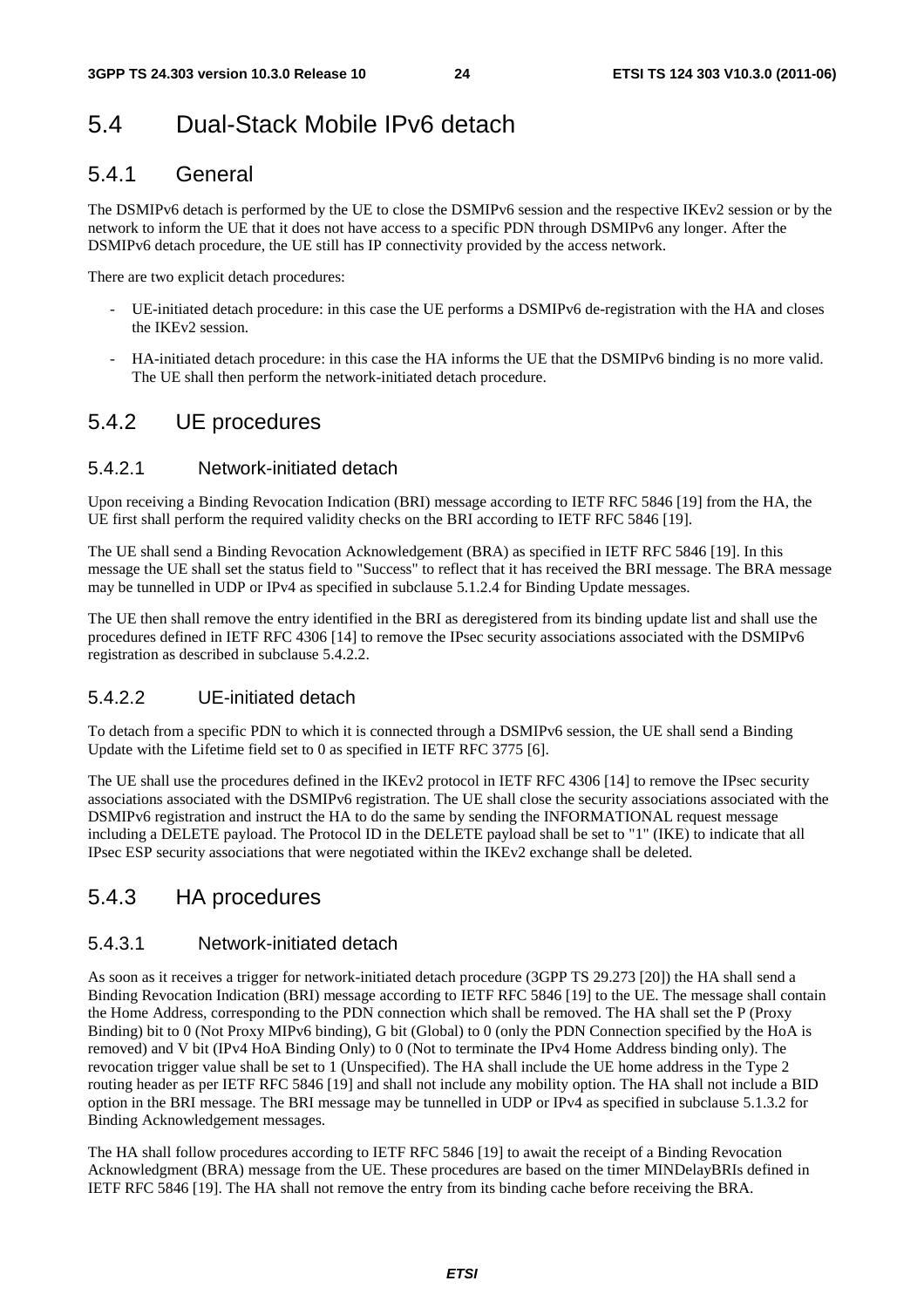If the HA receives a Binding Update with Lifetime set to 0 after initiating the network-initiated detach procedure, the HA should treat the BU as acknowledgement to the BRI for the purposes of completing the revocation procedures that are defined in IETF RFC 5846 [19]; in this case, the HA shall remove the respective entry in its binding cache, deleting the timer MINDelayBRIs and respond with a Binding Acknowledgement according to IETF RFC 5555 [2] and IETF RFC 3775 [6].

#### 5.4.3.2 UE-initiated detach

When the HA receives a Binding Update with the Lifetime field set to 0, it shall delete any existing entry for the Home Address included in the Binding Update. Then the HA shall send a Binding Acknowledgement as specified in IETF RFC 5555 [2] and IETF RFC 3775 [6].

On receipt of the INFORMATIONAL request message including a DELETE payload indicating that the UE is deleting the IPsec security associations associated with the DSMIPv6 registration, the HA shall close the IKE security association, and all IPsec ESP security associations that were negotiated within it towards the UE.

### 5.5 Void

### 5.5A Protection of data traffic

#### 5.5A.1 General

UE and HA can use the IKEv2 CREATE\_CHILD\_SA exchange procedure to create a child security association to be used to provide integrity protection, confidentiality protection or both, to all data traffic exchanged within the DSMIPv6 tunnel. The procedure can be initiated by the HA or by the UE at any time after the security association between UE and HA has been set up. If bothUE and HA independently decide to initiate the child security association establishment, the procedure described in IETF RFC 4306 [14] applies. The profiles for tunnel mode IPsec ESP are defined in 3GPP TS 33.402 [18]. Protection of data traffic is allowed only if the UE is connected to a trusted non-3GPP network (the definition of trusted non-3GPP network is provided in 3GPP TS 24.302 [21]).

### 5.5A.2 UE procedures

After establishing the IPsec security association with the HA as described in subclause 5.1.2.2, the UE may initiate the creation of child security association pair to provide integrity protection, confidentiality protection or both. If the UE initiates the creation of child security association pair, the UE shall send to the HA a CREATE\_CHILD\_SA request as described in IETF RFC 4877 [4] and IETF RFC 4306 [14] with the following additions:

- a) the content of the Security Association payload is set accordingly for integrity protection, confidentiality protection or both as indicated in IETF RFC 4306 [14] using the Ipsec profiles defined in 3GPP TS 33.402 [18]; and
- b) the TSi shall contain all the Home Network Prefix assigned to the UE. If prefix delegation is used, the TSi shall also contain all the prefix(es) provided to the UE. If the UE received an IPv4 Home Address, the TSi shall also contain the IPv4 Home Address.

When the UE receives a CREATE\_CHILD\_SA request from the HA with selectors indicating the DSMIPv6 tunnel traffic, if the UE supports integrity protection, confidentiality protection or both, the UE shall reply with a CREATE\_CHILD\_SA response selecting the preferred transform proposed by the HA as specified in IETF RFC 4306 [14].

If the child SA is created successfully, the UE shall start encapsulating all the uplink packets in the DSMIPv6 tunnel in an IPSEC ESP tunnel as negotiated with the HA during the CREATE\_CHILD\_SA procedure.

The UE can stop using integrity protection, confidentiality protection or both, for the DSMIPv6 tunnel traffic. In order to do that, the UE shall delete the respective child security association by sending an INFORMATIONAL request message including the DELETE payload as specified in IETF RFC 4306 [14].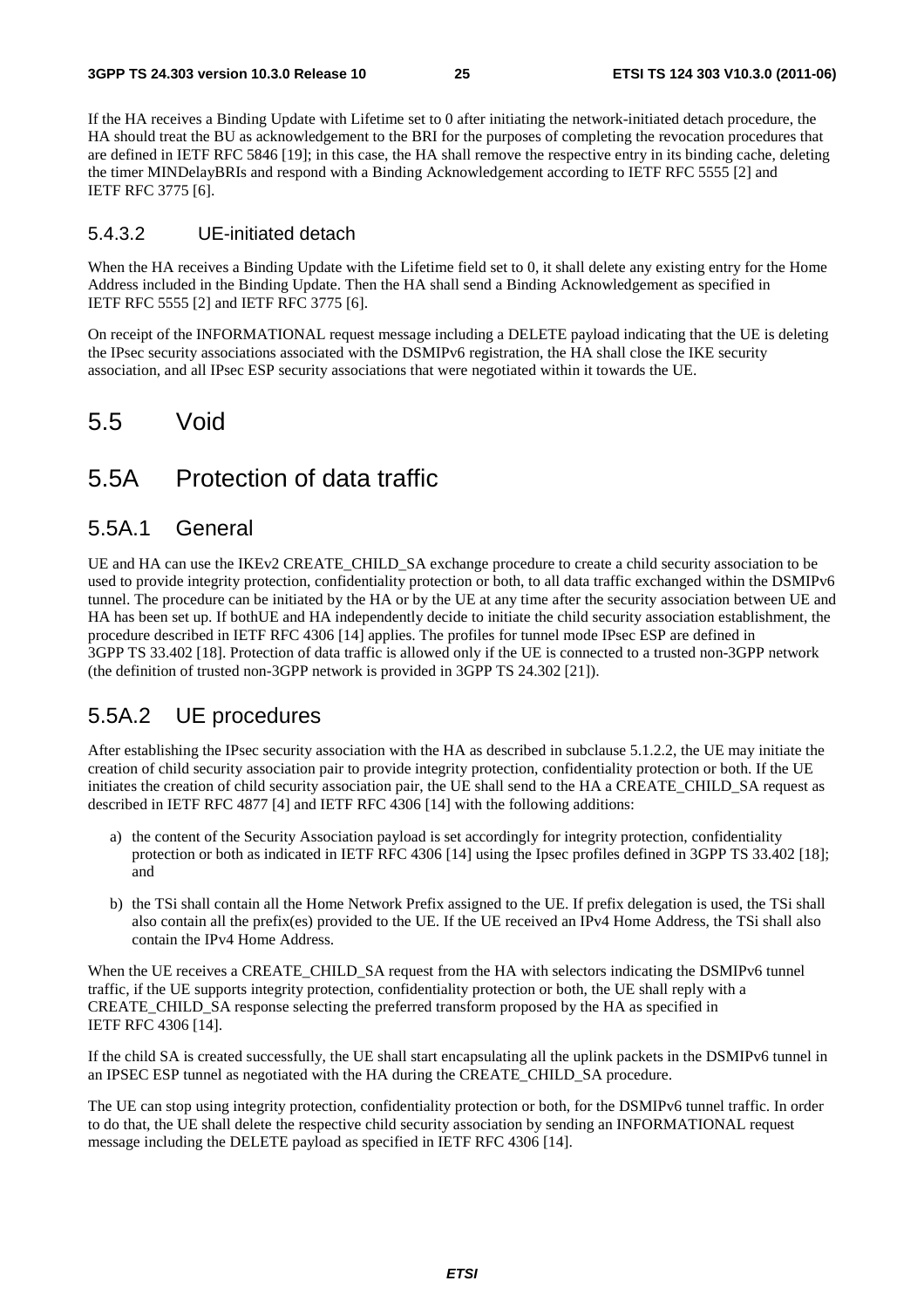### 5.5A.3 HA procedures

After establishing the IPsec security association with the UE as described in subclause 5.1.3.1, the HA may initiate the creation of child security association pair to provide integrity protection, confidentiality protection or both. If the HA initiates the creation of child security association pair, the HA shall send to the HA a CREATE\_CHILD\_SA request as described in IETF RFC 4877 [4] and IETF RFC 4306 [14] with the following additions:

- a) the content of the Security Association payload is set accordingly for integrity protection, confidentiality protection or both as indicated in IETF RFC 4306 [14] using the Ipsec profiles defined in 3GPP TS 33.402 [18]; and
- b) the TSi shall contain all the Home Network Prefix assigned to the UE. If prefix delegation is used, the TSi shall also contain all the prefix(es) provided to the UE. If the UE received an IPv4 Home Address, the TSi shall also contain the IPv4 Home Address.

When the HA receives a CREATE\_CHILD\_SA request from the UE with selectors indicating the DSMIPv6 tunnel traffic, if the HA supports integrity protection, confidentiality protection or both,the HA shall reply with a CREATE\_CHILD\_SA response selecting the preferred transform proposed by the HA as specified in IETF RFC 4306 [14].

If the child SA is created successfully, the HA shall start encapsulating, all the uplink packets in the DSMIPv6 tunnel in an IPSEC ESP tunnel as negotiated with the UE during the CREATE\_CHILD\_SA procedure.

The HA can stop using integrity protection, confidentiality protection or both, for the DSMIPv6 tunnel traffic. In order to do that, the HA shall delete the respective child security association by sending an INFORMATIONAL request message including the DELETE payload as specified in IETF RFC 4306 [14].

### 5.6 Attach to additional access network

### 5.6.1 General

The operations defined within subclause 5.6 apply to an IFOM capable UE configured for IFOMand a HA supporting IFOM.

The attach to additional access network procedure is performed by a UE supporting IFOM that has already established a PDN connection through an access network and decides to extend the PDN connection to another access network.

There can be two possible scenarios:

- the existing access network is a home link and the added access network is a foreign link; or
- the existing access network is a foreign link and the added access network is a home link.

The attach to additional access network procedure involves performing the following:

- access specific procedure to connect and configure an IP address for the added access network;
- discovery of a HA IP address if the UE has not obtained the IP address of the HA;
- home link detection;
- setting up a security association if there is no security existing association between the UE and HA; and
- exchange of Binding Update and Binding Acknowledgement with the BID mobility option and FID mobility option between the UE and HA.

### 5.6.2 UE procedures

#### 5.6.2.1 General

For the attach to additional access network procedure, the UE is already attached to either a home link or foreign link and discovers a new link. The UE applies the DSMIPv6 Home Link Detection Function as specified in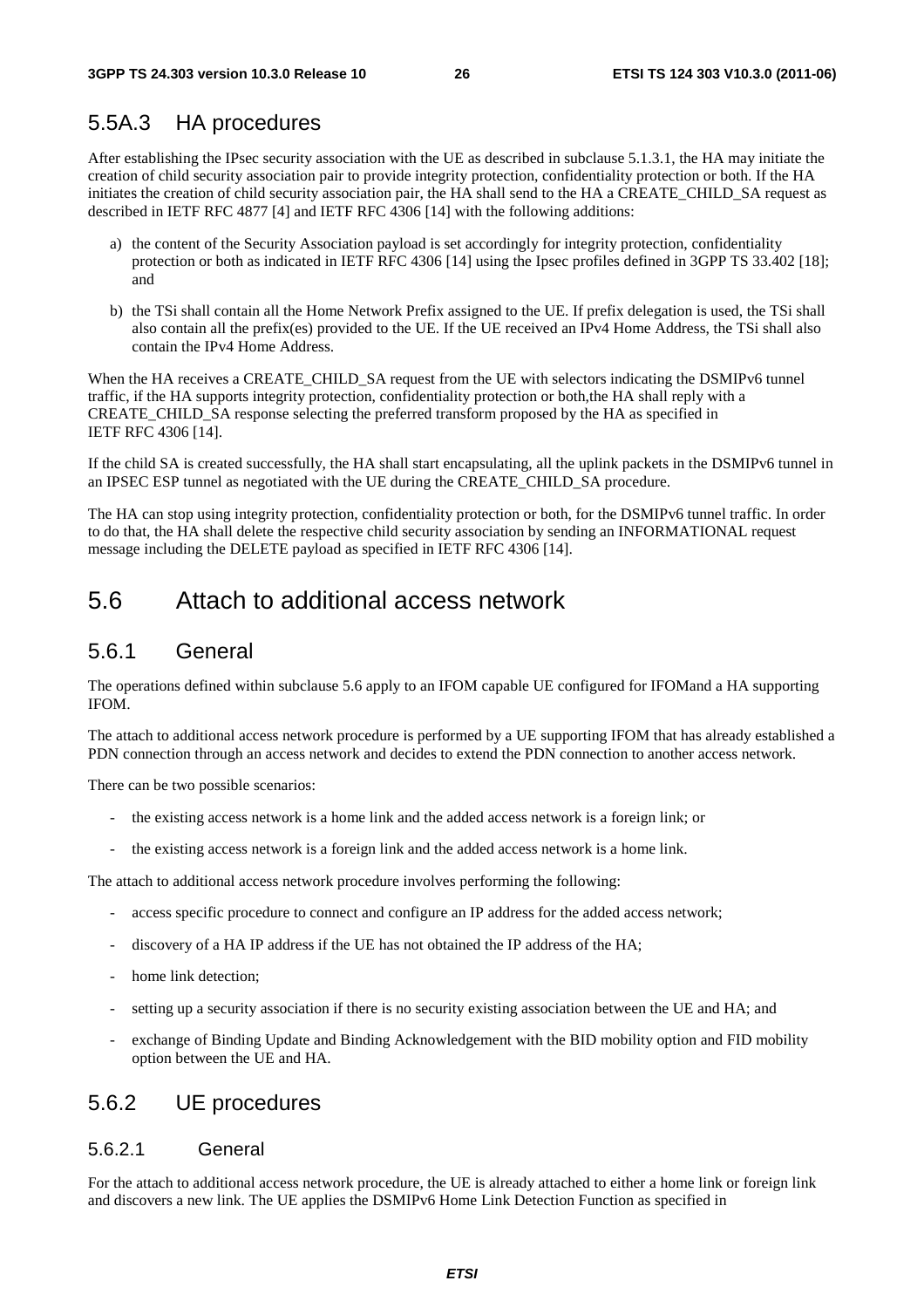subclause 5.1.2.3 to determine if the new link will be a home link or a foreign link. If the new link is a home link, the UE follows the procedure as specified in subclause 5.6.2.2. If the new link is a foreign link, the UE follows the procedure as specified in subclause 5.6.2.3.

#### 5.6.2.2 Attach to additional access network acting as home link

The UE shall perform the DSMIPv6 Home Link Detection Function as specified in subclause 5.1.2.3.

In addition, the UE shall perform the initial binding registration and IPv4 Home Address assignment as specified in subclause 5.1.2.4 with the following additional rules:

- a) the UE shall send a Binding Update through the home link;
- b) the O (Overwrite) flag in the Binding Update shall be set to "0";
- c) the UE shall insert a BID mobility option in this Binding Update with:
	- the 'H' flag in the BID mobility option set to "1";
	- the Care-of Address field set to the IPv6 Home Address of the binding; and
	- the BID-PRI field set to assign the priority to the BID as indicated in draft-ietf-mext-flow-binding [32];
- d) if routing filters were previously registered with the HA, the UE shall include a flow summary mobility option as specified in draft-ietf-mext-flow-binding [32] listing the values of the FIDs identifying the routing filter that were previously registered; and
- e) if the UE creates one or more routing rules as specified in subclause 5.1.2.4, for each FID mobility option, the value of the BID field in the Binding Reference suboption identifies the routing address that the UE wants to use to exchange packets matching the routing filter.

When the UE receives the Binding Acknowledgment from the HA, the UE shall process the Binding Acknowledgment as specified in subclause 5.1.2.4.

#### 5.6.2.3 Attach to an additional access acting as foreign link

The UE shall perform the same procedures described in subclause 5.1.2.4. The UE shall send the Binding Update message through the added link. In addition, the UE shall register the binding for the home link by including a BID mobility option in the Binding Update message. The BID mobility option fields for the binding for the home link are those indicated in IETF RFC 5648 [31] for home binding with the following distinctions:

- (a) the H flag shall be set to "1";
- (b) the Care-of Address field shall be set to the IPv6 HoA of the binding; and
- (c) the BID-PRI field shall be set to the assigned priority of the BID as indicated in draft-ietf-mext-flow-binding [32].

The UE shall process the received Binding Acknowledgement as specified in subclause 5.1.2.4.

#### 5.6.3 HA procedures

#### 5.6.3.1 General

The following subclauses describe the detailed HA procedures for the case when a UE is attaching to an additional access network.

#### 5.6.3.2 Attach to an additional access network acting as home link

When receiving a Binding Update from the UE, the HA performs the same procedure as specified in subclause 5.2.3.2. In addition, the HA shall validate the Binding Update as described in IETF RFC 5648 [31], IETF RFC 6089 [32] and IETF RFC 6088 [33].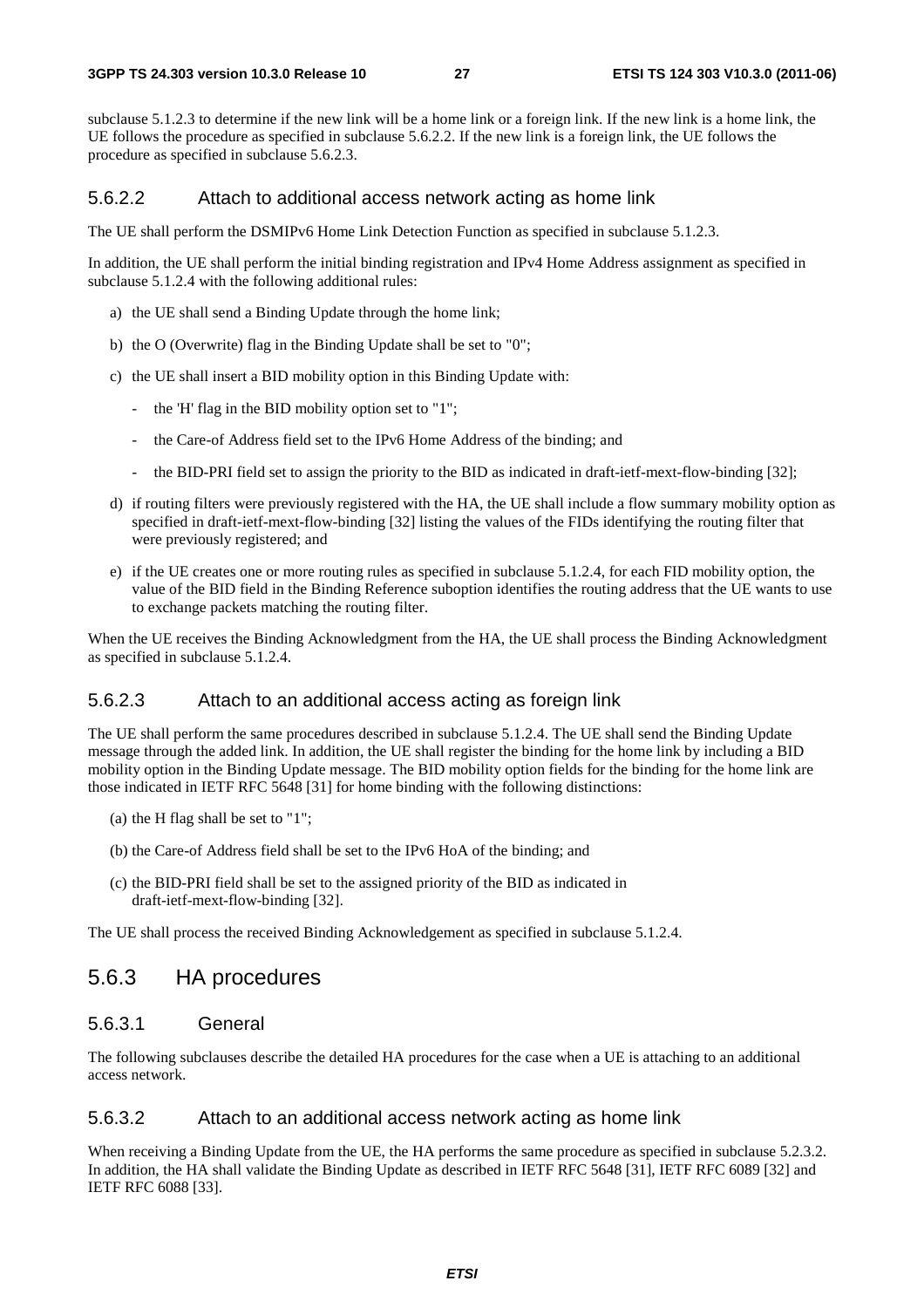#### 5.6.3.3 Attach to additional access acting as foreign link

When receiving a Binding Update from the UE, the HA performs the same procedures described in subclause 5.2.3.2 and in addition the HA shall validate the Binding Update as described in IETF RFC 5648 [31], and IETF RFC 6089 [32] and IETF RFC 6088 [33]. As described in IETF RFC 5648 [31], the HA shall:

- process the IPv6 address contained in the BID option with the H flag set to 0 as the Care-of Address; and
- process the IPv4 address contained in the BID option with the H flag set to 0 in the same way as the HA process the address contained in the IPv4 Care-of Address option in subclause 5.2.3.2.

### 5.7 Inter-access flow mobility

### 5.7.1 General

The operations defined within this sub-clause apply to an IFOM capable UE configured for IFOM and to HA supporting IFOM.

The inter-access flow mobility is performed by the UE supporting IFOM that already established a PDN connection and exchanges packets belonging to the PDN connection through multiple access networks. The UE has previously registered one or more routing rules with the HA.

In this procedure, the UE updates the HA by performing any of the following operations:

- assigning one or more routing filters to an access network different from the one those routing filters were previously assigned;
- adding one or more new routing rules to the HA; or
- removing one or more previously registered routing rules from the HA.

The procedure involves the exchange of a Binding Update and a Binding Acknowledgement with BID and FID options between the UE and the HA.

### 5.7.2 UE procedures

The UE performs the same procedures described in subclause 5.3.2 with the following exceptions:

- the UE shall set the  $O$  (Overwrite) flag to 0;
- the UE shall not include any Alternate Care-of Address option in the Binding Update message; and
- the UE shall not include any IPv4 Care-of Address option in the Binding Update message.

In addition, the UE shall extend the Binding Update message with the following options (see IETF RFC 5648 [31], IETF RFC 6089 [32] and IETF RFC 6088 [33]):

- a) The UE shall include a BID identifier mobility option:
	- the BID field is set to the value identifying the routing address used as IP Source Address of the Binding Update message;
	- if the Binding Update message is sent over a home link, the "H" flag is set to 1;
	- if the Binding Update message is sent over a foreign link, the "H" flag is set to  $0$ ;
	- the BID-PRI priority field is set to the priority assigned to the BID as indicated in IETF RFC 6089 [32]; and
	- if the routing address is an IPv4 address, a NAT was detected and the UE is not exchanging data traffic, the UE may insert the routing address in the Care-of Address field of the BID mobility option;
- b) the UE may create one or more routing rules. For each routing rule that the UE wants to register with the HA, the UE shall include a FID mobility option containing one traffic selector as specified in IETF RFC 6089 [32]. Traffic selectors are defined in IETF RFC 6088 [33]: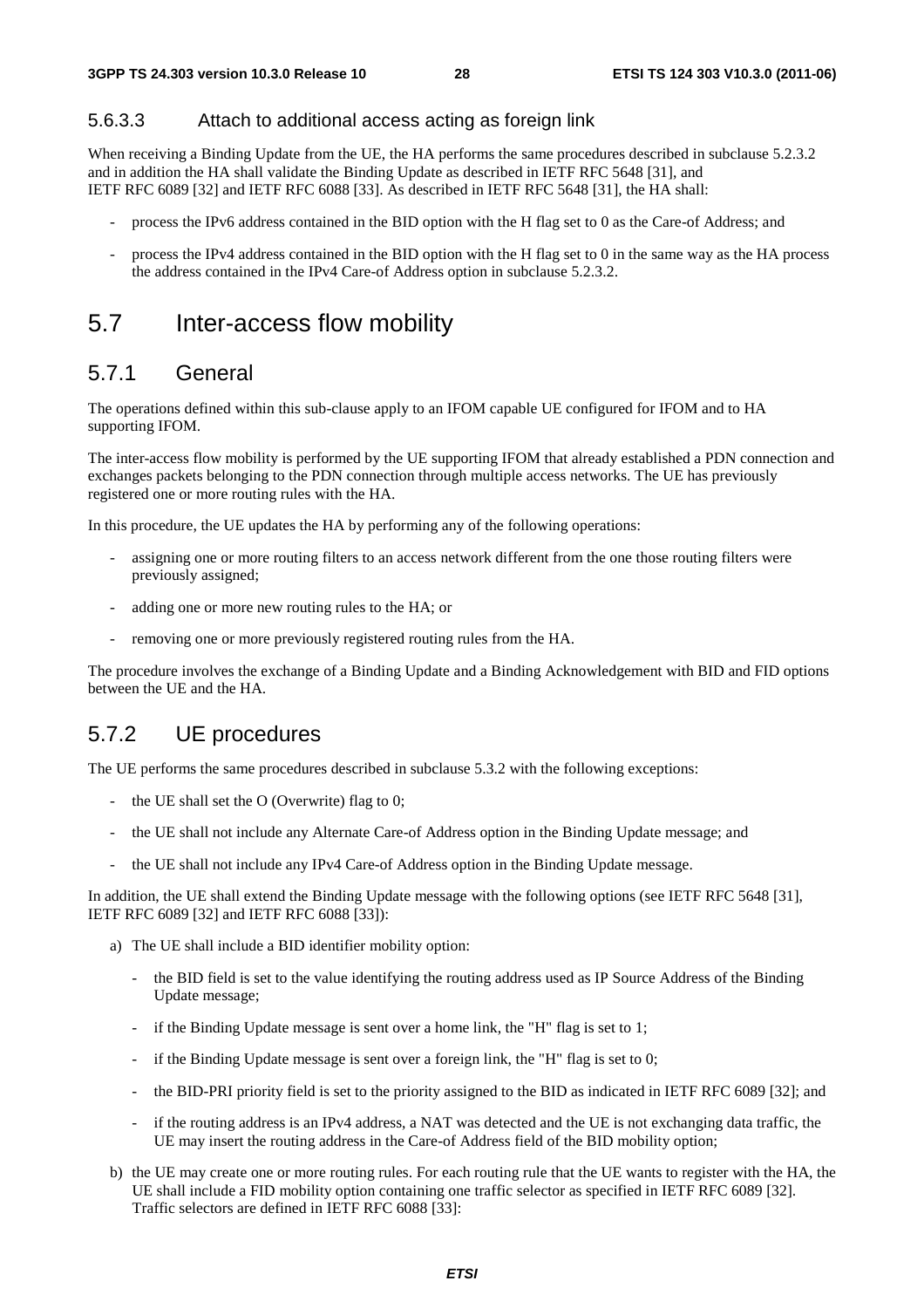- the UE shall set the FID field to an arbitrary value:
- the UE shall set the FID-PRI field to assign the priority to the routing filter as indicated in IETF RFC 6089 [32];
- the UE shall include a Binding Reference suboption as indicated in IETF RFC 6089 [32]. The value assigned to the BID identifies the routing address that the UE wants to use to exchange the packets matching the routing filters; and
- traffic selector suboption shall be set as specified in IETF RFC 6089 [32] and IETF RFC 6088 [33]. The parameters described in the traffic selector suboption represent the routing filter that corresponds to the routing rule that the UE wants to register with the HA;
- c) The UE may insert a flow summary mobility option (as described in IETF RFC 6089 [32]).
	- If the UE wants to keep some routing rules previously registered unmodified, i.e. no flow handover, the UE lists the values of the FIDs identifying the routing rules that the UE wants to keep unmodified in the flow summary mobility option; and
	- If the UE wants to remove one or more previously registered routing rules, the UE does not include in the flow summary mobility option the FIDs identifying the routing rules that the UE wants to remove; and
- d) the UE may modify one or more routing rules with the HA. For each routing rule that the UE wants to modify, the UE shall include a FID mobility option as specified in IETF RFC 6089 [32].
	- the UE shall set the FID field to the value identifying the routing filter the UE wants to handover;
	- the UE shall set the FID-PRI field to assign the priority to the BID as indicated in IETF RFC 6089 [32]; and
	- the UE shall include a Binding Reference suboption as indicated in IETF RFC 6089 [32]. The value assigned to the BID identifies the routing address that the UE wants to use to exchange the packets matching the routing filters.

The handling of the received Binding Acknowledgement message is the same as specified in subclause 5.1.2.4. In addition, the UE handles the FID and BID mobility options contained in the received Binding Acknowledgment message as specified in IETF RFC 5648 [31], IETF RFC 6089 [32] and IETF RFC 6088 [33].

### 5.7.3 HA procedures

When receiving a Binding Update from the UE, the HA performs the same procedures described in subclause 5.3.3 and in addition the HA shall validate the Binding Update as described in IETF RFC 5648 [31], IETF RFC 6089 [32] and IETF RFC 6088 [33].

### 5.8 UE-initiated removal of an access network from a PDN connection

### 5.8.1 General

The operations defined within this sub-clause apply to an IFOM capable UE configured for IFOM and to HA supporting IFOM.

The removal of an access network from a PDN connection procedure is initiated by a UE which has a PDN connection through multiple access networks. In this procedure, the UE stops using one of the access network for the PDN connection.

The procedure involves the exchange of a Binding Update and a Binding Acknowledgement between the UE and the  $HA$ 

There can be two possible scenarios:

home link access network is removed and foreign link access network is maintained; or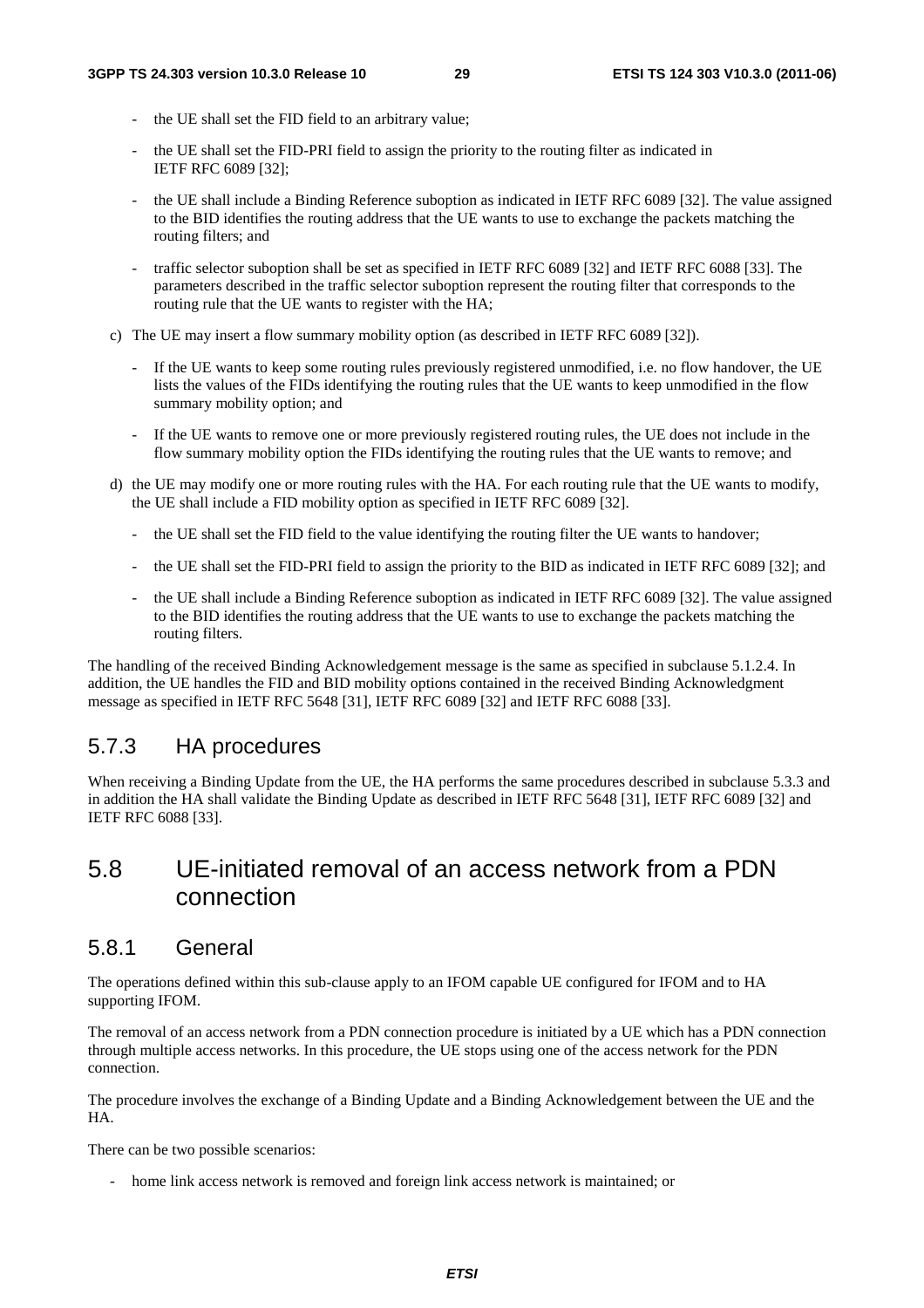- foreign link access network is removed and home link access network is maintained.

#### 5.8.2 UE procedures

#### 5.8.2.1 General

The removal of an access network from a PDN connection is performed by a UE attached to multiple access networks. The UE sends a Binding Update message in order to update the HA binding cache removing the entry corresponding to the removed access network. If the removed access network is a home link, the UE follows the procedure as specified in subclause 5.8.2.2. If the removed access network is a foreign link, the UE follows the procedure as specified in subclause 5.8.2.3.

#### 5.8.2.2 Removal of Home link access

If the UE removes the home link from a specific PDN connection, the UE shall perform one of the following operations:

- (a) the UE sends a Binding Update with the Lifetime field set to 0 as specified in IETF RFC 5555 [2] and IETF RFC 3775 [6] and with a BID mobility option. The UE populates the BID mobility option as follows (see IETF RFC 5648 [31]):
	- the BID identifier field is set to the BID corresponding to the access network the UE wants to remove;
	- the H flag is set to 0; and
	- the Care-of Address field in the BID mobility option is omitted;

or:

(b) the UE sends a Binding Update message as indicated in subclause 5.1.2.4 with the following additions:

- the Binding Update message shall be exchanged through the maintained access network;
- the BID identifier field is set to the value identifying the maintained access network; and
- the Care-of Address field in the BID mobility option is omitted.

NOTE: The choice of the operation to follow is up to UE implementation.

#### 5.8.2.3 Removal of foreign link from a PDN connection

If the UE removes an access network acting as foreign link from a specific PDN connection and maintains the connection to the PDN through the home link, the UE shall send a Binding Update message with the Lifetime field set to 0 as specified in subclause 5.4.2.2.If the UE decides to close the security association set up with the HA, the UE shall send the INFORMATIONAL request message including a DELETE payload as specified in subclause 5.4.2.2.

#### 5.8.3 HA procedures

#### 5.8.3.1 General

The following subclauses describe the detailed HA procedures for the case when a UE is removing an access network from a PDN connection.

#### 5.8.3.2 Removal of home link access from a PDN connection

In case of removal of a home link from a PDN connection executed by the UE, the HA shall perform the following operations:

if the Lifetime field of the received Binding Update is set to 0, the HA processes the received Binding Update message as described in IETF RFC 5555 [2] and IETF RFC 3775 [6] and IETF RFC 5648 [31]; and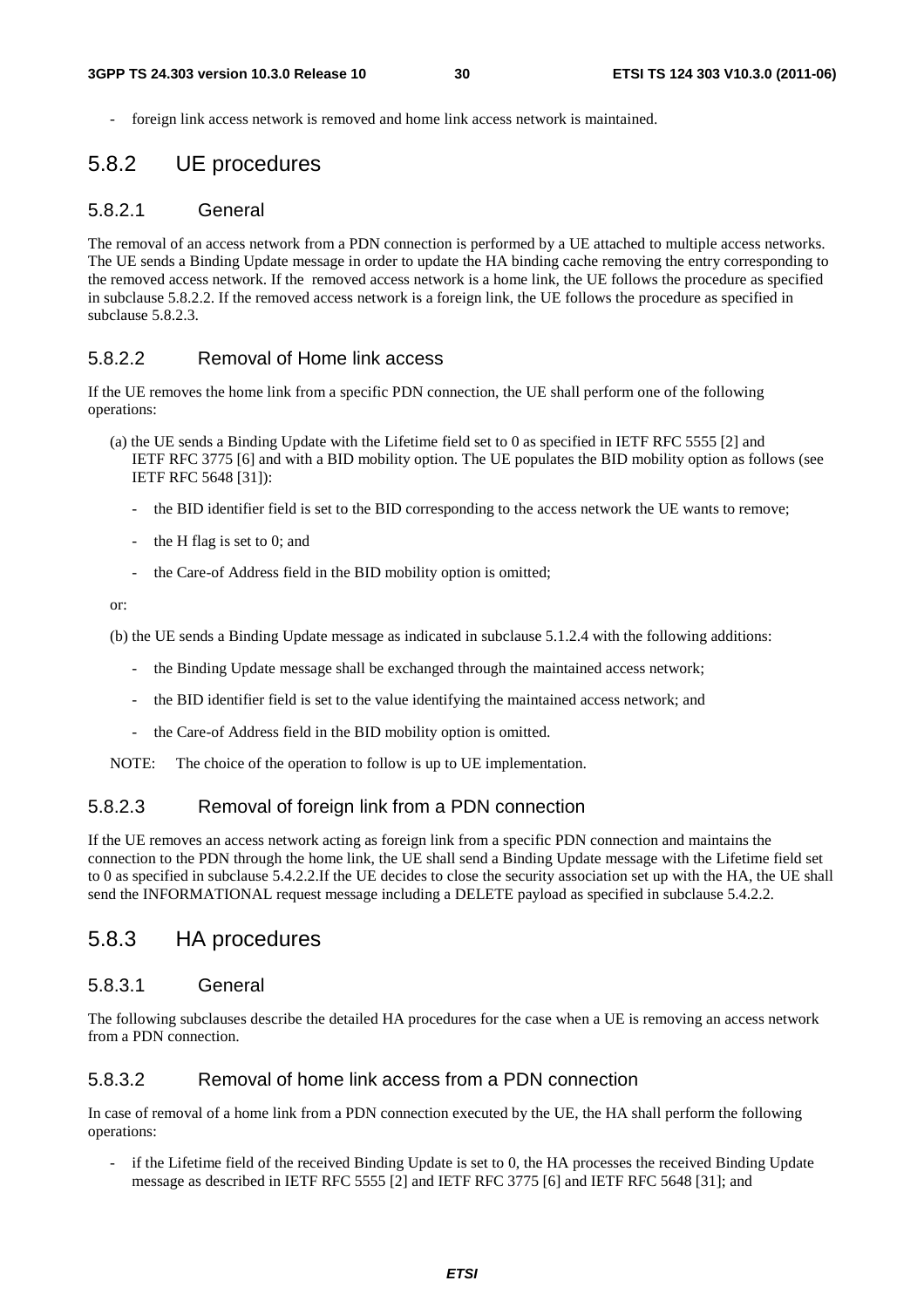if the Lifetime field of the received Binding Update is not set to 0, the HA shall perform the same procedures described in subclause 5.6.3.3.

#### 5.8.3.3 Removal of foreign link from a PDN connection

When the HA receives a Binding Update with the Lifetime field set to 0, the HA shall perform the same procedures described in subclause 5.4.3.2.

### 5.9 Network-initiated removal of an access network from a PDN connection

#### 5.9.1 General

The operations defined within this subclause apply to IFOM capable UE configured for IFOM and to HA supporting IFOM.

The removal of an access network from a PDN connection procedure is initiated by the HA for a UE that has an established PDN connection through multiple access networks with the HA. In this procedure, the HA informs the UE that an entry in the binding cache is no more valid over one of the access network for the PDN connection. The UE then performs the network-initiated removal of an access network from a PDN connection procedure.

The procedure involves the exchange of a Binding Revocation Indication (BRI) message and a Binding Revocation Acknowledgement (BRA) between the UE and the HA as specified in IETF RFC 5846 [19].

Once the procedure is completed, the UE uses the maintained access network for the PDN connection.

There can be two possible scenarios:

- home link access network is removed and foreign link access network is maintained; or
- foreign link access network is removed and home link access network is maintained.

#### 5.9.2 UE procedures

#### 5.9.2.1 General

The following subclauses describe the detailed UE procedures for the case when the HA removes an access network from a PDN connection.

#### 5.9.2.2 Removal of home link access from a PDN connection

Upon receiving a BRI message with a BID option, the UE shall perform the procedure as specified in subclause 5.4.2.1 with the following additions:

- the UE shall process the BID mobility option as specified in IETF RFC 5846 [19];
- the UE shall include the received BID mobility option in the BRA as specified in IETF RFC 5846 [19]; and
- the UE shall not close the security associations set up with the HA.

#### 5.9.2.3 Removal of foreign link from a PDN connection

Upon receiving a BRI message without a BID mobility option from the HA, the UE shall process the BRI message as specified in subclause 5.4.2.1. If the UE decides to close the security association set up with the HA, the UE shall send the INFORMATIONAL request message including a DELETE payload as specified in subclause 5.4.2.2.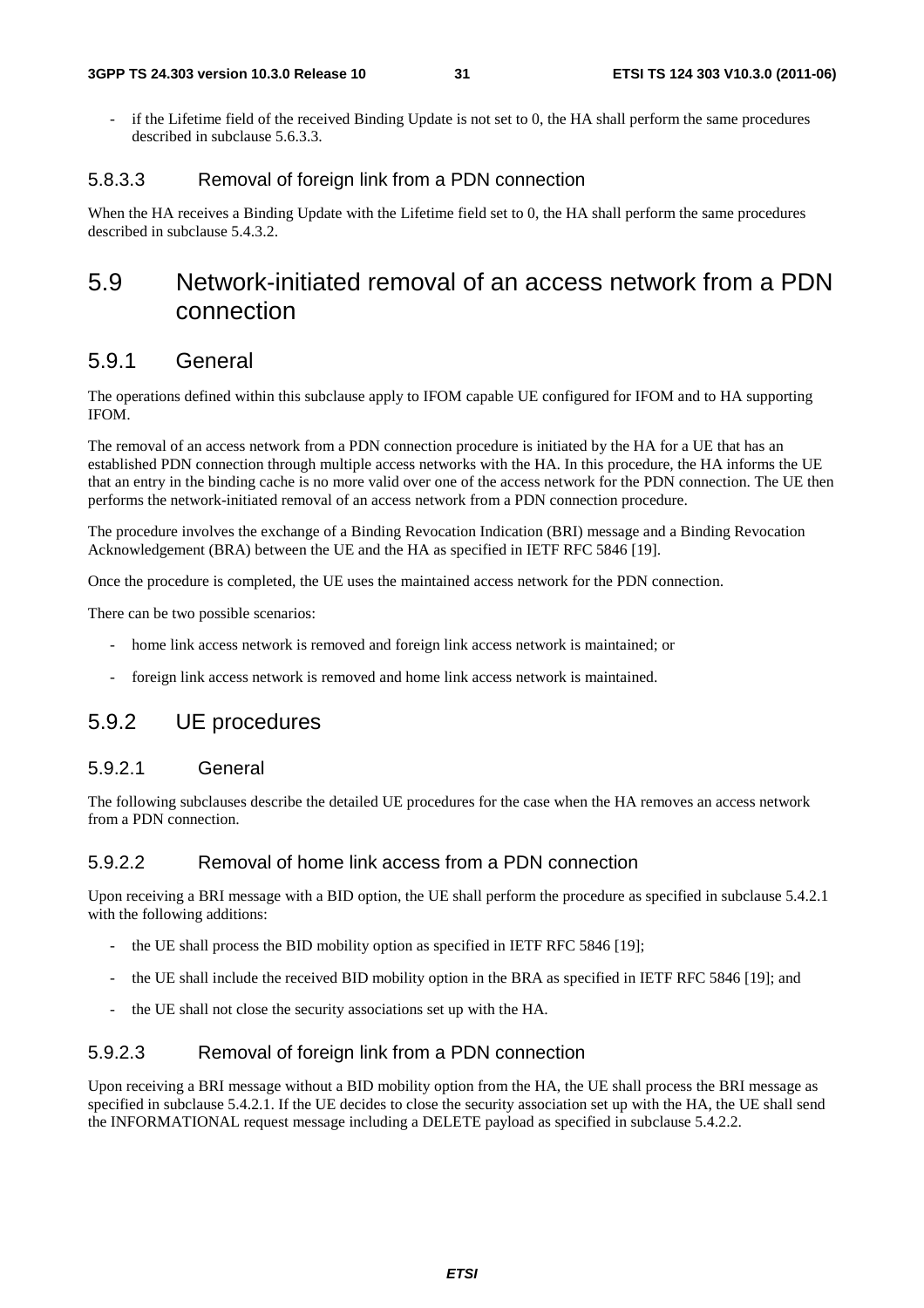### 5.9.3 HA procedures

#### 5.9.3.1 General

The following subclauses describe the detailed HA procedures for the case when the HA removes an access network from a PDN connection.

#### 5.9.3.2 Removal of home link access from a PDN connection

In order to remove the home link access from a PDN connection, the HA shall perform the procedure as specified in subclause 5.4.3.1 with the following additions:

- the HA shall include a BID mobility option of the home link access in the BRI message sent to the UE; and
- the HA shall only remove the home binding of the the PDN connection from the HA binding update cache, when a BRA message with the same BID mobility option is received.

#### 5.9.3.3 Removal of foreign link from a PDN connection

In order to remove the foreign link access network from a PDN connection, the HA shall perform the network initiated detach procedure by sending a BRI message without a BID mobility option as described in subclause 5.4.3.1.

If an INFORMATIONAL request message including a DELETE payload is received, the HA shall perform the procedure as specified in subclause 5.4.3.2.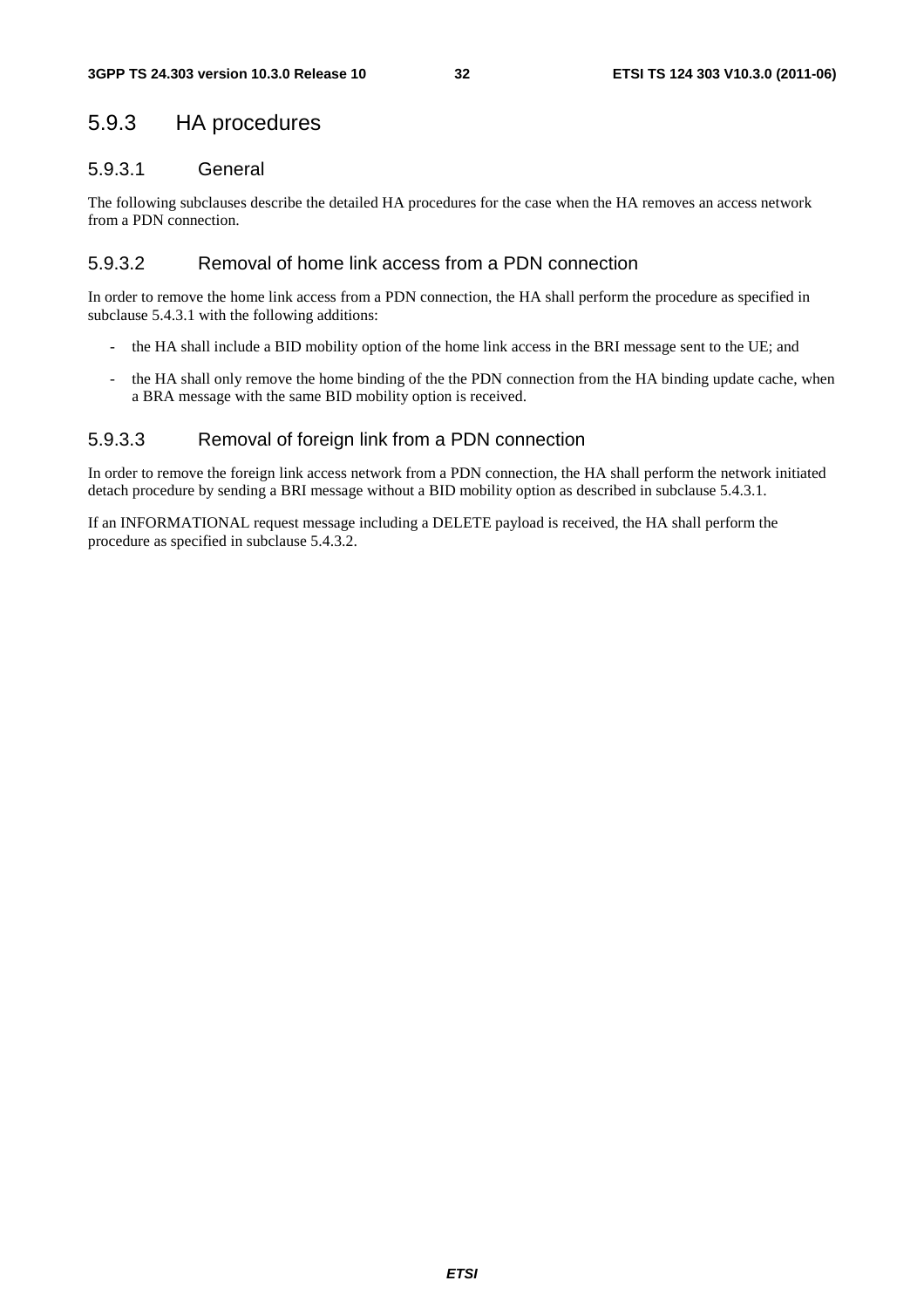## Annex A (normative): Message Details

## A.1 General

Only the message fields and the mobility options used in the DSMIPv6 procedures defined in this TS are present in this annex. Unspecified message fields and mobility options are not used by this specification.

The IP header, the home address destination option, and type 2 routing header option of the DSMIPv6 signalling messages are not included in this annex. They shall be set in the message as defined in the IETF RFC 3775 [6], IETF RFC 5555 [2] and IETF RFC 5846 [19].

Only the message fields and mobility options used for normal cases in this TS are present in this annex.

## A.2 Initial Binding Registration

### A.2.1 Binding Update

The fields of a BU message for the DSMIPv6 Initial Binding Registration procedure are depicted in Table A.2.1-1.

The Mobility Options in a BU message for the DSMIPv6 Initial Binding Registration procedure are depicted in Table A.2.1-2.

| <b>Fields</b>                                    | <b>Fields Description</b>                                                                                                                                                                 | <b>Reference</b>         |
|--------------------------------------------------|-------------------------------------------------------------------------------------------------------------------------------------------------------------------------------------------|--------------------------|
| Sequence Number                                  | Set to a monotonically increasing value.                                                                                                                                                  | <b>IETF RFC 3775 [6]</b> |
| Lifetime                                         | Set to the requested number of time in units of 4<br>seconds the binding shall remain valid.                                                                                              | IETF RFC 3775 [6]        |
| Home Registration (H)                            | Set to "1" to indicate receiving node should act as this<br>node"s HA                                                                                                                     | <b>IETF RFC 3775 [6]</b> |
| Link-local Address<br>Compatibility (L)          | The Link-Local Address Compatibility (L) bit is set<br>when the home address reported by the mobile node<br>has the same interface identifier as the mobile node's<br>link-local address. | <b>IETF RFC 3775 [6]</b> |
| <b>Key Management Mobility</b><br>Capability (K) | Set to "1" to indicate IKEv2 SA ability to survive<br>mobility                                                                                                                            | <b>IETF RFC 3775 [6]</b> |
| Acknowledge (A)                                  | Set to "1" to request an acknowledgement message.                                                                                                                                         | IETF RFC 3775 [6]        |
| Force UDP encapsulation<br>request (F) Flag      | Set to "0" to indicate no forced UDP encapsulation                                                                                                                                        | <b>IETF RFC 5555 [2]</b> |
| Mobile Router Flag (R)                           | Set to "1" to indicate home network prefix preservation IETF RFC 3963 [29]<br>for the UE.                                                                                                 |                          |
| Overwrite Flag (O)                               | Set to "1" to indicate replacing all binding cache<br>entries at the HA with the entries listed in the Binding<br>Update.                                                                 | IETF RFC 5648 [31]       |

**Table A.2.1-1: Fields of a BU message for the DSMIPv6 Initial Binding Registration procedure**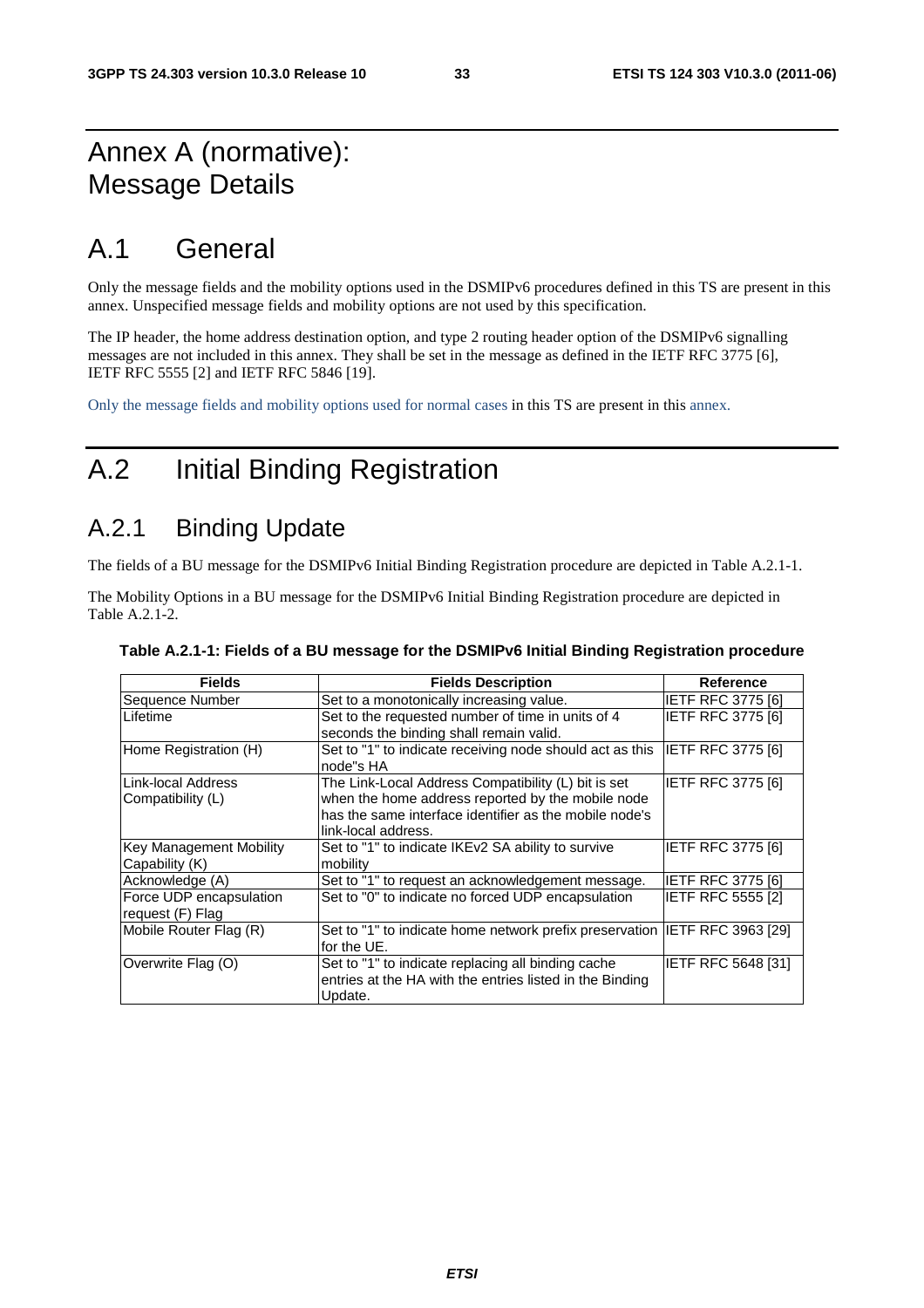| <b>Mobility Option</b>                        | Cat. | <b>Mobility Option Description</b>                                                                                                                                                                                                                                                                   | Reference                                        |
|-----------------------------------------------|------|------------------------------------------------------------------------------------------------------------------------------------------------------------------------------------------------------------------------------------------------------------------------------------------------------|--------------------------------------------------|
| <b>IPv4 Home Address</b><br>option            | O    | Set to the value "0.0.0.0" to request allocation for the<br>UE. The "P" flag is set to '0'.<br>The Prefix Length is set to the requested prefix length<br>of '32'.                                                                                                                                   | <b>IETF RFC 5555 [2]</b>                         |
| <b>IPv 4 Care-of Address</b>                  | C.   | Set to the IPv4 Care-of address when in an IPv4<br>Access Network.                                                                                                                                                                                                                                   | <b>IETF RFC 5555 [2]</b>                         |
| Alternate Care-of<br><b>Address</b>           | C    | Used (in addition to the Source address of the IPv6<br>packet) to carry the IPv6 care-of address when in an<br>IPv6 access network.                                                                                                                                                                  | IETF RFC 3775 [6]                                |
| <b>Binding Identifier</b><br>mobility option  | O    | The BID and BID-PRI are set to an arbitrary value.<br>For registration of a home link, the "H" flag is set to "1"<br>and the value of the CoA field is the Home Address.<br>For registration of a foreign link, the "H" flag is set to "0"<br>and the value of the CoA field is the Care-of Address. | <b>IETF RFC 5648 [31].</b><br>IETF RFC 6089 [32] |
| <b>Flow Identification</b><br>mobility option | O    | The FID and FID-PRI are set to an arbitrary value.<br>The Action field is set to indicate the action taken by<br>the receiver of the Binding Update.<br>The sub-option field conveys the Traffic Selector sub-<br>option.                                                                            | <b>IETF RFC 6089 [32].</b><br>IETF RFC 6088 [33] |
| <b>Flow Summary</b><br>mobility option        | O    | Contain one or more FIDs present in the binding<br>update list to refresh the respective flow bindings.                                                                                                                                                                                              | <b>IETF RFC 6089 [32]</b>                        |

#### **Table A.2.1-2: Mobility Options in a BU message for the DSMIPv6 Initial Binding Registration procedure**

## A.2.2 Binding Acknowledgement

The fields of a BA message for the DSMIPv6 Initial Binding Registration procedure are depicted in Table A.2.2-1.

The Mobility Options in a BA message for the DSMIPv6 Initial Binding Registration procedure are depicted in Table A.2.2-2.

|  | Table A.2.2-1: Fields of a BA message for the DSMIPv6 Initial Binding Registration procedure |  |
|--|----------------------------------------------------------------------------------------------|--|
|  |                                                                                              |  |

| <b>Fields</b>                                    | <b>Fields Description</b>                                                                                                    | Reference                |
|--------------------------------------------------|------------------------------------------------------------------------------------------------------------------------------|--------------------------|
| <b>Status</b>                                    | Set to indicate the result.                                                                                                  | IETF RFC 3775 [6]        |
| <b>Key Management Mobility</b><br>Capability (K) | Set as per HA ability to support the feature of updating IETF RFC 3775 [6],<br>the IKE SA based on Binding Update processing | <b>IETF RFC 5555 [2]</b> |
| Mobile Router Flag (R)                           | Set to "1"                                                                                                                   | IETF RFC 3963 [29]       |
| Sequence Number                                  | Set to the value received in the corresponding Binding IETF RFC 3775 [6]<br>Update.                                          |                          |
| Lifetime                                         | Set to the granted number of time units of 4 seconds<br>the binding shall remain valid.                                      | <b>IETF RFC 3775 [6]</b> |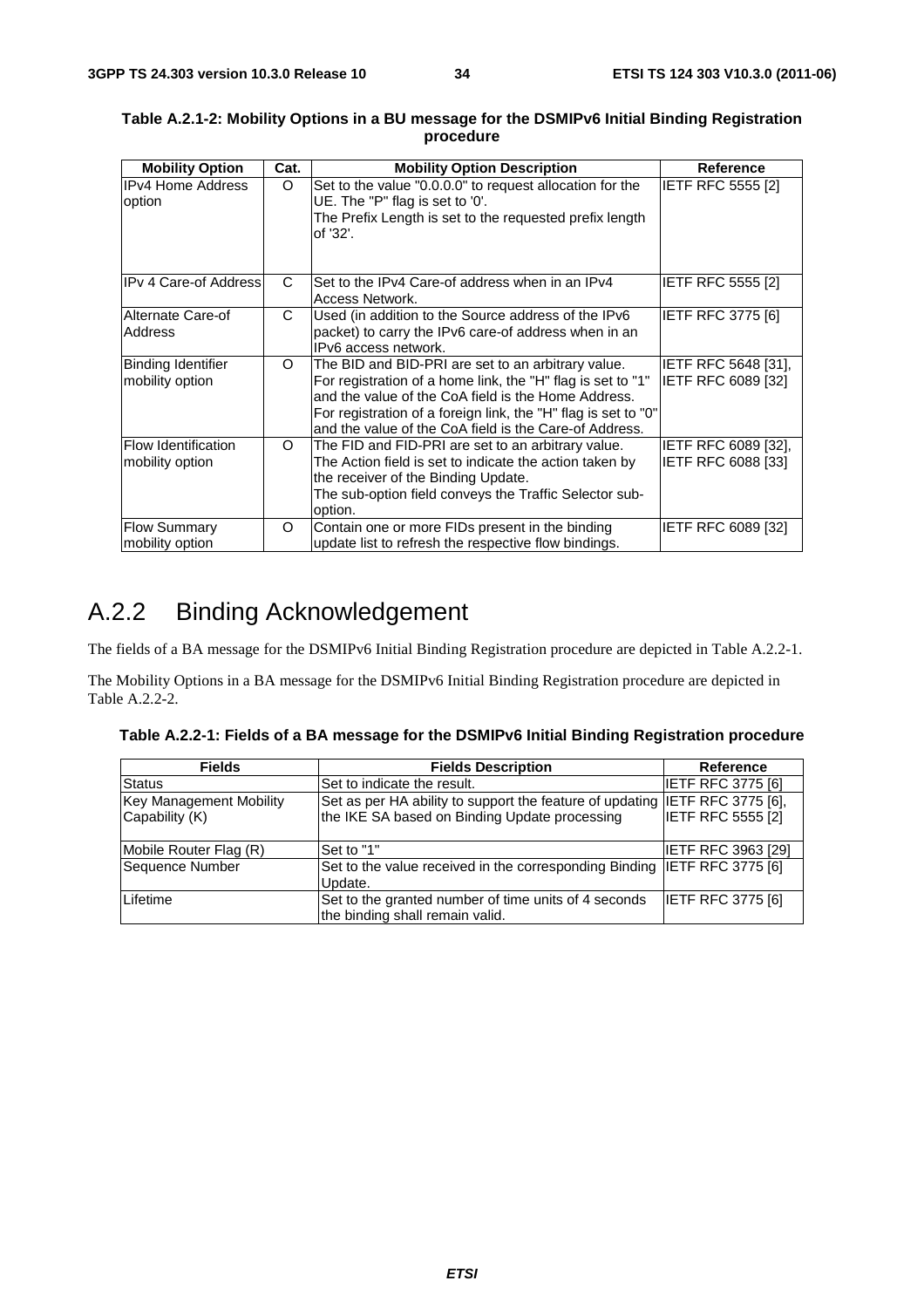| <b>Mobility Option</b>                          | Cat. | <b>Mobility Option Description</b>                                                                                                                                                                                                                                                                    | Reference                                 |
|-------------------------------------------------|------|-------------------------------------------------------------------------------------------------------------------------------------------------------------------------------------------------------------------------------------------------------------------------------------------------------|-------------------------------------------|
| <b>IPv4 Address</b><br>Acknowledgment<br>option | C    | If IPv4 Home Address option is present in the<br>corresponding BU, IPv4 Home Address is set to the<br>IPv4 Home Address allocated for the UE. The<br>supporting Status field is set accordingly. Pref-len field<br>is set to "32".                                                                    | <b>IETF RFC 5555 [2]</b>                  |
| NAT Detection Option                            | C    | When present the option contains the F Flag which<br>indicates to the UE that UDP encapsulation is required.<br>Option contains an optionally Refresh Time for the UE<br>to refresh the NAT binding.                                                                                                  | <b>IETF RFC 5555 [2]</b>                  |
| Binding Refresh<br>Advice                       | Ω    | Contains a Refresh Interval in units of 4 seconds<br>indicating the remaining time until the UE should send<br>a new home registration to the HA.                                                                                                                                                     | <b>IETF RFC 3775 [6]</b>                  |
| <b>Binding Identifier</b><br>mobility option    | C    | The option is present if the UE sent a Binding Identifier $ IETF$ RFC 5648 [31],<br>mobility option in the corresponding BU.<br>The Status field is set accordingly.<br>The BID, BID-PRI and "H" flag are set to the value<br>indicated in the BID mobility option of the received<br>Binding Update. | IETF RFC 6089 [32]                        |
| <b>Flow Identification</b><br>mobility option   | C    | The option is present if the UE sent a Flow<br>Identification mobility option in the corresponding BU.<br>The Status field is set accordingly.<br>The FID, FID-PRI, Action field and sub-option field are<br>set to the value indicated in the FID mobility option of<br>the received Binding Update. | IETF RFC 6089 [32],<br>IETF RFC 6088 [33] |

#### **Table A.2.2-2: Mobility Options in a BA message for the DSMIPv6 Initial Binding Registration procedure**

## A.2.3 Binding Error

The fields of a BE message for the DSMIPv6 Initial Binding Registration procedure are depicted in Table A.2.3-1.

| Table A.2.3-1: Fields of a BE message for the DSMIPv6 Initial Binding Registration procedure |  |  |
|----------------------------------------------------------------------------------------------|--|--|
|----------------------------------------------------------------------------------------------|--|--|

| <b>Fields</b> | <b>Fields Description</b>                                                      | Reference                |
|---------------|--------------------------------------------------------------------------------|--------------------------|
| <b>Status</b> | Set to indicate the result.                                                    | <b>IETF RFC 3775 [6]</b> |
| Home Address  | IThe home address that was contained in the Home<br>Address destination option | <b>IETF RFC 3775 [6]</b> |

## A.3 Re-Registration

### A.3.1 Binding Update

The fields of a BU message for the DSMIPv6 Re-Registration procedure are depicted in Table A.3.1-1.

The Mobility Options in a BU message for the DSMIPv6 Re-Registration procedure are depicted in Table A.3.1-2.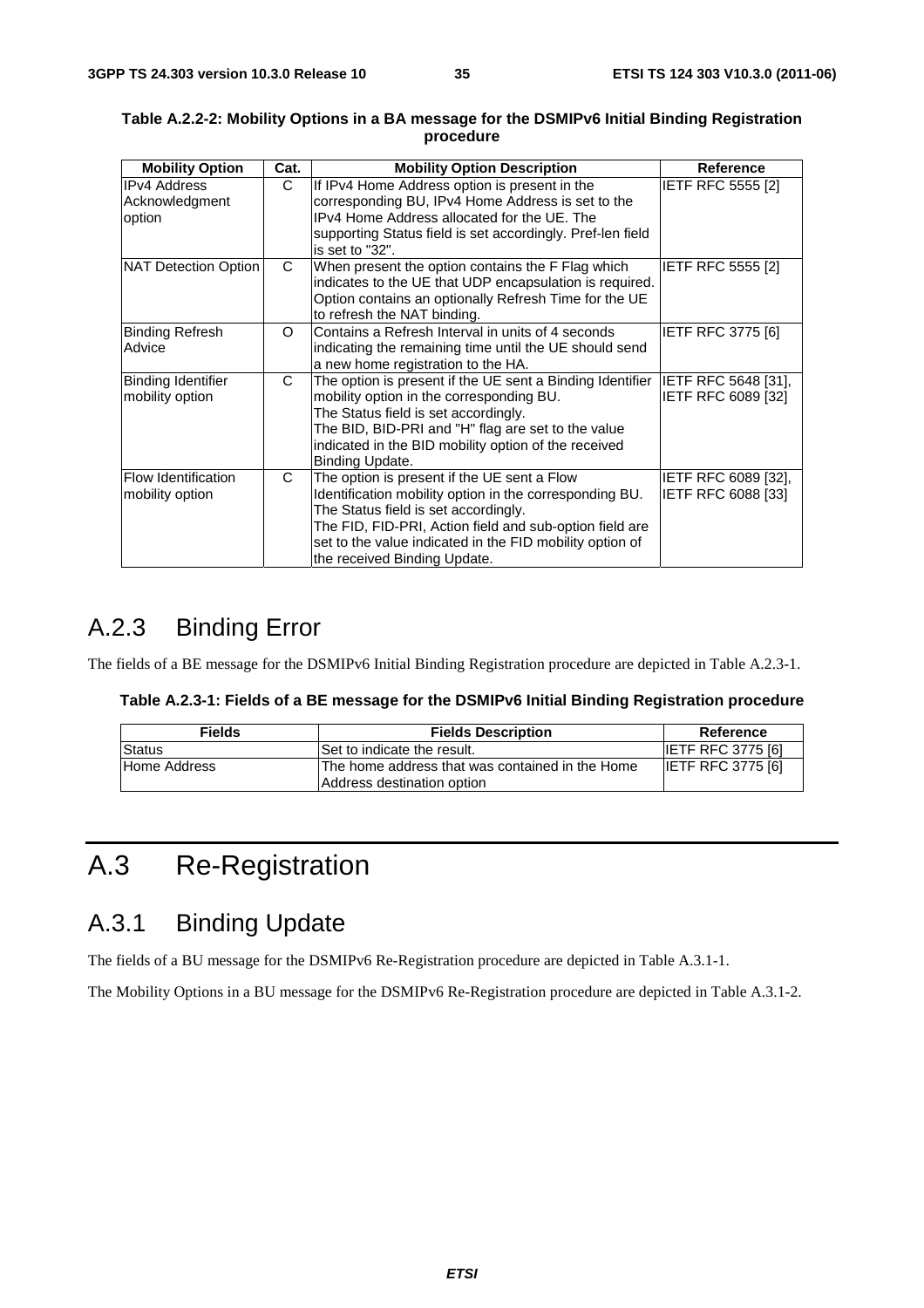| <b>Fields</b>                               | <b>Fields Description</b>                                                                                                                                          | Reference                 |
|---------------------------------------------|--------------------------------------------------------------------------------------------------------------------------------------------------------------------|---------------------------|
| Sequence Number                             | Set to a monotonically increasing value.                                                                                                                           | <b>IETF RFC 3775 [6]</b>  |
| Lifetime                                    | Set to the requested number of time units the binding                                                                                                              | <b>IETF RFC 3775 [6]</b>  |
|                                             | shall remain valid.                                                                                                                                                |                           |
| Home Registration (H)                       | Set to "1" to indicate receiving node should act as this IETF RFC 3775 [6]<br>node"s HA                                                                            |                           |
| Link-local Address<br>Compatibility (L)     | The Link-Local Address Compatibility (L) bit is set<br>when the home address reported by the mobile node<br>has the same interface identifier as the mobile node's | IETF RFC 3775 [6]         |
|                                             | link-local address.                                                                                                                                                |                           |
| Key Management Mobility<br>Capability (K)   | Set to "1" to indicate IKEv2 SA ability to survive<br>mobility                                                                                                     | IETF RFC 3775 [6]         |
| Acknowledge (A)                             | Set to "1" to request an acknowledgement message.                                                                                                                  | IETF RFC 3775 [6]         |
| Force UDP encapsulation<br>request (F) Flag | Set to "0" to indicate no forced UDP encapsulation                                                                                                                 | <b>IETF RFC 5555 [2]</b>  |
| Mobile Router Flag (R)                      | Set to "1" to indicate home network prefix preservation  IETF RFC 3963 [29]<br>for the UE.                                                                         |                           |
| Overwrite Flag (O)                          | Set to "0" to maintain all binding cache entries at the<br>HA previously registered.                                                                               | <b>IETF RFC 5648 [31]</b> |

**Table A.3.1-1: Fields of a BU message for the DSMIPv6 Re-Registration procedure** 

#### **Table A.3.1-2: Mobility Options in a BU message for the DSMIPv6 Re-Registration procedure**

| <b>Mobility Option</b>                       | Cat.         | <b>Mobility Option Description</b>                                                                                                                                                                                                                                                                                                                                                                                                                          | <b>Reference</b>           |
|----------------------------------------------|--------------|-------------------------------------------------------------------------------------------------------------------------------------------------------------------------------------------------------------------------------------------------------------------------------------------------------------------------------------------------------------------------------------------------------------------------------------------------------------|----------------------------|
| <b>IPv4 Home Address</b><br>option           | $\mathsf{C}$ | If the UE has previously registered IPv4 home address<br>and wants to keep it, it is included in the option. The "P"<br>flag is not set. The Prefix Length is set to the requested<br>prefix length of 32.                                                                                                                                                                                                                                                  | <b>IETF RFC 5555 [2]</b>   |
|                                              |              | If the UE has previously registered IPv4 home address<br>and wants to release it, it is not included in the BU.<br>If the UE has no IPv4 Home address it may set the<br>value "0.0.0.0" to request allocation for the UE. In this<br>case the "P" flag is set to "0".<br>The Prefix Length is set to the requested prefix length<br>of 32.                                                                                                                  |                            |
| <b>IPv 4 Care-of Address</b>                 | C            | Set to the IPv4 Care-of address (same value as was<br>set in the Initial BU) when in an IPv4 Access Network                                                                                                                                                                                                                                                                                                                                                 | IETF RFC 5555 [2]          |
| Alternate Care-of<br>Address                 | $\mathsf{C}$ | Used (in addition to the Source address of the IPv6<br>packet) to carry the IPv6 care-of address when in an<br>IPv6 access network.                                                                                                                                                                                                                                                                                                                         | IETF RFC 3775 [6]          |
| <b>Binding Identifier</b><br>mobility option | C            | The option is present if the UE included a Binding<br>Identifier mobility option in the BU previously sent to the IETF RFC 6089 [32]<br>Home Agent.<br>The BID and BID-PRI are set to an arbitrary value.<br>For registration of a home link, the "H" flag is set to "1"<br>and the value of the CoA field is the Home Address.<br>For registration of a foreign link, the "H" flag is set to "0"<br>and the value of the CoA field is the Care-of Address. | <b>IETF RFC 5648 [31].</b> |
| <b>Flow Summary</b><br>mobility option       | C            | The option is present if the UE included a Flow<br>Summary mobility option or at least one Flow<br>Identification mobility option in the BU previously sent<br>to the Home Agent.<br>Contain one or more FIDs present in the binding<br>update list to refresh the respective flow bindings.                                                                                                                                                                | <b>IETF RFC 6089 [32]</b>  |

## A.3.2 Binding Acknowledgement

The fields of a BA message for the DSMIPv6 Re-Registration procedure are depicted in Table A.3.2-1.

The Mobility Options in a BA message for the DSMIPv6 Re-Registration procedure are depicted in Table A.3.2-2.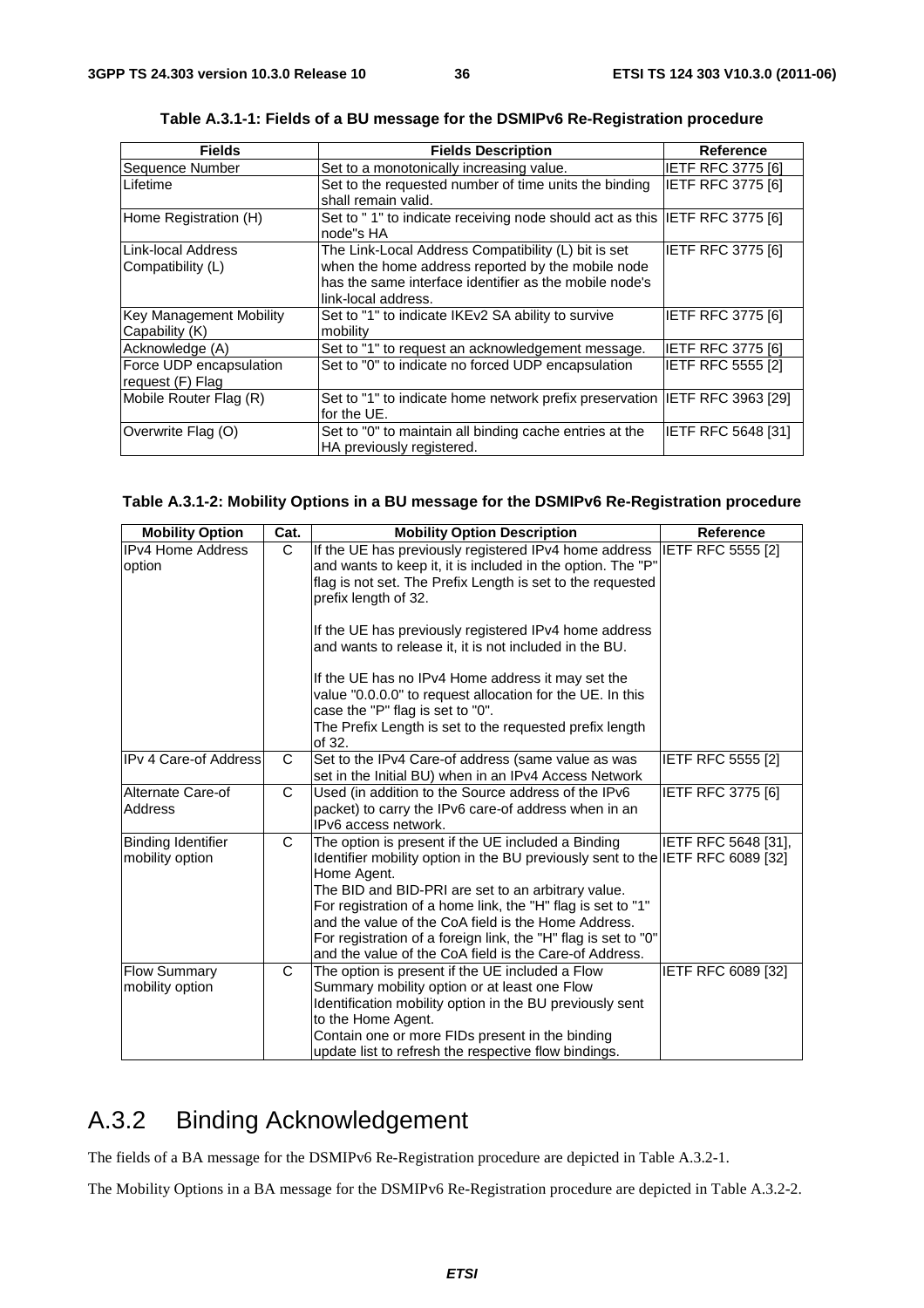| <b>Fields</b>                  | <b>Fields Description</b>                                                                                                                                                            | <b>Reference</b>          |
|--------------------------------|--------------------------------------------------------------------------------------------------------------------------------------------------------------------------------------|---------------------------|
| Status                         | Set to indicate the result.                                                                                                                                                          | <b>IETF RFC 3775 [6]</b>  |
| <b>Key Management Mobility</b> | Set as per HA ability to support the feature of updating IETF RFC 3775 [6],                                                                                                          |                           |
| Capability (K)                 | the IKE SA based on Binding Update processing                                                                                                                                        | <b>IETF RFC 5555 [2]</b>  |
| Mobile Router Flag (R)         | Set to "1"                                                                                                                                                                           | <b>IETF RFC 3963 [29]</b> |
| Sequence Number                | Set to the value received in the corresponding Binding IETF RFC 3775 [6]<br>Update or the last accepted sequence number in the<br>case of Status 135 ("Sequence Number out of window |                           |
| Lifetime                       | Set to the granted number of time units of 4 seconds<br>the binding shall remain valid.                                                                                              | IETF RFC 3775 [6]         |

**Table A.3.2-1: Fields of a BA message for the DSMIPv6 Re-Registration procedure** 

#### **Table A.3.2-2: Mobility Options in a BA message for the DSMIPv6 Re-Registration procedure**

| <b>Mobility Option</b>                          | Cat.     | <b>Mobility Option Description</b>                                                                                                                                                                                                                                                                                                                                   | <b>Reference</b>                                        |
|-------------------------------------------------|----------|----------------------------------------------------------------------------------------------------------------------------------------------------------------------------------------------------------------------------------------------------------------------------------------------------------------------------------------------------------------------|---------------------------------------------------------|
| <b>IPv4 Address</b><br>Acknowledgment<br>option | C        | If IPv4 Home Address option is present in the<br>corresponding BU, IPv4 Home Address is set to the<br>IPv4 Home Address previously allocated for the UE or<br>to a dynamically allocated value if the UE had no<br>previous IPv4 home address and requested one at with<br>the BU. The supporting Status field is set accordingly.<br>Pref-len field is set to "32". | <b>IETF RFC 5555 [2]</b>                                |
| NAT Detection Option                            | C        | When present the option contains the F Flag which<br>indicates to the UE that UDP encapsulation is required.<br>Option contains an optionally Refresh Time for the UE<br>to refresh the NAT binding.                                                                                                                                                                 | <b>IETF RFC 5555 [2]</b>                                |
| <b>Binding Refresh</b><br>Advice                | $\Omega$ | Contains a Refresh Interval in units of 4 seconds<br>indicating the remaining time until the UE should send<br>a new home registration to the HA.                                                                                                                                                                                                                    | <b>IETF RFC 3775 [6]</b>                                |
| <b>Binding Identifier</b><br>mobility option    | C        | The option is present if the UE sent a Binding Identifier  IETF RFC 5648 [31],<br>mobility option in the corresponding BU.<br>The Status field is set accordingly.<br>The BID, BID-PRI and "H" flag are set to the value<br>indicated in the BID mobility option of the received<br>Binding Update.                                                                  | IETF RFC 6089 [32]                                      |
| Flow Identification<br>mobility option          | O        | The Status field is set accordingly.<br>The FID, FID-PRI, Action field and sub-option field are<br>set to the value indicated in the Flow Summary mobility<br>option of the received Binding Update.                                                                                                                                                                 | <b>IETF RFC 6089 [32].</b><br><b>IETF RFC 6088 [33]</b> |

## A.4 Handover

## A.4.1 Binding Update

The fields of a BU message for the DSMIPv6 Handover procedure are depicted in Table A.4.1-1.

The Mobility Options in a BU message for the DSMIPv6 Handover procedure are depicted in Table A.4.1-2.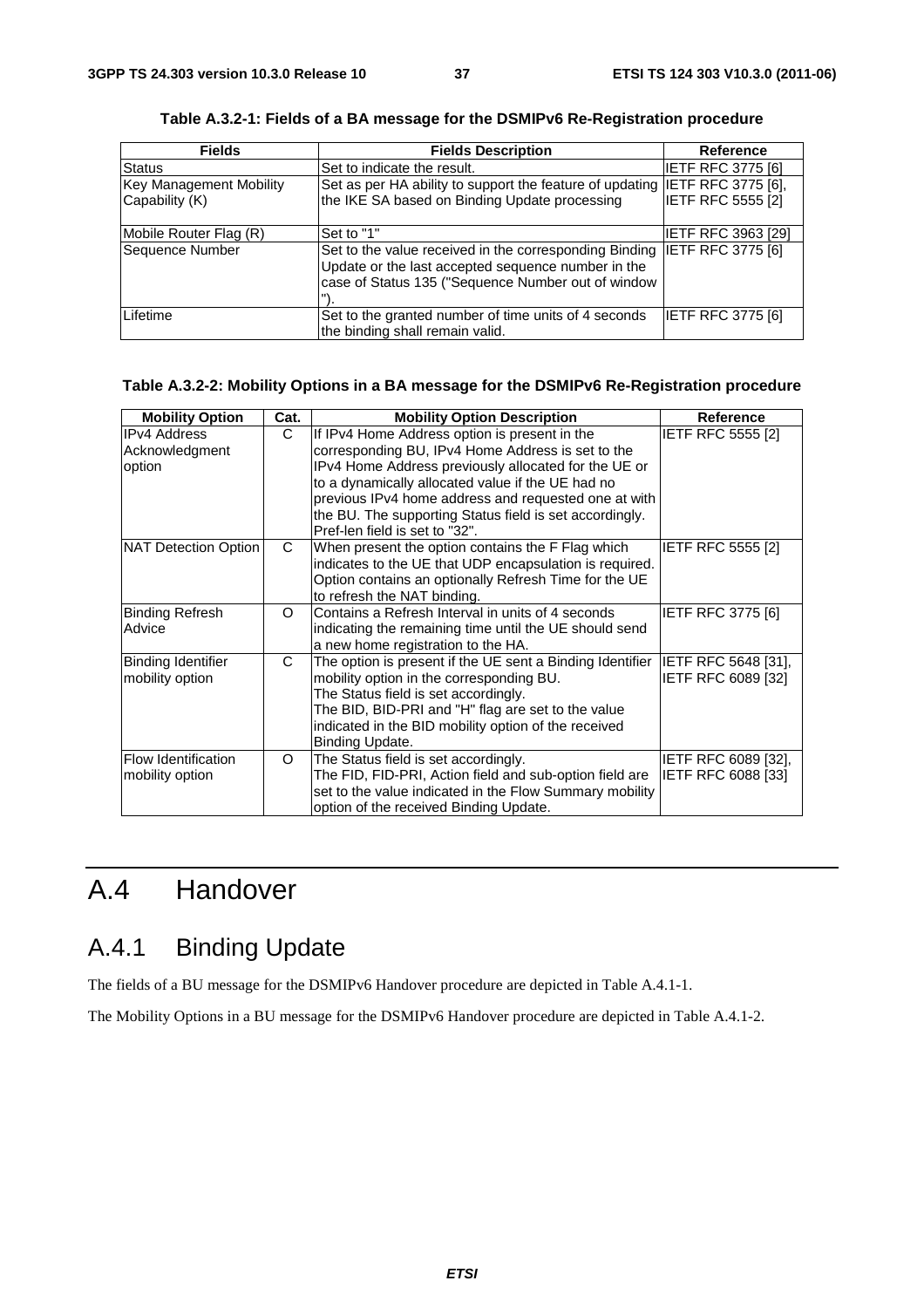| <b>Fields</b>                  | <b>Fields Description</b>                                                  | <b>Reference</b>         |
|--------------------------------|----------------------------------------------------------------------------|--------------------------|
| Sequence Number                | Set to a monotonically increasing value.                                   | <b>IETF RFC 3775 [6]</b> |
| ILifetime                      | Set to the requested number of time units the binding                      | <b>IETF RFC 3775 [6]</b> |
|                                | shall remain valid.                                                        |                          |
| Home Registration (H)          | Set to "1" to indicate receiving node should act as this<br>node"s HA      | IETF RFC 3775 [6]        |
| ILink-local Address            | The Link-Local Address Compatibility (L) bit is set                        | <b>IETF RFC 3775 [6]</b> |
| Compatibility (L)              | when the home address reported by the mobile node                          |                          |
|                                | has the same interface identifier as the mobile node's                     |                          |
|                                | link-local address.                                                        |                          |
| <b>Key Management Mobility</b> | Set to "1" to indicate IKEv2 SA ability to survive                         | <b>IETF RFC 3775 [6]</b> |
| Capability (K)                 | mobility.                                                                  |                          |
| Acknowledge (A)                | Set to "1" to request an acknowledgement message.                          | <b>IETF RFC 3775 [6]</b> |
| Force UDP encapsulation        | Set to "0" to indicate no forced UDP encapsulation                         | IETF RFC 5555 [2]        |
| request (F) Flag               |                                                                            |                          |
| Mobile Router Flag (R)         | Set to "1" to indicate home network prefix preservation IETF RFC 3963 [29] |                          |
|                                | for the UE.                                                                |                          |
| Overwrite Flag (O)             | Set accordingly if the BID mobility option is present in                   | IETF RFC 5648 [31]       |
|                                | the Binding Update. The purpose is to indicate                             |                          |
|                                | replacing all binding cache entries at the HA with the                     |                          |
|                                | entries listed in the Binding Update.                                      |                          |

**Table A.4.1-1: Fields of a BU message for the DSMIPv6 Handover procedure** 

#### **Table A.4.1-2: Mobility Options in a BU message for the DSMIPv6 Handover procedure**

| <b>Mobility Option</b>                       | Cat. | <b>Mobility Option Description</b>                                                                                                                                                                                                                                                                                                                                                                                                                          | <b>Reference</b>         |
|----------------------------------------------|------|-------------------------------------------------------------------------------------------------------------------------------------------------------------------------------------------------------------------------------------------------------------------------------------------------------------------------------------------------------------------------------------------------------------------------------------------------------------|--------------------------|
| <b>IPv4 Home Address</b><br>option           | C    | For dynamic allocation, set to the value "0.0.0.0" to<br>request allocation for the UE. In this case the "P" flag<br>is set to "0".<br>The Prefix Length is set to the requested prefix length<br>of "32".<br>If the UE already has an IPv4 Home Address and<br>wants to keep on using it, the IPv4 home address is set<br>to the previously allocated value. The "P" flag is not set.<br>The Prefix Length is set to "32".                                 | <b>IETF RFC 5555 [2]</b> |
|                                              |      | If the UE already has an IPv4 Home Address and<br>wants to release it, the option is not inserted in the BU,                                                                                                                                                                                                                                                                                                                                                |                          |
| IIPv 4 Care-of Address                       | C    | Set to the IPv4 Care-of address when in an IPv4<br>Access Network.                                                                                                                                                                                                                                                                                                                                                                                          | <b>IETF RFC 5555 [2]</b> |
| Alternate Care-of<br>Address                 | C    | Used (in addition to the Source address of the IPv6<br>packet) to carry the IPv6 care-of address when in an<br>IPv6 access network.                                                                                                                                                                                                                                                                                                                         | <b>IETF RFC 3775 [6]</b> |
| <b>Binding Identifier</b><br>mobility option | C    | The option is present if the UE included a Binding<br>Identifier mobility option in the BU previously sent to the IETF RFC 6089 [32]<br>Home Agent.<br>The BID and BID-PRI are set to an arbitrary value.<br>For registration of a home link, the "H" flag is set to "1"<br>and the value of the CoA field is the Home Address.<br>For registration of a foreign link, the "H" flag is set to "0"<br>and the value of the CoA field is the Care-of Address. | IETF RFC 5648 [31],      |
| <b>Flow Summary</b><br>mobility option       | C    | The option is present if the UE included a Flow<br>Summary mobility option or at least one Flow<br>Identification mobility option in the BU previously sent<br>to the Home Agent.<br>Contain one or more FIDs present in the binding<br>update list to refresh the respective flow bindings.                                                                                                                                                                | IETF RFC 6089 [32]       |

## A.4.2 Binding Acknowledgement

The fields of a BA message for the DSMIPv6 Handover procedure are depicted in Table A.4.2-1.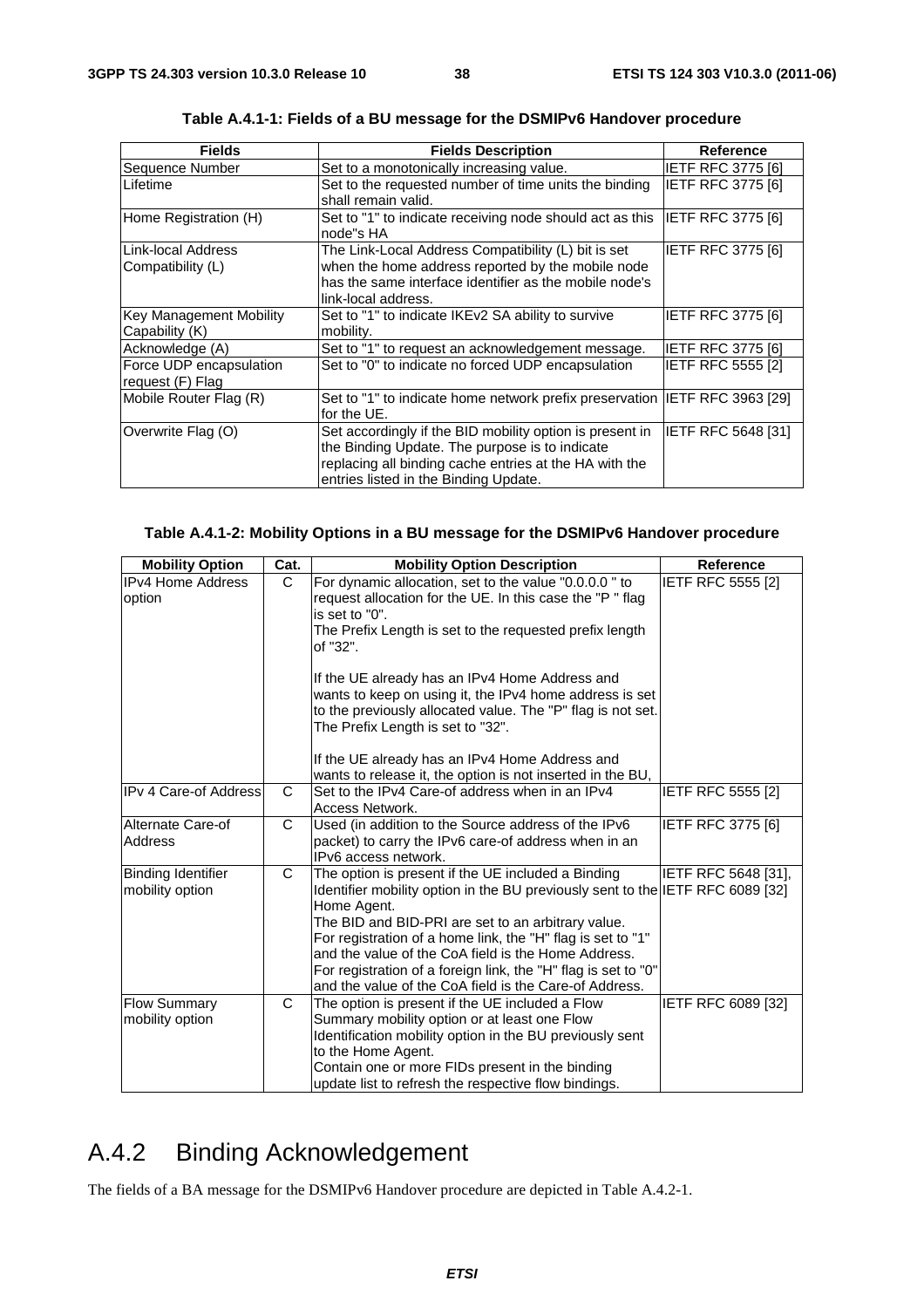The Mobility Options in a BA message for the DSMIPv6 Handover procedure are depicted in Table A.4.2-2.

| <b>Fields</b>                  | <b>Fields Description</b>                                                                                                                                                                   | <b>Reference</b>          |
|--------------------------------|---------------------------------------------------------------------------------------------------------------------------------------------------------------------------------------------|---------------------------|
| <b>Status</b>                  | Set to indicate the result.                                                                                                                                                                 | <b>IETF RFC 3775 [6]</b>  |
| <b>Key Management Mobility</b> | Set as per HA ability to support the feature of updating IETF RFC 3775 [6],                                                                                                                 |                           |
| Capability (K)                 | the IKE SA based on Binding Update processing                                                                                                                                               | <b>IETF RFC 5555 [2]</b>  |
| Mobile Router Flag (R)         | Set to "1"                                                                                                                                                                                  | <b>IETF RFC 3963 [29]</b> |
| Sequence Number                | Set to the value received in the corresponding Binding IETF RFC 3775 [6]<br>Update or the last accepted sequence number in the<br>case of Status 135 (" Sequence Number out of<br>window"). |                           |
| Lifetime                       | Set to the granted number of time units of 4 seconds<br>the binding shall remain valid.                                                                                                     | IETF RFC 3775 [6]         |

**Table A.4.2-1: Fields of a BA message for the DSMIPv6 Handover procedure** 

#### **Table A.4.2-2: Mobility Options in a BA message for the DSMIPv6 Handover procedure**

| <b>Mobility Option</b>                        | Cat.     | <b>Mobility Option Description</b>                                                                                                                                                                                                                                             | Reference                                        |
|-----------------------------------------------|----------|--------------------------------------------------------------------------------------------------------------------------------------------------------------------------------------------------------------------------------------------------------------------------------|--------------------------------------------------|
| <b>IPv4 Address</b><br>Acknowledgment         | C        | If IPv4 Home Address option is present in the<br>corresponding BU, IPv4 Home Address is set to the                                                                                                                                                                             | <b>IETF RFC 5555 [2]</b>                         |
| option                                        |          | IPv4 Home Address either newly allocated for the UE<br>or previously assigned prior to the Handover. The<br>supporting Status field is set accordingly. The Pref-len<br>is set to "32".                                                                                        |                                                  |
| NAT Detection Option                          | C        | When present the option contains the F Flag which<br>indicates to the UE that UDP encapsulation is required.<br>Option contains an optionally Refresh Time for the UE<br>to refresh the NAT binding.                                                                           | <b>IETF RFC 5555 [2]</b>                         |
| Binding Refresh<br>Advice                     | $\Omega$ | Contains a Refresh Interval in units of four seconds<br>indicating the remaining time until the UE should send<br>a new home registration to the HA.                                                                                                                           | <b>IETF RFC 3775 [6]</b>                         |
| <b>Binding Identifier</b><br>mobility option  | C        | The option is present if the UE sent a Binding Identifier<br>mobility option in the corresponding BU.<br>The Status field is set accordingly.<br>The BID, BID-PRI and "H" flag are set to the value<br>indicated in the BID mobility option of the received<br>Binding Update. | IETF RFC 5648 [31],<br>IETF RFC 6089 [32]        |
| <b>Flow Identification</b><br>mobility option | $\circ$  | The Status field is set accordingly.<br>The FID, FID-PRI, Action field and sub-option field are<br>set to the value indicated in the Flow Summary mobility<br>option of the received Binding Update.                                                                           | IETF RFC 6089 [32],<br><b>IETF RFC 6088 [33]</b> |

## A.5 UE-initiated Detach

## A.5.1 Binding Update

The fields of a BU message for the DSMIPv6 UE-Initiated Detach are depicted in Table A.5.1-1.

The Mobility Options in a BU message for the DSMIPv6 UE-Initiated Detach are depicted in Table A.5.1-2.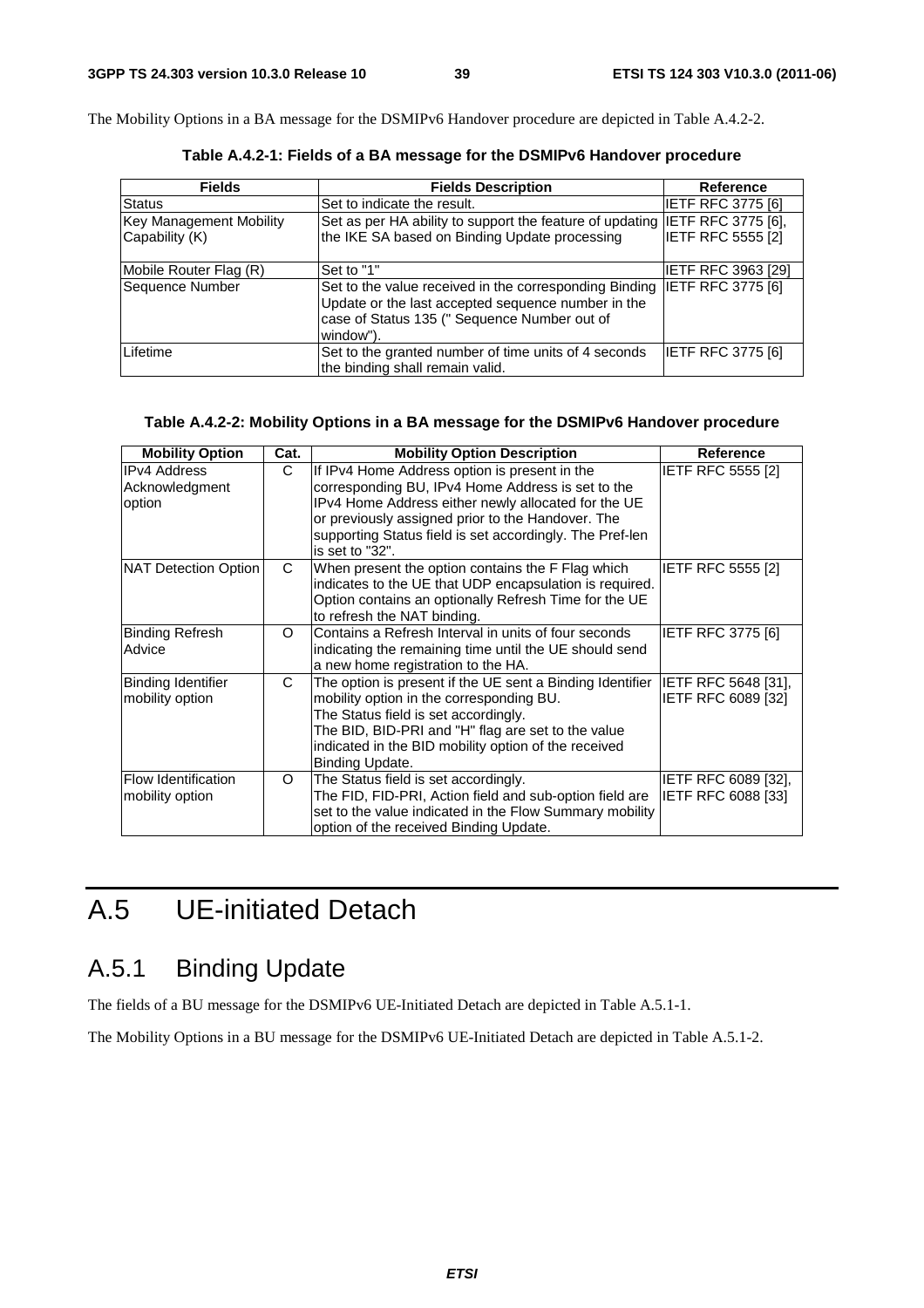| <b>Fields</b>                               | <b>Fields Description</b>                                                                                                                                                                 | Reference                |
|---------------------------------------------|-------------------------------------------------------------------------------------------------------------------------------------------------------------------------------------------|--------------------------|
| Sequence Number                             | Set to a monotonically increasing value.                                                                                                                                                  | IETF RFC 3775 [6]        |
| Lifetime                                    | Set to a value of "0" indicating that the Binding Cache<br>entry for the UE is to be deleted.                                                                                             | <b>IETF RFC 3775 [6]</b> |
| Home Registration (H)                       | Set to "1" to indicate receiving node should act as this IETF RFC 3775 [6]<br>node"s HA                                                                                                   |                          |
| Link-local Address<br>Compatibility (L)     | The Link-Local Address Compatibility (L) bit is set<br>when the home address reported by the mobile node<br>has the same interface identifier as the mobile node's<br>link-local address. | <b>IETF RFC 3775 [6]</b> |
| Key Management Mobility<br>Capability (K)   | Set to "1" to indicate IKEv2 SA ability to survive<br>mobility                                                                                                                            | <b>IETF RFC 3775 [6]</b> |
| Acknowledge (A)                             | Set to "1" to request an acknowledgement message.                                                                                                                                         | IETF RFC 3775 [6]        |
| Force UDP encapsulation<br>request (F) Flag | Set to "0" to indicate no forced UDP encapsulation                                                                                                                                        | <b>IETF RFC 5555 [2]</b> |

**Table A.5.1-1: Fields of a BU message for the DSMIPv6 UE-Initiated Detach procedure** 

#### **Table A.5.1-2: Mobility Options in a BU message for the DSMIPv6 UE-Initiated Detach procedure**

| <b>Mobility Option</b>       | Cat. | <b>Mobility Option Description</b>                                                                          | Reference                |
|------------------------------|------|-------------------------------------------------------------------------------------------------------------|--------------------------|
| <b>IPv4 Home Address</b>     | O    | Set to the UE"s previously registered value. The "P"                                                        | <b>IETF RFC 5555 [2]</b> |
| option                       |      | flag is set to zero. The Prefix Length is set to 32.                                                        |                          |
| <b>IPv 4 Care-of Address</b> | C    | Set to the IPv4 Care-of address when in an IPv4                                                             | <b>IETF RFC 5555 [2]</b> |
|                              |      | Access Network.                                                                                             |                          |
| Alternate Care-of<br>Address | С    | Used (in addition to the Source address of the IPv6<br>packet) to carry the IPv6 care-of address when in an | <b>IETF RFC 3775 [6]</b> |
|                              |      | IPv6 access network.                                                                                        |                          |

### A.5.2 Binding Acknowledgement

The fields of a BA message for the DSMIPv6 Initial Binding Registration procedure are depicted in Table A.5.2-1.

The Mobility Options in a BA message for the DSMIPv6 Initial Binding Registration procedure are depicted in Table A.5.2-2.

| <b>Fields</b>                  | <b>Fields Description</b>                                                                                                                                                                  | Reference                |
|--------------------------------|--------------------------------------------------------------------------------------------------------------------------------------------------------------------------------------------|--------------------------|
| Status                         | Set to indicate the result.                                                                                                                                                                | IETF RFC 3775 [6]        |
| <b>Key Management Mobility</b> | Set as per HA ability to support the feature of updating IETF RFC 3775 [6],                                                                                                                |                          |
| Capability (K)                 | the IKE SA based on Binding Update processing                                                                                                                                              | <b>IETF RFC 5555 [2]</b> |
| Sequence Number                | Set to the value received in the corresponding Binding IETF RFC 3775 [6]<br>Update or the last accepted sequence number in the<br>case of Status 135 ("Sequence Number out of<br>window"). |                          |
| Lifetime                       | Set to "0".                                                                                                                                                                                | <b>IETF RFC 3775 [6]</b> |

**Table A.5.2-1: Fields of a BA message for the DSMIPv6 UE-Initiated Detach procedure** 

#### **Table A.5.2-2: Mobility Options in a BA message for the DSMIPv6 UE-Initiated Detach procedure**

| <b>Mobility Option</b> | Cat. | <b>Mobility Option Description</b>                         | Reference                |
|------------------------|------|------------------------------------------------------------|--------------------------|
| <b>IPv4Address</b>     | C.   | If present in the BU the IPv4 Home Address is set to       | <b>IETF RFC 5555 [2]</b> |
| Acknowledgment         |      | the IPv4 Home Address that is now de-registered. The       |                          |
| option                 |      | pref-len is set to "32" and the supporting Status field is |                          |
|                        |      | set accordingly.                                           |                          |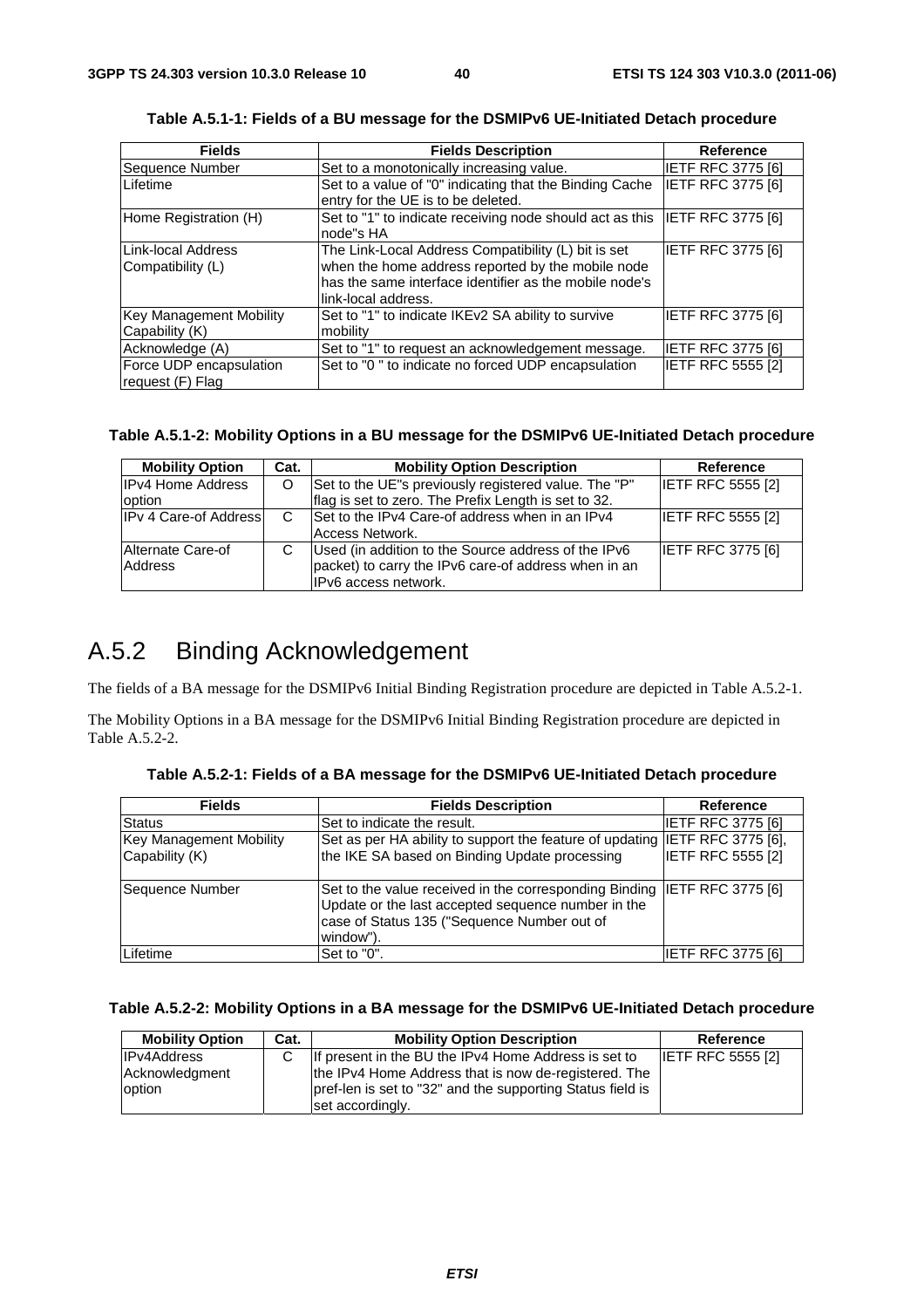## A.6 Network-initiated detach

## A.6.1 Binding Revocation Indication Message

The fields of a Binding Revocation Indication message for the Network-Initiated Detach are depicted in table A.6.1-1.

**Table A.6.1-1: Fields of a BRI message for the Network-Initiated Detach procedure** 

| <b>Fields</b>             | <b>Fields Description</b>                                                                                                              | Reference                 |
|---------------------------|----------------------------------------------------------------------------------------------------------------------------------------|---------------------------|
| B.R. Type                 | Set to "1" to indicate B.R.I.                                                                                                          | <b>IETF RFC 5846 [19]</b> |
| Sequence Number           | Set to a monotonically increasing value and is used to IETF RFC 5846 [19]<br>match with the returned Binding Revocation<br>Acknowledge |                           |
| <b>Revocation Trigger</b> | Set to "1"                                                                                                                             | <b>IIETF RFC 5846</b>     |
| Proxy Binding (P)         | Set to "0"                                                                                                                             | <b>IETF RFC 5846 [19]</b> |
| Global (G)                | Set to "0"                                                                                                                             | <b>IETF RFC 5846 [19]</b> |
| IPv4 HoA Binding Only (V) | Set to "0"                                                                                                                             | <b>IETF RFC 5846 [19]</b> |

## A.6.2 Binding Revocation Acknowledgement

The fields of a BRA message for the Network-Initiated Detach procedure are depicted in Table A.6.2-1.

#### **Table A.6.2-1: Fields of a BRA message for the Network-Initiated Detach procedure**

| <b>Fields</b>               | <b>Fields Description</b>                                                                                       | Reference                 |
|-----------------------------|-----------------------------------------------------------------------------------------------------------------|---------------------------|
| B.R. Type                   | ISet to "2" to indicate B.R.A.                                                                                  | <b>IETF RFC 5846 [19]</b> |
| Sequence Number             | Set to the value received in the corresponding BRI.                                                             | <b>IETF RFC 5846 [19]</b> |
| <b>Status</b>               | Indicates the result of the BRI.                                                                                | <b>IETF RFC 5846 [19]</b> |
| Proxy Registration Flag (P) | Set to "0" to indicate that the Binding Revocation<br>Acknowledgment is NOT for a proxy MIPv6 binding<br>entry. | <b>IETF RFC 5846 [19]</b> |
| Global (G)                  | Set to "0"; the same value as for the BRI.                                                                      | <b>IETF RFC 5846 [19]</b> |
| IPv4 HoA Binding Only (V)   | Set to "0"                                                                                                      | <b>IETF RFC 5846 [19]</b> |

## A.7 Void

## A.8 Attach to an additional access network

## A.8.1 Binding Update

The DSMIPv6 attach to additional access network procedure is described in subclause 5.5 and the fields of a BU message used for this procedure are depicted in table A.8.1-1.

The DSMIPv6 attach to additional access network procedure is described in subclause 5.5 and the Mobility Options in a BU message used for this procedure are depicted in table A.8.1-2.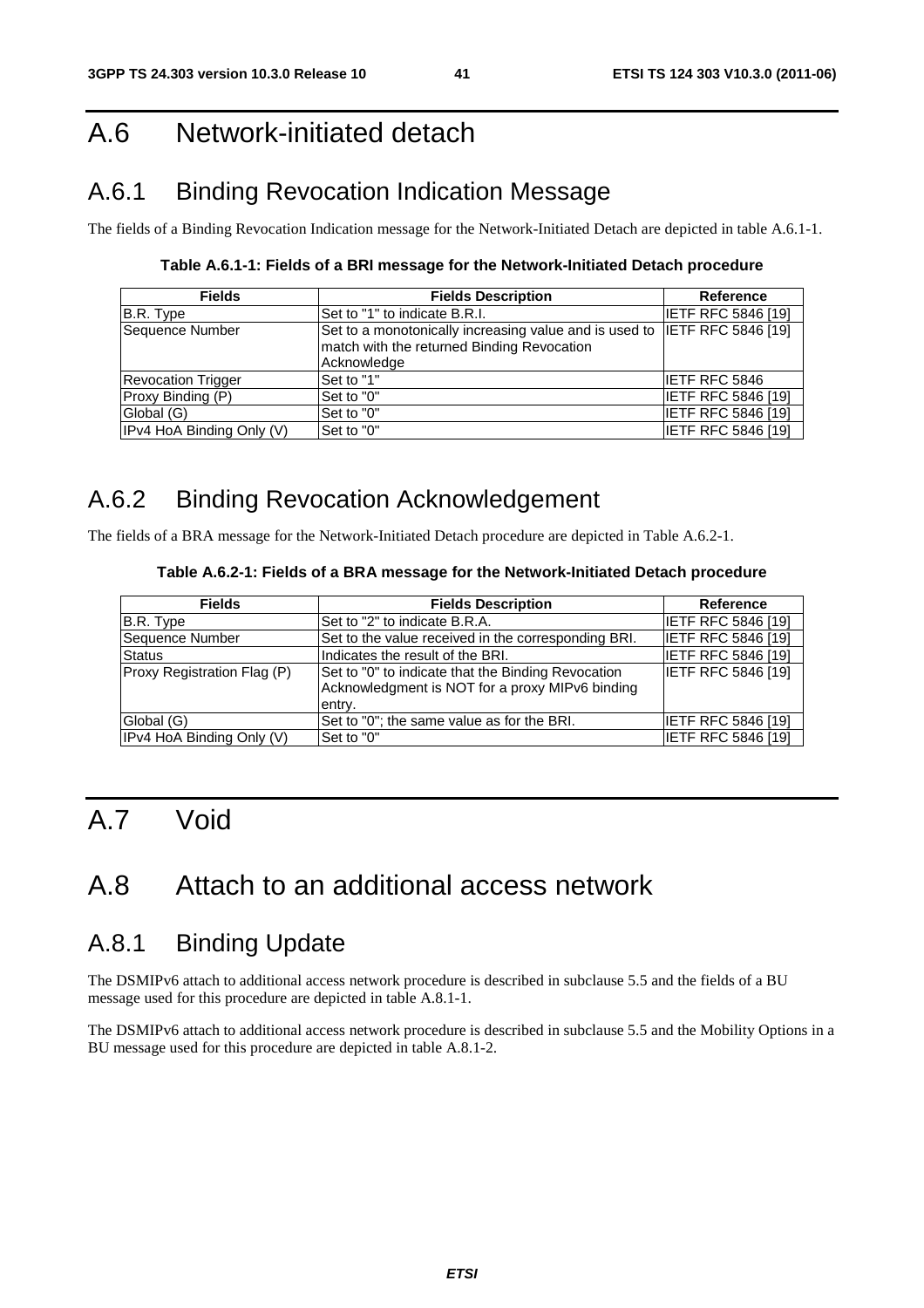| <b>Fields</b>                  | <b>Fields Description</b>                                                   | <b>Reference</b>          |
|--------------------------------|-----------------------------------------------------------------------------|---------------------------|
| Sequence Number                | Set to a monotonically increasing value.                                    | <b>IETF RFC 3775 [6]</b>  |
| Lifetime                       | Set to the requested number of time in units of 4                           | IETF RFC 3775 [6]         |
|                                | seconds to indicate how long the binding will remain                        |                           |
|                                | valid.                                                                      |                           |
| Home Registration (H)          | Set to "1" to indicate receiving node can act as this                       | <b>IETF RFC 3775 [6]</b>  |
|                                | node"s HA                                                                   |                           |
| Link-local Address             | The Link-Local Address Compatibility (L) bit is set                         | <b>IETF RFC 3775 [6]</b>  |
| Compatibility (L)              | when the home address reported by the mobile node                           |                           |
|                                | has the same interface identifier as the mobile node's                      |                           |
|                                | link-local address.                                                         |                           |
| <b>Key Management Mobility</b> | Set to "1" to indicate IKEv2 SA ability to survive                          | <b>IETF RFC 3775 [6]</b>  |
| Capability (K)                 | mobility                                                                    |                           |
| Acknowledge (A)                | Set to "1" to request an acknowledgement message.                           | <b>IETF RFC 3775 [6]</b>  |
| Force UDP encapsulation        | Set to "0" to indicate no forced UDP encapsulation                          | IETF RFC 5555 [2]         |
| request (F) Flag               |                                                                             |                           |
| Mobile Router Flag (R)         | Set to "1" to indicate home network prefix preservation IIETF RFC 3963 [29] |                           |
|                                | for the UE.                                                                 |                           |
| Overwrite Flag (O)             | If the UE attaches to a foreign link, set to "1" to                         | <b>IETF RFC 5648 [31]</b> |
|                                | indicate first registration                                                 |                           |
|                                | If the UE attaches to the home link, set to "0" to                          |                           |
|                                | maintain all binding cache entries at the HA previously                     |                           |
|                                | registered.                                                                 |                           |

#### **Table A.8.1-1: Fields of a BU message for the DSMIPv6 attach to an additional access network procedure**

#### **Table A.8.1-2: Mobility Options in a BU message for the DSMIPv6 attach to an additional access network procedure**

| <b>Mobility Option</b>                  | Cat.     | <b>Mobility Option Description</b>                                                      | Reference                  |
|-----------------------------------------|----------|-----------------------------------------------------------------------------------------|----------------------------|
| <b>IPv4 Home Address</b><br>O<br>option |          | Set to the value "0.0.0.0" to request allocation of an<br>IPv4 Home Address for the UE. | IETF RFC 5555 [2]          |
|                                         |          |                                                                                         |                            |
|                                         |          | The "P" flag is set to '0'.                                                             |                            |
|                                         |          | The Prefix Length is set to the requested prefix length                                 |                            |
|                                         |          | of '32'.                                                                                |                            |
| Binding Identifier                      | O        | The BID and BID-PRI are set to an arbitrary value.                                      | <b>IETF RFC 5648 [31].</b> |
| mobility option                         |          |                                                                                         | IETF RFC 6089 [32]         |
|                                         |          | For registration of a home link, the "H" flag is set to "1"                             |                            |
|                                         |          | and the value of the CoA field is the Home Address.                                     |                            |
|                                         |          | For registration of a foreign link, the "H" flag is set to "0"                          |                            |
|                                         |          | and the value of the CoA field is the Care-of Address.                                  |                            |
| <b>Flow Identification</b>              | $\Omega$ | The FID and FID-PRI are set to an arbitrary value.                                      | IETF RFC 6089 [32].        |
| mobility option                         |          |                                                                                         | IETF RFC 6088 [33]         |
|                                         |          | The sub-option field conveys the Traffic Selector sub-                                  |                            |
|                                         |          | option.                                                                                 |                            |
| <b>Flow Summary</b>                     | O        | Contain one or more FIDs present in the binding                                         | IETF RFC 6089 [32]         |
| mobility option                         |          | update list to refresh the respective flow bindings.                                    |                            |

## A.8.2 Binding Acknowledgement

The DSMIPv6 attach to additional access network procedure is described in subclause 5.5 and the fields of a BA message used for this procedure are depicted in table A.8.2-1.

The DSMIPv6 attach to additional access network procedure is described in subclause 5.5 and the Mobility Options in a BA message used for this procedure are depicted in table A.8.2-2.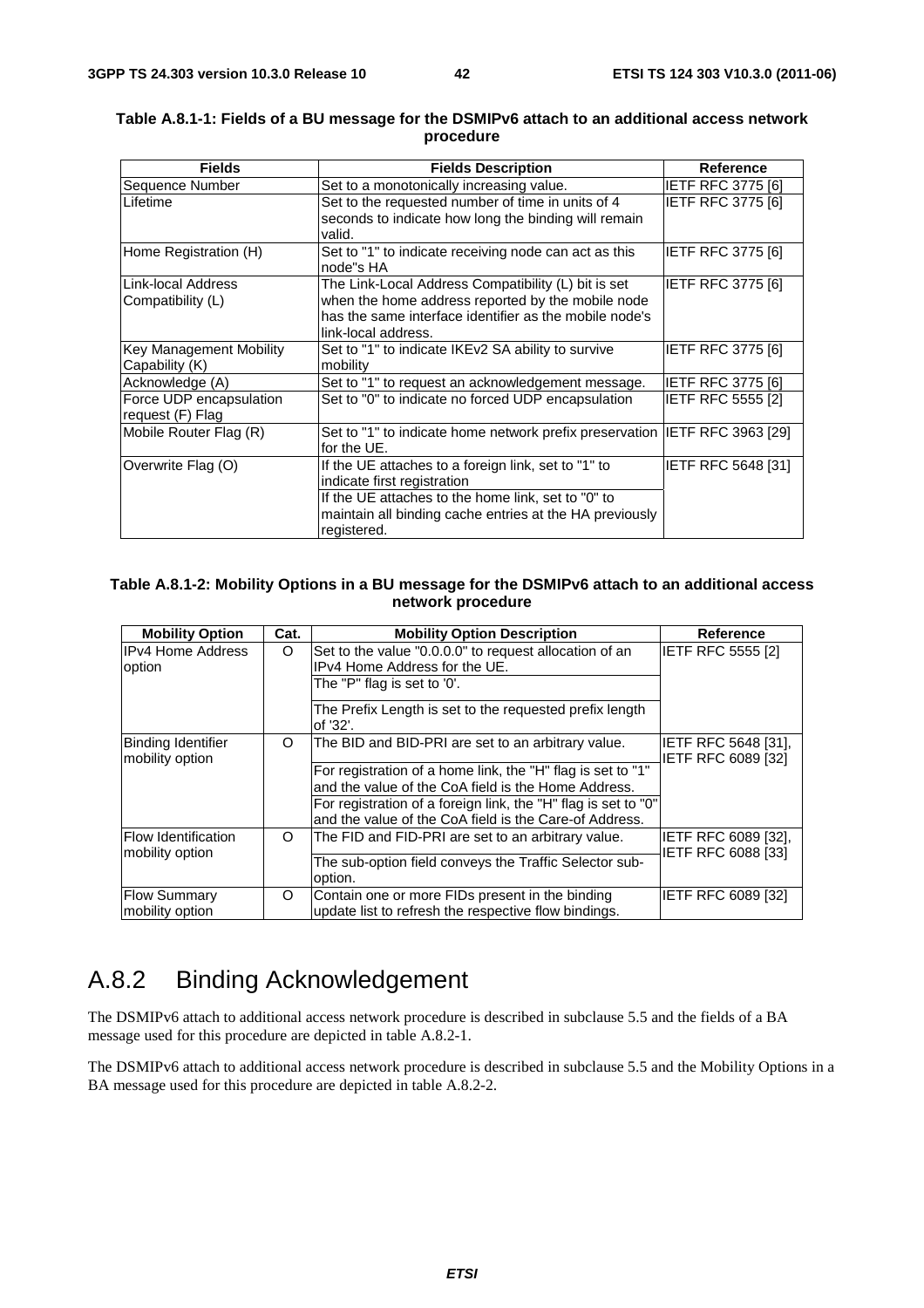| <b>Fields</b>                  | <b>Fields Description</b>                                                   | <b>Reference</b>          |
|--------------------------------|-----------------------------------------------------------------------------|---------------------------|
| <b>Status</b>                  | Set to indicate the result.                                                 | IETF RFC 3775 [6]         |
| <b>Key Management Mobility</b> | Set as per HA ability to support the feature of updating IETF RFC 3775 [6], |                           |
| Capability (K)                 | the IKE SA based on Binding Update processing                               | <b>IETF RFC 5555 [2]</b>  |
|                                |                                                                             |                           |
| Mobile Router Flag (R)         | Set to "1"                                                                  | <b>IETF RFC 3963 [29]</b> |
| Sequence Number                | Set to the value received in the corresponding Binding IETF RFC 3775 [6]    |                           |
|                                | Update.                                                                     |                           |
| Lifetime                       | Set to the granted number of time units of 4 seconds                        | <b>IETF RFC 3775 [6]</b>  |
|                                | to indicate how long the binding will remain valid.                         |                           |

#### **Table A.8.2-1: Fields of a BA message for the DSMIPv6 attach to an additional access network procedure**

#### **Table A.8.2-2: Mobility Options in a BA message for the DSMIPv6 attach to an additional access network procedure**

| <b>Mobility Option</b>                          | Cat. | <b>Mobility Option Description</b>                                                                                                                                                                                                                                                      | Reference                                        |
|-------------------------------------------------|------|-----------------------------------------------------------------------------------------------------------------------------------------------------------------------------------------------------------------------------------------------------------------------------------------|--------------------------------------------------|
| <b>IPv4 Address</b><br>Acknowledgment<br>option | C    | If IPv4 Home Address option is present in the<br>corresponding BU, IPv4 Home Address is set to the<br>IPv4 Home Address allocated for the UE.<br>The supporting Status field is set accordingly.<br>Pref-len field is set to "32".                                                      | <b>IETF RFC 5555 [2]</b>                         |
| NAT Detection Option                            | C    | When present the option contains the F Flag which<br>indicates to the UE that UDP encapsulation is required.<br>Option contains an optionally Refresh Time for the UE<br>to refresh the NAT binding.                                                                                    | <b>IETF RFC 5555 [2]</b>                         |
| <b>Binding Refresh</b><br>Advice                | O    | Contains a Refresh Interval in units of 4 seconds<br>indicating the remaining time until the UE could send a<br>new home registration to the HA.                                                                                                                                        | <b>IETF RFC 3775 [6]</b>                         |
| Binding Identifier<br>mobility option           | C.   | The option is present if the UE sent a Binding Identifier IETF RFC 5648 [31],<br>mobility option in the corresponding BU.<br>The Status field is set accordingly.<br>The BID and BID-PRI are set to the value indicated in<br>the BID mobility option of the received Binding Update.   | IETF RFC 6089 [32]                               |
| <b>Flow Identification</b><br>mobility option   | C    | The option is present if the UE sent a Flow<br>Identification mobility option in the corresponding BU.<br>The Status field is set accordingly.<br>The FID, FID-PRI and sub-option field are set to the<br>value indicated in the FID mobility option of the<br>received Binding Update. | <b>IETF RFC 6089 [32].</b><br>IETF RFC 6088 [33] |

## A.9 Inter-access flow mobility

## A.9.1 Binding Update

The DSMIPv6 inter-access flow mobility procedure is described in subclause 5.5 and the fields of a BU message used for this procedure are depicted in table A.9.1-1.

The DSMIPv6 inter-access flow mobility procedure is described in subclause 5.5 and the Mobility Options in a BU message used for this procedure are depicted in table A.9.1-2.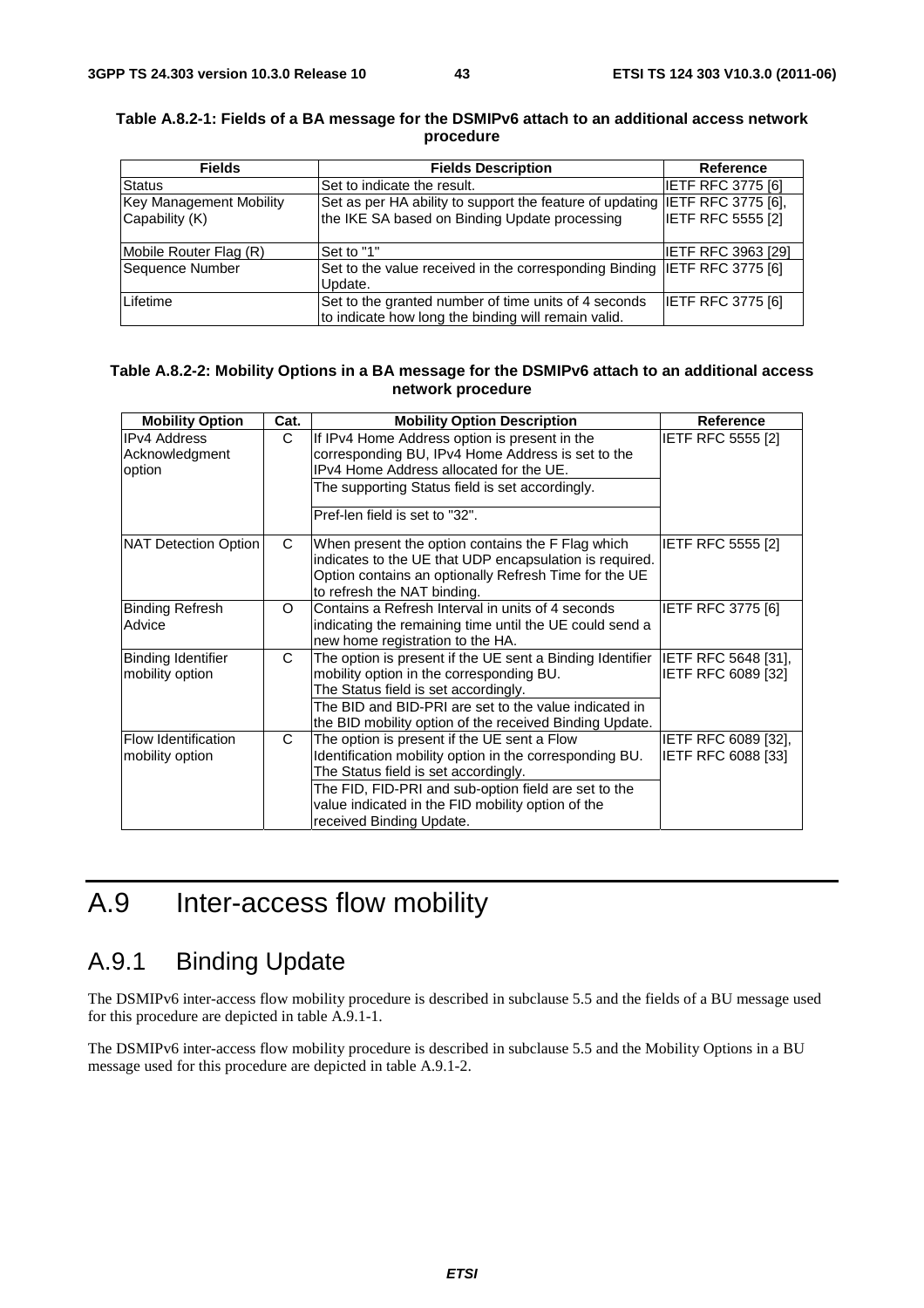| <b>Fields</b>                                    | <b>Fields Description</b>                                                                                                                                                                 | <b>Reference</b>          |
|--------------------------------------------------|-------------------------------------------------------------------------------------------------------------------------------------------------------------------------------------------|---------------------------|
| Sequence Number                                  | Set to a monotonically increasing value.                                                                                                                                                  | <b>IETF RFC 3775 [6]</b>  |
| Lifetime                                         | Set to the requested number of time in units of 4<br>seconds to indicate how long the binding will remain<br>valid.                                                                       | <b>IETF RFC 3775 [6]</b>  |
| Home Registration (H)                            | Set to "1" to indicate receiving node can act as this<br>node"s HA                                                                                                                        | IETF RFC 3775 [6]         |
| Link-local Address<br>Compatibility (L)          | The Link-Local Address Compatibility (L) bit is set<br>when the home address reported by the mobile node<br>has the same interface identifier as the mobile node's<br>link-local address. | <b>IETF RFC 3775 [6]</b>  |
| <b>Key Management Mobility</b><br>Capability (K) | Set to "1" to indicate IKEv2 SA ability to survive<br>mobility                                                                                                                            | <b>IETF RFC 3775 [6]</b>  |
| Acknowledge (A)                                  | Set to "1" to request an acknowledgement message.                                                                                                                                         | IETF RFC 3775 [6]         |
| Force UDP encapsulation<br>request (F) Flag      | Set to "0" to indicate no forced UDP encapsulation                                                                                                                                        | <b>IETF RFC 5555 [2]</b>  |
| Mobile Router Flag (R)                           | Set to "1" to indicate home network prefix preservation IETF RFC 3963 [29]<br>for the UE.                                                                                                 |                           |
| Overwrite Flag (O)                               | Set to "0" to indicate not replacing all binding cache<br>entries at the HA with the entries listed in the Binding<br>Update                                                              | <b>IETF RFC 5648 [31]</b> |

**Table A.9.1-1: Fields of a BU message for the DSMIPv6 inter-access flow mobility procedure**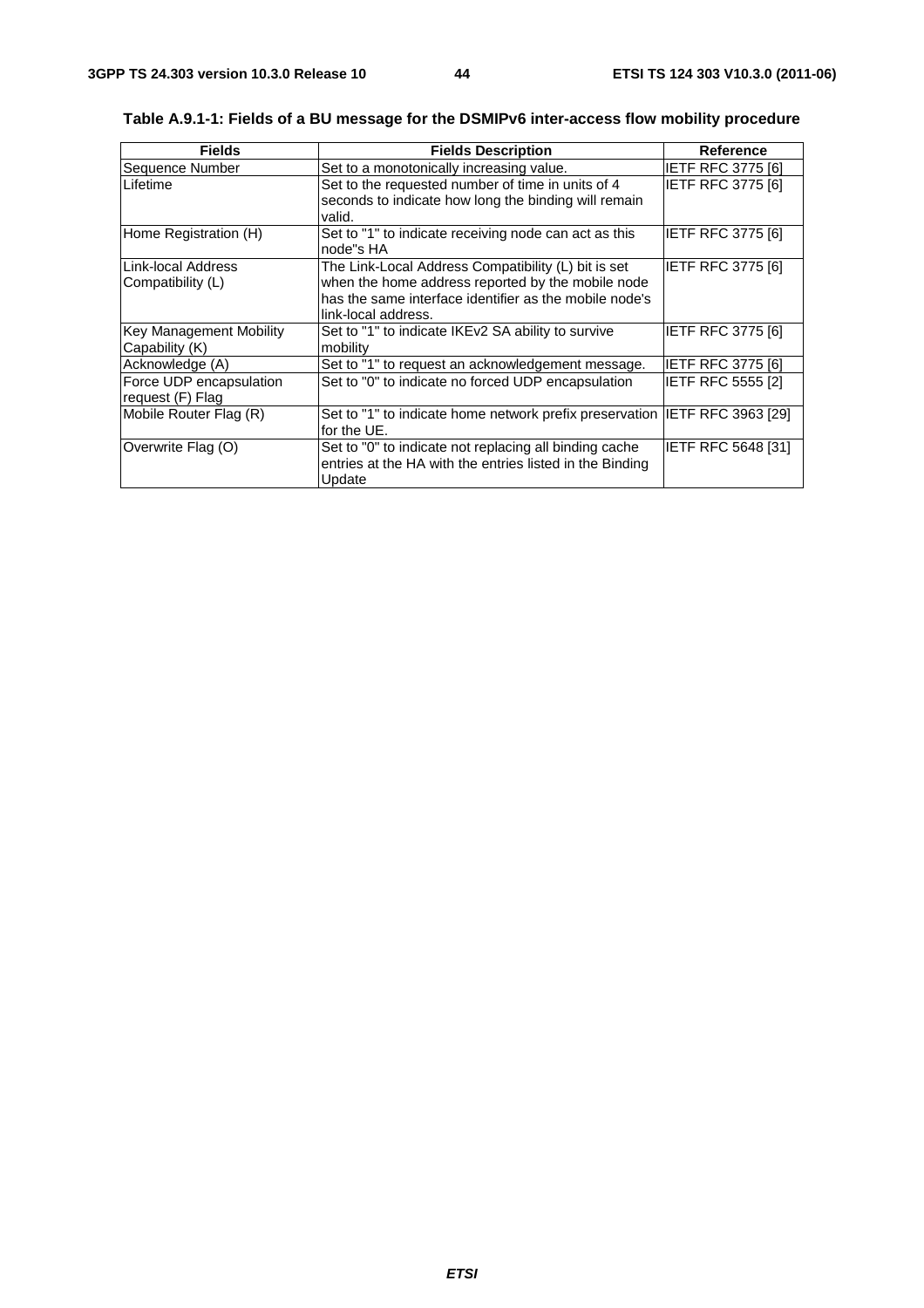| <b>Mobility Option</b>                 | Cat. | <b>Mobility Option Description</b>                                                                                                                                                                                                 | <b>Reference</b>                          |
|----------------------------------------|------|------------------------------------------------------------------------------------------------------------------------------------------------------------------------------------------------------------------------------------|-------------------------------------------|
| <b>IPv4 Home Address</b>               | O    | For dynamic allocation, set to the value "0.0.0.0" to                                                                                                                                                                              | <b>IETF RFC 5555 [2]</b>                  |
| option                                 |      | request allocation for the UE.                                                                                                                                                                                                     |                                           |
|                                        |      | If the UE already has an IPv4 Home Address and                                                                                                                                                                                     |                                           |
|                                        |      | wants to keep on using it, the IPv4 home address is set                                                                                                                                                                            |                                           |
|                                        |      | to the previously allocated value.                                                                                                                                                                                                 |                                           |
|                                        |      | If the UE already has an IPv4 Home Address and                                                                                                                                                                                     |                                           |
|                                        |      | wants to release it, the option is not inserted in the BU.                                                                                                                                                                         |                                           |
|                                        |      | If the UE request allocation of IPv4 Home Address, the                                                                                                                                                                             |                                           |
|                                        |      | "P" flag is set to '0'.                                                                                                                                                                                                            |                                           |
|                                        |      | If the UE already has an IPv4 Home Address and                                                                                                                                                                                     |                                           |
|                                        |      | wants to keep on using it, the "P" flag is not set.                                                                                                                                                                                |                                           |
|                                        |      | The Prefix Length is set to the requested prefix length<br>of '32'.                                                                                                                                                                |                                           |
| <b>Binding Identifier</b>              | O    | The BID is set to the value identifying the routing                                                                                                                                                                                | IETF RFC 5648 [31],                       |
| mobility option                        |      | address used as Source IP Address of the Binding                                                                                                                                                                                   | IETF RFC 6089 [32]                        |
|                                        |      | Update.                                                                                                                                                                                                                            |                                           |
|                                        |      | The BID-PRI is set to the value assigned to the BID.                                                                                                                                                                               |                                           |
|                                        |      |                                                                                                                                                                                                                                    |                                           |
|                                        |      | If the Binding Update message is sent on a home link,<br>the "H" flag is set to "1".                                                                                                                                               |                                           |
|                                        |      | If the Binding Update message is sent on a foreign link,<br>the "H" flag is set to "0".                                                                                                                                            |                                           |
|                                        |      | If the routing address used as IP Source Address of the<br>Binding Update message is an IPv4 address, a NAT<br>was detected and the UE is not exchanging data traffic,<br>the Care-of Address field is set to the routing address. |                                           |
| Flow Identification<br>mobility option | O    | For creating routing rules, the FID and FID-PRI are set<br>to an arbitrary value.                                                                                                                                                  | IETF RFC 6089 [32],<br>IETF RFC 6088 [33] |
|                                        |      | For modifying routing rules, the FID and FID-PRI are<br>set to the value identifying the routing filter the UE<br>wants to modify.                                                                                                 |                                           |
|                                        |      | The sub-option field conveys the Traffic Selector sub-<br>option.                                                                                                                                                                  |                                           |
| <b>Flow Summary</b><br>mobility option | O    | Contain one or more FIDs present in the binding<br>update list to refresh the respective flow bindings.                                                                                                                            | IETF RFC 6089 [32]                        |

| Table A.9.1-2: Mobility Options in a BU message for the DSMIPv6 inter-access flow mobility |           |  |  |
|--------------------------------------------------------------------------------------------|-----------|--|--|
|                                                                                            | procedure |  |  |

## A.9.2 Binding Acknowledgement

The DSMIPv6 inter-access flow mobility procedure is described in subclause 5.5 and the fields of a BA message used for this procedure are depicted in table A.9.2-1.

The DSMIPv6 inter-access flow mobility procedure is described in subclause 5.5 and the Mobility Options in a BA message used for this procedure are depicted in table A.9.2-2.

|  |  | Table A.9.2-1: Fields of a BA message for the DSMIPv6 inter-access flow mobility procedure |
|--|--|--------------------------------------------------------------------------------------------|
|--|--|--------------------------------------------------------------------------------------------|

| <b>Fields</b>           | <b>Fields Description</b>                                                                                   | Reference                |
|-------------------------|-------------------------------------------------------------------------------------------------------------|--------------------------|
| <b>Status</b>           | Set to indicate the result.                                                                                 | IETF RFC 3775 [6]        |
| Key Management Mobility | Set as per HA ability to support the feature of updating IETF RFC 3775 [6],                                 |                          |
| Capability (K)          | the IKE SA based on Binding Update processing                                                               | <b>IETF RFC 5555 [2]</b> |
| Mobile Router Flag (R)  | Set to "1"                                                                                                  | IETF RFC 3963 [29]       |
| Sequence Number         | Set to the value received in the corresponding Binding IETF RFC 3775 [6]<br>Update.                         |                          |
| Lifetime                | Set to the granted number of time units of 4 seconds<br>to indicate how long the binding will remain valid. | <b>IETF RFC 3775 [6]</b> |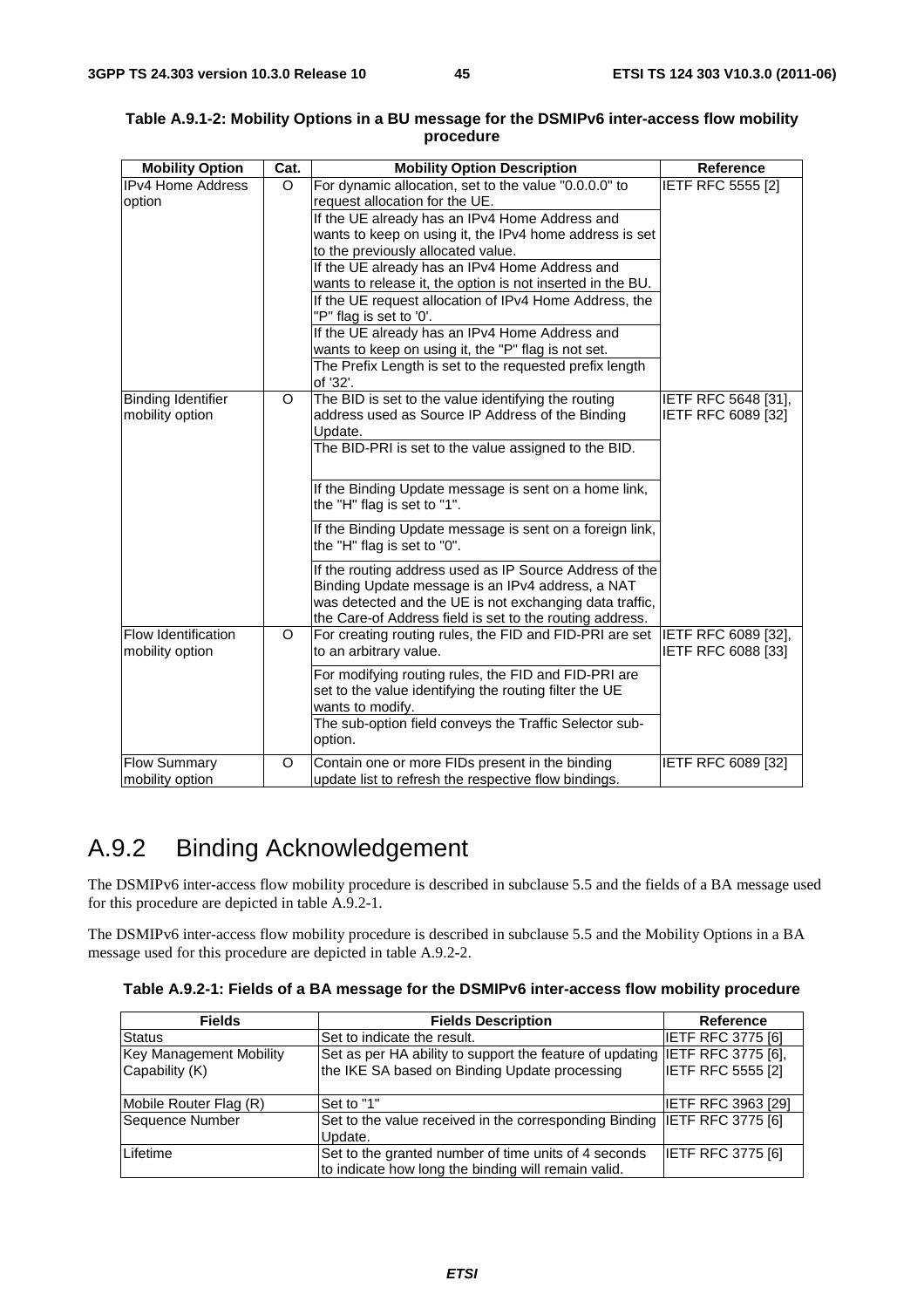| <b>Mobility Option</b>    | Cat.     | <b>Mobility Option Description</b>                                                                 | <b>Reference</b>         |
|---------------------------|----------|----------------------------------------------------------------------------------------------------|--------------------------|
| <b>IPv4 Address</b>       | C        | If IPv4 Home Address option is present in the<br>corresponding BU, IPv4 Home Address is set to the | <b>IETF RFC 5555 [2]</b> |
| Acknowledgment<br>option  |          | IPv4 Home Address either newly allocated for the UE                                                |                          |
|                           |          | or previously assigned prior to the Handover.                                                      |                          |
|                           |          | The supporting Status field is set accordingly.                                                    |                          |
|                           |          |                                                                                                    |                          |
|                           |          | Pref-len field is set to "32".                                                                     |                          |
| NAT Detection Option      | C.       | When present the option contains the F Flag which                                                  | <b>IETF RFC 5555 [2]</b> |
|                           |          | indicates to the UE that UDP encapsulation is required.                                            |                          |
|                           |          | Option contains an optionally Refresh Time for the UE                                              |                          |
|                           |          | to refresh the NAT binding.                                                                        |                          |
| <b>Binding Refresh</b>    | $\Omega$ | Contains a Refresh Interval in units of 4 seconds                                                  | <b>IETF RFC 3775 [6]</b> |
| Advice                    |          | indicating the remaining time until the UE could send a                                            |                          |
|                           |          | new home registration to the HA.                                                                   |                          |
| <b>Binding Identifier</b> | C.       | The option is present if the UE sent a Binding Identifier  IETF RFC 5648 [31],                     |                          |
| mobility option           |          | mobility option in the corresponding BU.                                                           | IETF RFC 6089 [32]       |
|                           |          | The Status field is set accordingly.                                                               |                          |
|                           |          | The BID and BID-PRI are set to the value indicated in                                              |                          |
|                           |          | the BID mobility option of the received Binding Update.                                            |                          |
| Flow Identification       | C        | The option is present if the UE sent a Flow                                                        | IETF RFC 5648 [31],      |
| mobility option           |          | Identification mobility option in the corresponding BU.                                            | IETF RFC 6089 [32]       |
|                           |          | The Status field is set accordingly.                                                               |                          |
|                           |          | The FID, FID-PRI and sub-option field are set to the                                               |                          |
|                           |          | value indicated in the FID mobility option of the                                                  |                          |
|                           |          | received Binding Update.                                                                           |                          |

#### **Table A.9.2-2: Mobility Options in a BA message for the DSMIPv6 inter-access flow mobility procedure**

## A.10 UE-initiated removal of an access network from a PDN connection

## A.10.1 Binding Update

The UE-initiated DSMIPv6 removal of an access network from a PDN connection procedure is described in subclause 5.8 and the fields of a BU message used for this procedure are depicted in table A.10.1-1.

The UE-initiated DSMIPv6 removal of an access network from a PDN connection procedure is described in subclause 5.8 and the Mobility Options in a BU message used for this procedure are depicted in table A.10.1-2.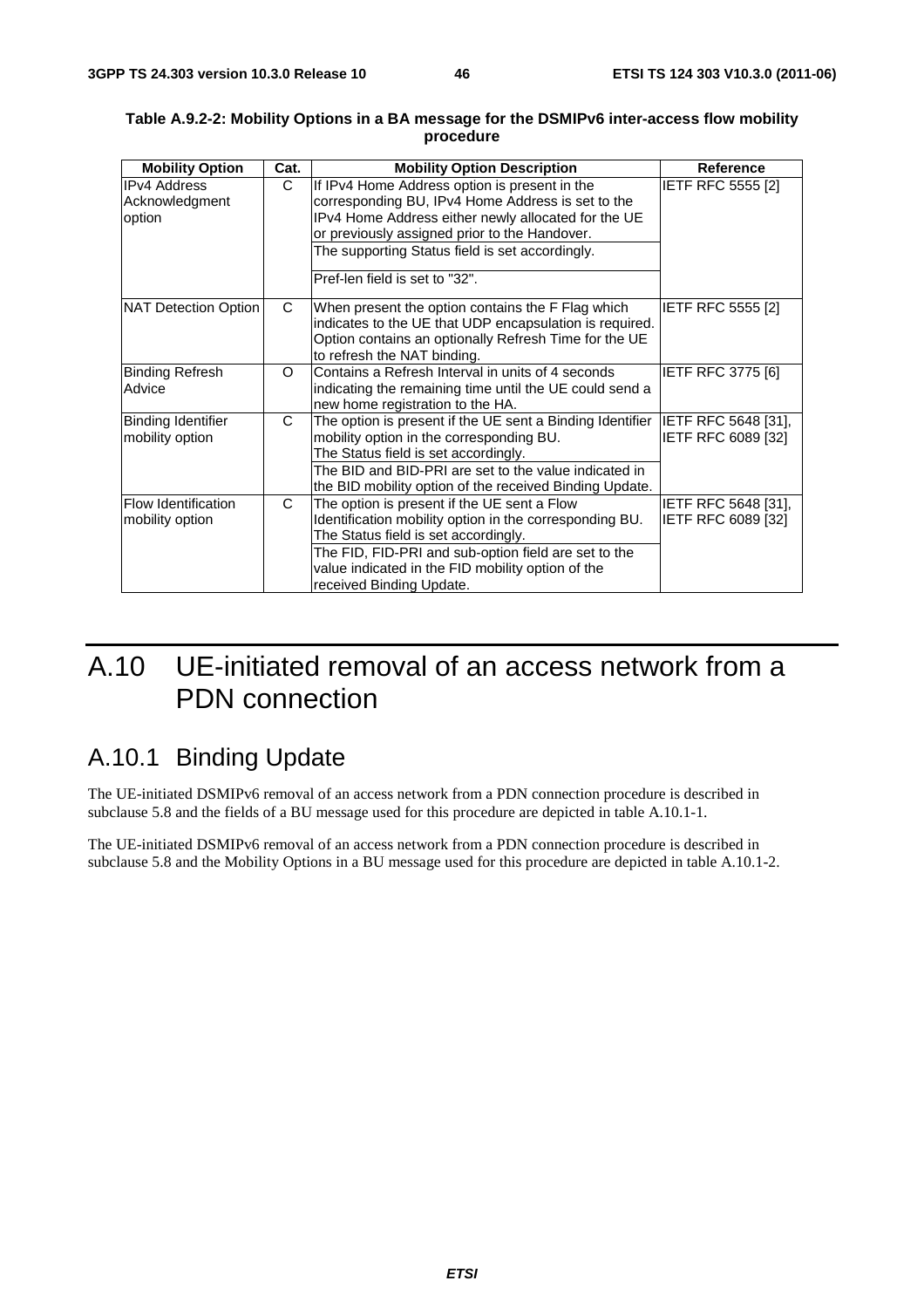| <b>Fields</b>                                    | <b>Fields Description</b>                                                                                                                                                                                  | <b>Reference</b>          |
|--------------------------------------------------|------------------------------------------------------------------------------------------------------------------------------------------------------------------------------------------------------------|---------------------------|
| Sequence Number                                  | Set to a monotonically increasing value.                                                                                                                                                                   | IETF RFC 3775 [6]         |
| Lifetime                                         | If the Binding Update is to de-register binding of the<br>access network, the Lifetime is set to a value of "0".                                                                                           | <b>IETF RFC 3775 [6]</b>  |
|                                                  | If the Binding Update is to register the maintained<br>access network, the Lifetime is set to the requested<br>number of time in units of 4 seconds to indicate how<br>long the binding will remain valid. |                           |
| Home Registration (H)                            | Set to "1" to indicate receiving node can act as this<br>node"s HA                                                                                                                                         | <b>IETF RFC 3775 [6]</b>  |
| Link-local Address<br>Compatibility (L)          | The Link-Local Address Compatibility (L) bit is set<br>when the home address reported by the mobile node<br>has the same interface identifier as the mobile node's<br>link-local address.                  | <b>IETF RFC 3775 [6]</b>  |
| <b>Key Management Mobility</b><br>Capability (K) | Set to "1" to indicate IKEv2 SA ability to survive<br>mobility                                                                                                                                             | <b>IETF RFC 3775 [6]</b>  |
| Acknowledge (A)                                  | Set to "1" to request an acknowledgement message.                                                                                                                                                          | <b>IETF RFC 3775 [6]</b>  |
| Force UDP encapsulation<br>request (F) Flag      | Set to "0" to indicate no forced UDP encapsulation                                                                                                                                                         | <b>IETF RFC 5555 [2]</b>  |
| Mobile Router Flag (R)                           | If the Binding Update is to register the maintained<br>access network, the Mobile Router Flag (R) is set to<br>"1" to indicate home network prefix preservation for the<br>UE.                             | <b>IETF RFC 3963 [29]</b> |
| Overwrite Flag (O)                               | Set to any value if the lifetime field of the Binding<br>Update is set to 0<br>Set to "1" if the lifetime field of the Binding Update is<br>set to any value different from 0                              | IETF RFC 5648 [31]        |

#### **Table A.10.1-1: Fields of a BU message for the UE-initiated DSMIPv6 removal of an access network from a PDN connection procedure**

#### **Table A.10.1-2: Mobility Options in a BU message for the UE-initiated DSMIPv6 removal of an access network from a PDN connection procedure**

| <b>Mobility Option</b>                       | Cat. | <b>Mobility Option Description</b>                                                                                                                                     | Reference                                  |
|----------------------------------------------|------|------------------------------------------------------------------------------------------------------------------------------------------------------------------------|--------------------------------------------|
| <b>Binding Identifier</b><br>mobility option |      | For a Binding Update with Lifetime set to "0", the BID<br>and BID-PRI are set to the corresponding entry that the draft-ietf-mext-flow-<br><b>IUE</b> wants to remove. | <b>IETF RFC 5648 [31].</b><br>binding [32] |
|                                              |      | For a Binding Update with Lifetime not set to "0", the<br>BID and BID-PRI are set to the corresponding entry<br>that the UE wants to maintain.                         |                                            |

## A.10.2 Binding Acknowledgement

The UE-initiated DSMIPv6 removal of an access network from a PDN connection procedure is described in subclause 5.8 and the fields of a BA message used for this procedure are depicted in table A.10.2-1.

The UE-initiated DSMIPv6 removal of an access network from a PDN connection procedure is described in subclause 5.8 and the Mobility Options in a BA message used for this procedure are depicted in table A.10.2-2.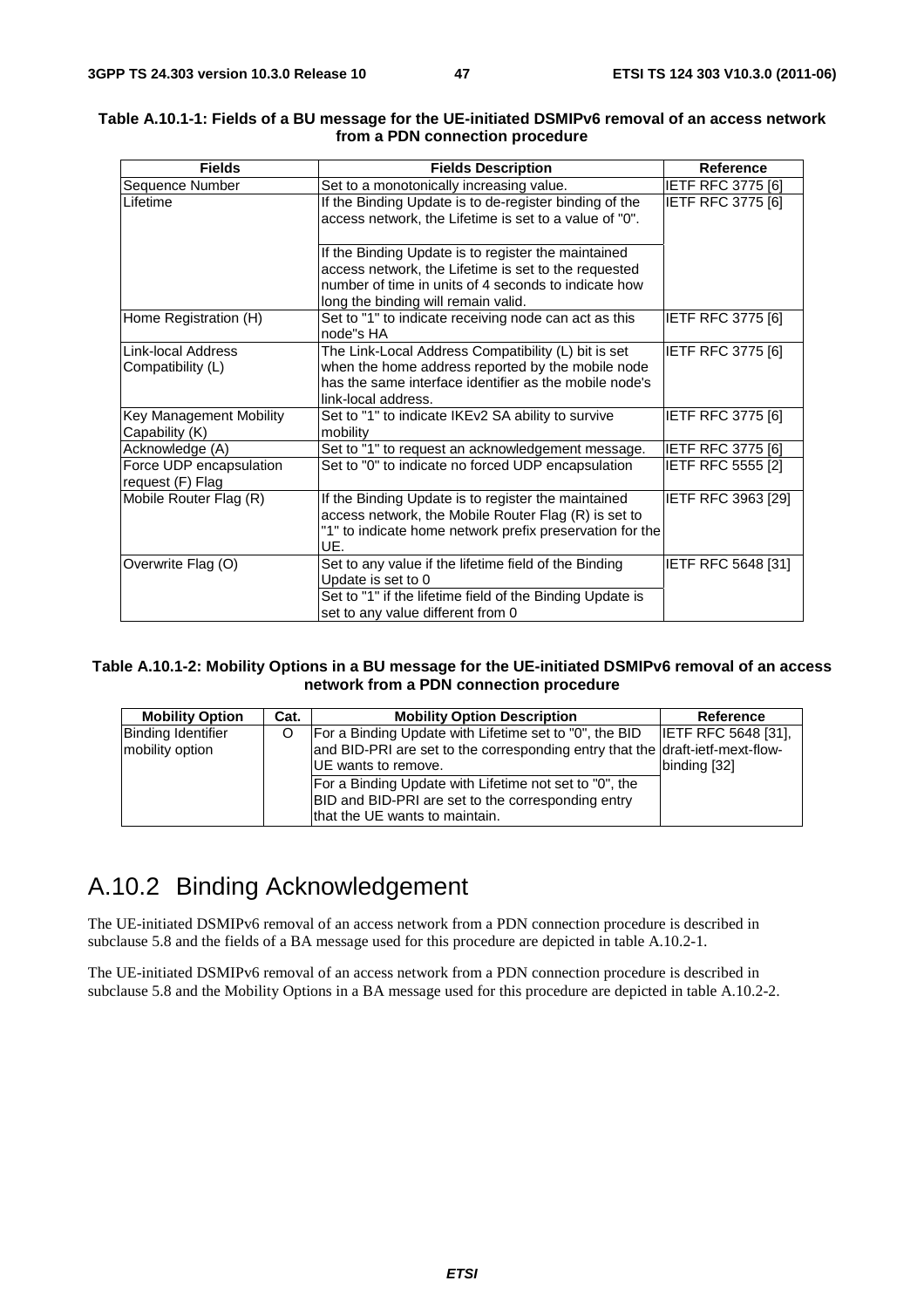| <b>Fields</b>                                    | <b>Fields Description</b>                                                                                                                                                                                | Reference                 |
|--------------------------------------------------|----------------------------------------------------------------------------------------------------------------------------------------------------------------------------------------------------------|---------------------------|
| <b>Status</b>                                    | Set to indicate the result.                                                                                                                                                                              | <b>IETF RFC 3775 [6]</b>  |
| <b>Key Management Mobility</b><br>Capability (K) | Set as per HA ability to support the feature of updating IETF RFC 3775 [6],<br>the IKE SA based on Binding Update processing                                                                             | <b>IETF RFC 5555 [2]</b>  |
| Mobile Router Flag (R)                           | If the Binding Update is to register the maintained<br>access network, the Mobile Router Flag (R) is set to<br>"1"                                                                                       | <b>IETF RFC 3963 [29]</b> |
| Sequence Number                                  | Set to the value received in the corresponding Binding IETF RFC 3775 [6]<br>Update or the last accepted sequence number in the<br>case of Status 135 ("Sequence Number out of<br>window").               |                           |
| Lifetime                                         | If the Binding Update is to de-register binding of the<br>access network, the Lifetime is set to a value of "0".                                                                                         | IETF RFC 3775 [6]         |
|                                                  | If the Binding Update is to register the maintained<br>access network, the Lifetime is set to the granted<br>number of time in units of 4 seconds to indicate how<br>long the binding will remain valid. |                           |

#### **Table A.10.2-1: Fields of a BA message for the UE-initiated DSMIPv6 removal of an access network from a PDN connection procedure**

#### **Table A.10.2-2: Mobility Options in a BA message for the UE-initiated DSMIPv6 removal of an access network from a PDN connection procedure**

| <b>Mobility Option</b>                       | Cat. | <b>Mobility Option Description</b>                                                                                                                                                                                                                                                                                      | <b>Reference</b>                                             |
|----------------------------------------------|------|-------------------------------------------------------------------------------------------------------------------------------------------------------------------------------------------------------------------------------------------------------------------------------------------------------------------------|--------------------------------------------------------------|
| NAT Detection Option                         | C    | When present the option contains the F Flag which<br>indicates to the UE that UDP encapsulation is required.<br>Option contains an optionally Refresh Time for the UE<br>to refresh the NAT binding.                                                                                                                    | <b>IETF RFC 5555 [2]</b>                                     |
| <b>Binding Refresh</b><br>Advice             | O    | Contains a Refresh Interval in units of 4 seconds<br>indicating the remaining time until the UE could send a<br>new home registration to the HA.                                                                                                                                                                        | <b>IETF RFC 3775 [6]</b>                                     |
| <b>Binding Identifier</b><br>mobility option | C    | The option is present if the UE sent a Binding Identifier<br>mobility option in the corresponding BU.<br>The Status field is set accordingly.<br>For a Binding Update with Lifetime not set to "0", the<br>BID and BID-PRI are set to the value indicated in the<br>BID mobility option of the received Binding Update. | IETF RFC 5648 [31],<br>draft-ietf-mext-flow-<br>binding [32] |

## A.11 Network-initiated removal of an access network from a PDN connection

### A.11.1 Binding Revocation Indication Message

The network-initiated DSMIPv6 removal of an access network from a PDN connection procedure is described in subclause 5.9 and the fields of a BRI message used for this procedure are depicted in table A.11.1-1.

The network-initiated DSMIPv6 removal of an access network from a PDN connection procedure is described in subclause 5.9 and the Mobility Options in a BRI message used for this procedure are depicted in table A.11.1-2.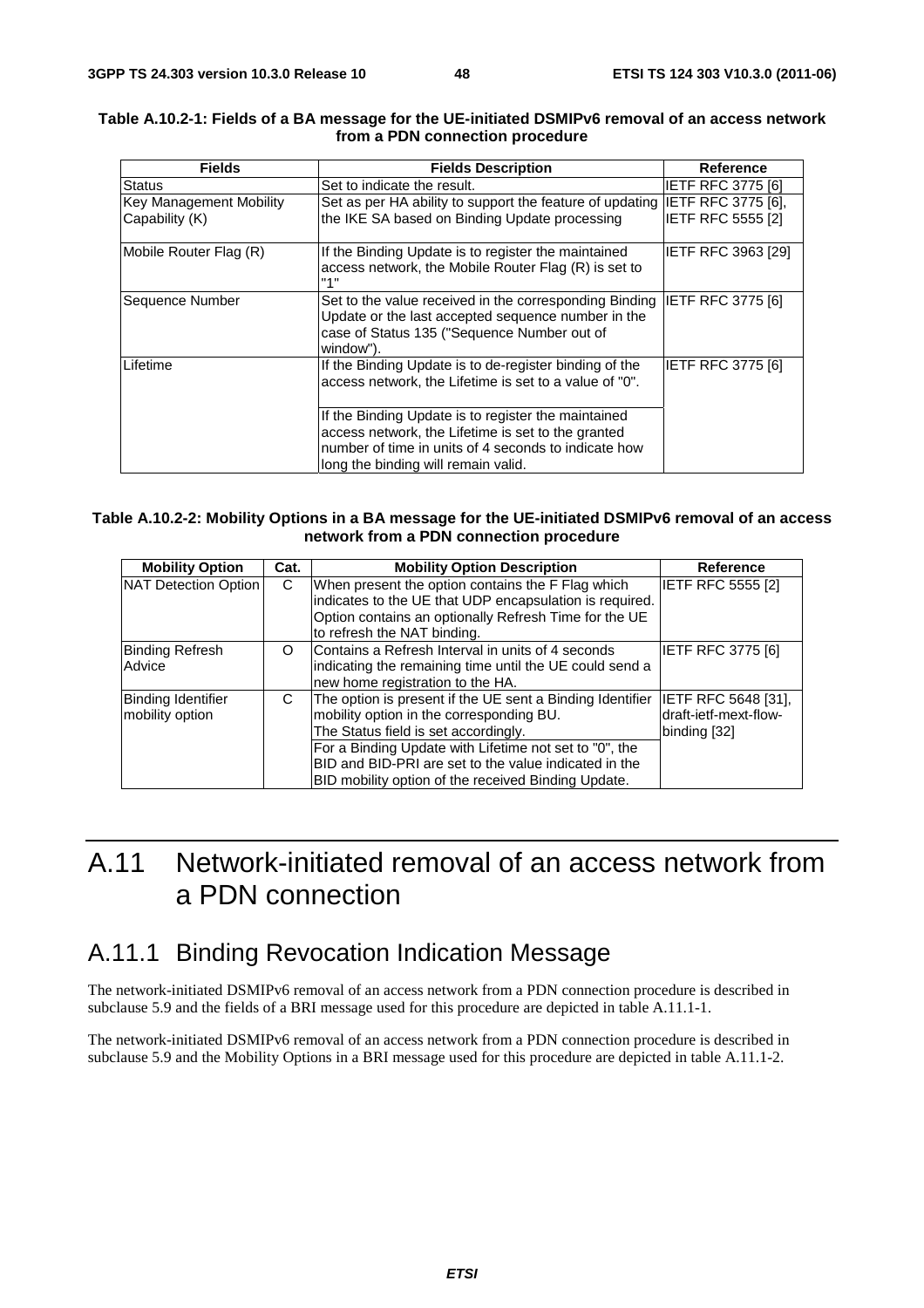| <b>Fields</b>             | <b>Fields Description</b>                                                 | Reference                  |
|---------------------------|---------------------------------------------------------------------------|----------------------------|
| B.R. Type                 | ISet to "1" to indicate BRI.                                              | <b>IIETF RFC 5846 [19]</b> |
| Sequence Number           | Set to a monotonically increasing value and is used to IETF RFC 5846 [19] |                            |
|                           | match with the returned Binding Revocation                                |                            |
|                           | Acknowledge                                                               |                            |
| <b>Revocation Trigger</b> | Set to "1"                                                                | <b>IIETF RFC 5846 [19]</b> |
| Proxy Binding (P)         | Set to "0"                                                                | <b>IETF RFC 5846 [19]</b>  |
| Global (G)                | Set to "0"                                                                | IETF RFC 5846 [19]         |
| IPv4 HoA Binding Only (V) | Set to "0"                                                                | <b>IETF RFC 5846 [19]</b>  |

#### **Table A.11.1-1: Fields of a BRI message for the network-initiated DSMIPv6 removal of an access network from a PDN connection procedure**

#### **Table A.11.1-2: Mobility Options in a BRI message for the network-initiated DSMIPv6 removal of an access network from a PDN connection procedure**

| <b>Mobility Option</b>                       | Cat. | <b>Mobility Option Description</b>                                                     | Reference                                                           |
|----------------------------------------------|------|----------------------------------------------------------------------------------------|---------------------------------------------------------------------|
| <b>Binding Identifier</b><br>mobility option | O    | The BID and BID-PRI are set to the corresponding<br>entry that the UE wants to remove. | <b>IETF RFC 5648 [31].</b><br>draft-ietf-mext-flow-<br>binding [32] |

## A.11.2 Binding Revocation Acknowledgement

The network-initiated DSMIPv6 removal of an access network from a PDN connection procedure is described in subclause 5.9 and the fields of a BRA message used for this procedure are depicted in table A.11.2-1.

The network-initiated DSMIPv6 removal of an access network from a PDN connection procedure is described in subclause 5.9 and the Mobility Options in a BRA message used for this procedure are depicted in table A.11.2-2.

#### **Table A.11.2-1: Fields of a BRA message for the network-initiated DSMIPv6 removal of an access network from a PDN connection procedure**

| <b>Fields</b>               | <b>Fields Description</b>                                                                                       | Reference                 |
|-----------------------------|-----------------------------------------------------------------------------------------------------------------|---------------------------|
| B.R. Type                   | Set to "2" to indicate BRA.                                                                                     | <b>IETF RFC 5846 [19]</b> |
| Sequence Number             | Set to the value received in the corresponding BRI.                                                             | <b>IETF RFC 5846 [19]</b> |
| <b>Status</b>               | Indicates the result of the BRI.                                                                                | <b>IETF RFC 5846 [19]</b> |
| Proxy Registration Flag (P) | Set to "0" to indicate that the Binding Revocation<br>Acknowledgment is NOT for a proxy MIPv6 binding<br>entry. | <b>IETF RFC 5846 [19]</b> |
| Global (G)                  | Set to "0"; the same value as for the BRI.                                                                      | <b>IETF RFC 5846 [19]</b> |
| IPv4 HoA Binding Only (V)   | Set to "0"                                                                                                      | <b>IETF RFC 5846 [19]</b> |

#### **Table A.11.2-2: Mobility Options in a BRA message for the network-initiated DSMIPv6 removal of an access network from a PDN connection procedure**

| <b>Mobility Option</b>                       | Cat. | <b>Mobility Option Description</b>                                                                                                                                                                                                                                  | <b>Reference</b>                       |
|----------------------------------------------|------|---------------------------------------------------------------------------------------------------------------------------------------------------------------------------------------------------------------------------------------------------------------------|----------------------------------------|
| <b>Binding Identifier</b><br>mobility option | C    | This option may be included to indicate the specific BID IETF RFC 5648 [31],<br>that failded the revocation procedure.<br>The BID and BID-PRI are set to the value indicated in<br>the BID mobility option of the received Binding<br><b>Revocation Indication.</b> | ldraft-ietf-mext-flow-<br>binding [32] |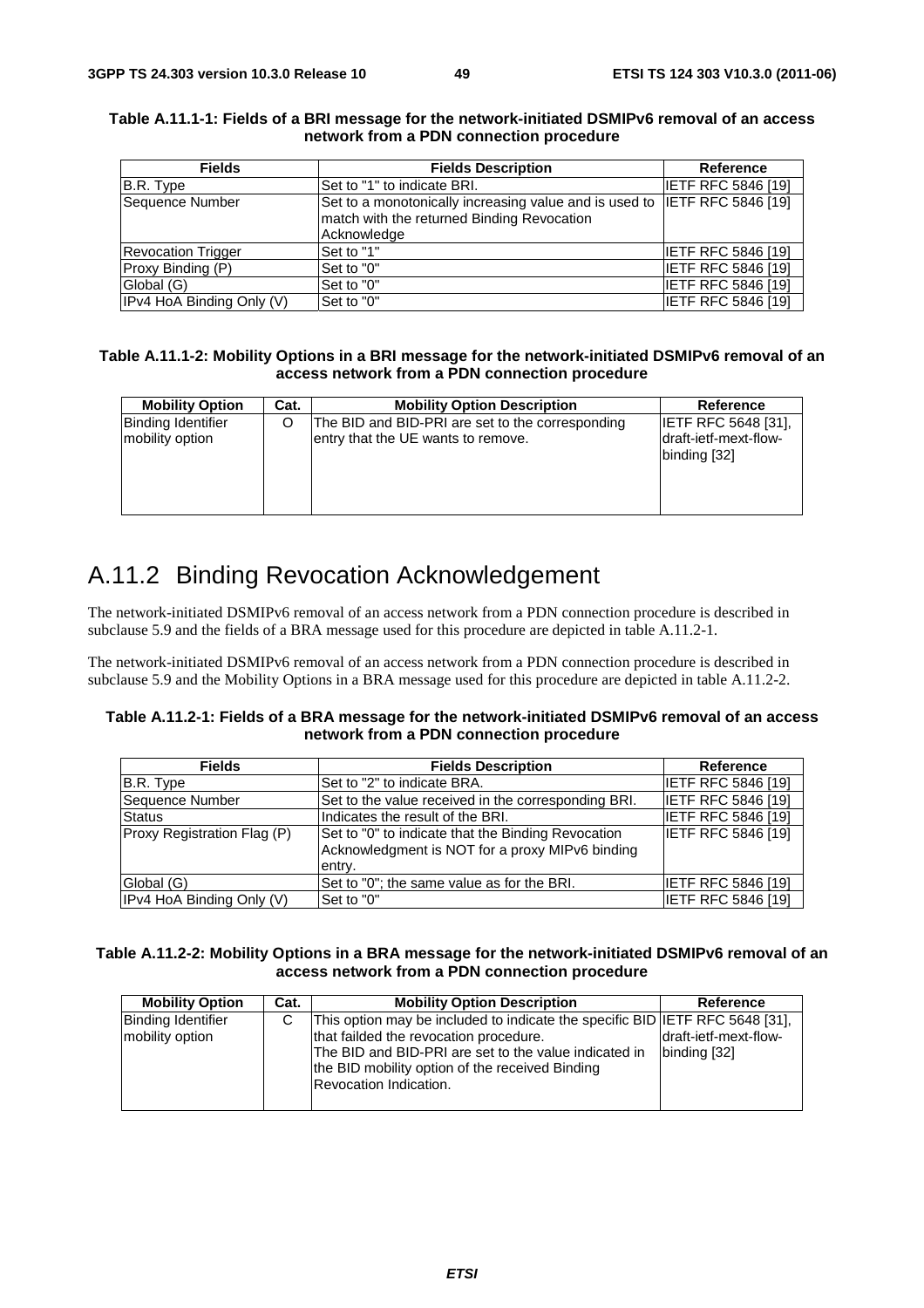## Annex B (normative): Extensions specific to the present document

### B.1 PDN Identifier notify payload

The format of the PDN Identifier notify payload is shown in figure B-1-1.

The PDN Identifier notify payload type is 40960. The length of the PDN Identifier notify payload is 21 octets. The IPv6 Home Network Prefix contains the IPv6 prefix of a PDN connection. The Prefix Length field indicates the length of the prefix contained in IPv6 Home Network Prefix field.

The other fields are defined by IETF RFC 4306 [28].



#### **Figure B.1-1: PDN Identifier notify payload format**

NOTE: As the notify payload notifies information relating an IKE\_SA, SPI Size field is set to 0 and there is no Security Parameter Index field.

### B.2 IFOM Capability notify payload

The format of the IFOM Capability notify payload is shown in figure B.2-1.

The length of the IFOM Capability notify payload is 4 octets. The IFOM Capability notify payload is used to indicate the IFOM capability.

The other fields are defined by IETF RFC 4306 [28].

Editor"s note: The IFOM Capability notify payload type is FFS and will be assigned by IANA



#### **Figure B.2-1: IFOM Capability notify payload format**

NOTE: As the notify payload notifies information relating to an IKE\_SA, SPI Size field is set to 0 and there is no Security Parameter Index field.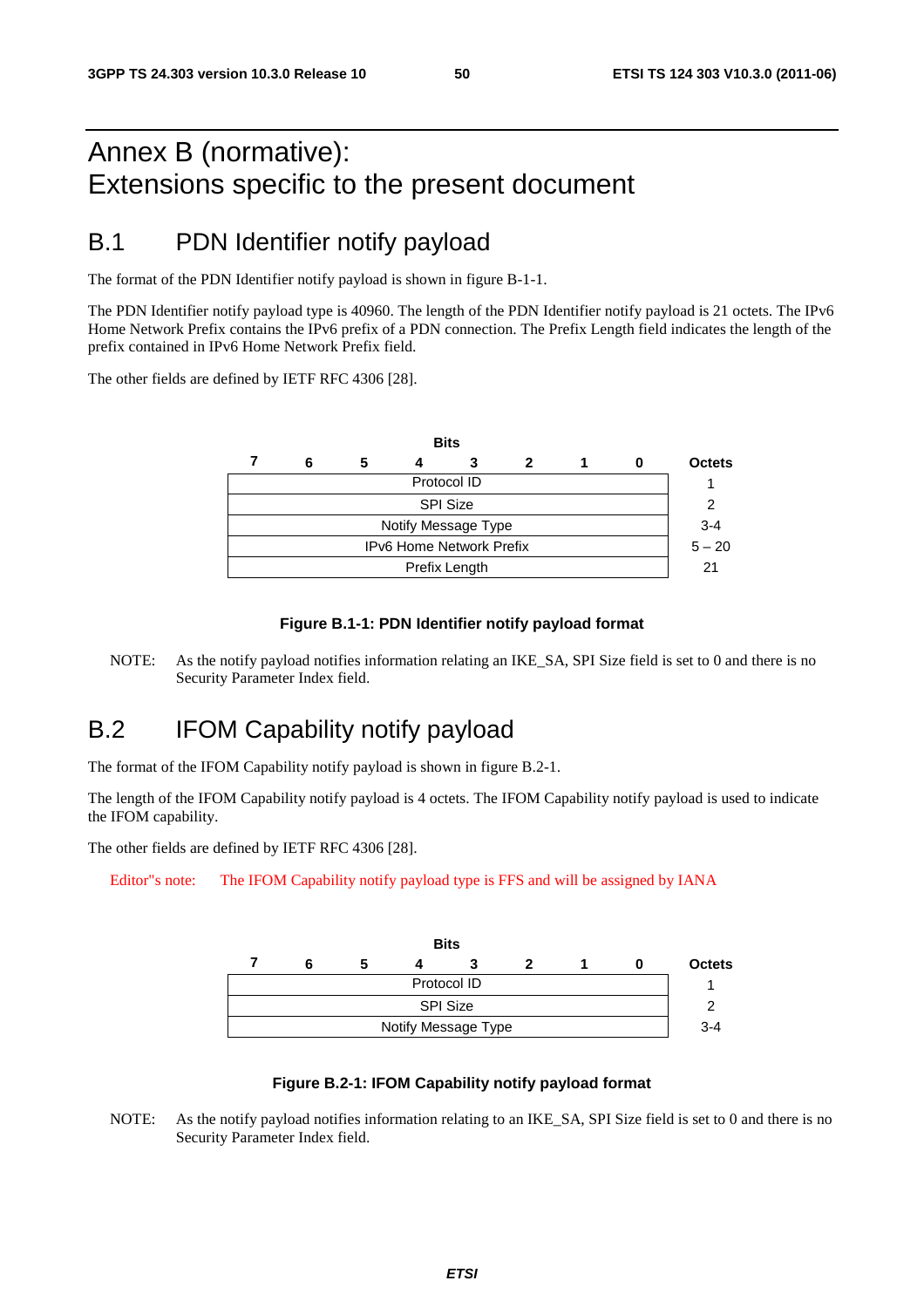## Annex C (informative): Change history

| Date    | TSG #            | TSG Doc. CR     |                     | <b>Rev Subject/Comment</b>                                                                                                                                                                                              | Old   | <b>New</b> |
|---------|------------------|-----------------|---------------------|-------------------------------------------------------------------------------------------------------------------------------------------------------------------------------------------------------------------------|-------|------------|
| 01-2008 |                  |                 |                     | Version 0.0.0 Editor's internal draft                                                                                                                                                                                   |       | 0.0.0      |
| 02-2008 | CT1 #51          |                 |                     | Includes the following contributions agreed in CT1 #51:<br>C1-080436, C1-080437                                                                                                                                         | 0.0.0 | 0.1.0      |
| 02-2008 | CT1 #51bis       |                 |                     | Includes the following contributions agreed in CT1<br>#51bis:                                                                                                                                                           | 0.1.0 | 0.2.0      |
|         |                  |                 |                     | C1-080770, C1-080776, C1-080791.                                                                                                                                                                                        |       |            |
| 02-2008 | Email-<br>review |                 |                     | Editorial/style corrections in the clean version                                                                                                                                                                        | 0.2.0 | 0.2.1      |
| 04-2008 | CT1 #52          |                 |                     | Includes the following contributions agreed in CT1 #52:                                                                                                                                                                 | 0.2.1 | 0.3.0      |
|         |                  |                 |                     | C1-080954, C1-080959, C1-080960, C1-081213, C1-<br>081232, C1-081398, C1-081399, C1-081400, C1-<br>081401, C1-081402, C1-081419                                                                                         |       |            |
| 04-2008 | Email-           |                 |                     | Editorial/style corrections in the clean version                                                                                                                                                                        | 0.3.0 | 0.3.1      |
|         | review           |                 |                     |                                                                                                                                                                                                                         |       |            |
| 05-2008 | CT1 #53          |                 |                     | Includes the following contributions agreed in CT1 #53:<br>C1-081590, C1-081594, C1-081693, C1-082079, C1-<br>082080, C1-082082, C1-082083, C1-082084, C1-<br>082063                                                    | 0.3.1 | 0.4.0      |
| 05-2008 | Email-<br>review |                 |                     | Editorial clean-up                                                                                                                                                                                                      | 0.4.0 | 0.4.1      |
| 05-2008 |                  |                 |                     | Version 1.0.0 to be presented to CT-40 created by MCC                                                                                                                                                                   | 0.4.1 | 1.0.0      |
| 07-2008 | CT1 #54          |                 |                     | Includes the following contributions agreed in CT1 #54:<br>C1-082122, C1-082364, C1-082368, C1-082693, C1-<br>082694, C1-082698, C1-082699, C1-082700 and C1-<br>082808                                                 | 1.0.0 | 1.1.0      |
| 08-2008 | CT1 #55          |                 |                     | Includes the following contributions agreed in CT1 #55:<br>C1-082827, C1-082828, C1-082989, C1-083003, C1-<br>083004, C1-083486, C1-083488, C1-083524 and C1-<br>083601                                                 | 1.1.0 | 1.2.0      |
| 10-2008 | CT1 #55bis       |                 |                     | Includes the following contributions agreed in CT1<br>#55bis: C1-083858, C1-083861, C1-084384, C1-<br>084454, C1-084455, C1-084457, C1-084458, C1-<br>084460, C1-084461, C1-084553, C1-084563, C1-<br>084564, C1-084565 | 1.2.0 | 1.3.0      |
| 11-2008 | CT1 #56          |                 |                     | Includes the following contributions agreed in CT1 #56:<br>C1-084692, C1-084693, C1-085379, C1-085517                                                                                                                   | 1.3.0 | 1.4.0      |
| 11-2008 | E-mail<br>review |                 |                     | Editorial clean-up                                                                                                                                                                                                      | 1.4.0 | 1.4.1      |
| 11-2008 | E-mail<br>review |                 |                     | Editorial clean-up                                                                                                                                                                                                      | 1.4.1 | 1.4.2      |
| 11-2008 | E-mail<br>review |                 |                     | Editorial clean-up                                                                                                                                                                                                      | 1.4.2 | 1.4.3      |
| 11-2008 |                  |                 |                     | Version 2.0.0 created for presentation to CT#42 for<br>approval                                                                                                                                                         | 1.4.3 | 2.0.0      |
| 12-2008 |                  |                 |                     | Version 8.0.0 created after approval in CT#42                                                                                                                                                                           | 2.0.0 | 8.0.0      |
| 03-2009 | CT-43            | CP-<br>090126   | 00011               | <b>Binding Update Optimization</b>                                                                                                                                                                                      | 8.0.0 | 8.1.0      |
| 03-2009 | $CT-43$          | CP-<br>090126   | 0003                | <b>BRI</b> error correction                                                                                                                                                                                             | 8.0.0 | 8.1.0      |
| 03-2009 | $CT-43$          | $CP-$<br>090129 | 0005 1              | Missing HA Initiated Multiple PDN Detach                                                                                                                                                                                | 8.0.0 | 8.1.0      |
| 03-2009 | $CT-43$          | CP-<br>090129   | 0007                | IPv4 HoA release                                                                                                                                                                                                        | 8.0.0 | 8.1.0      |
| 03-2009 | CT-43            | CP-<br>090125   | 0008 1              | Align with latest version of internet draft                                                                                                                                                                             | 8.0.0 | 8.1.0      |
| 03-2009 | CT-43            |                 |                     | Editorial cleanup by MCC                                                                                                                                                                                                | 8.0.0 | 8.1.0      |
| 06-2009 | CT-44            | CP-<br>090413   | $0004 \overline{3}$ | Discovery of the Home Agent address                                                                                                                                                                                     | 8.1.0 | 8.2.0      |
| 06-2009 | $CT-44$          | $CP-$<br>090413 | 0011 1              | HA discovery via DHCPv6                                                                                                                                                                                                 | 8.1.0 | 8.2.0      |
| 06-2009 | $CT-44$          | $CP-$<br>090413 | 0012                | Nemo Binding Acknowledgement Status value<br>clarification                                                                                                                                                              | 8.1.0 | 8.2.0      |
| 06-2009 | CT-44            | CP-<br>090413   | 0013                | Alternate Care-of Address correction                                                                                                                                                                                    | 8.1.0 | 8.2.0      |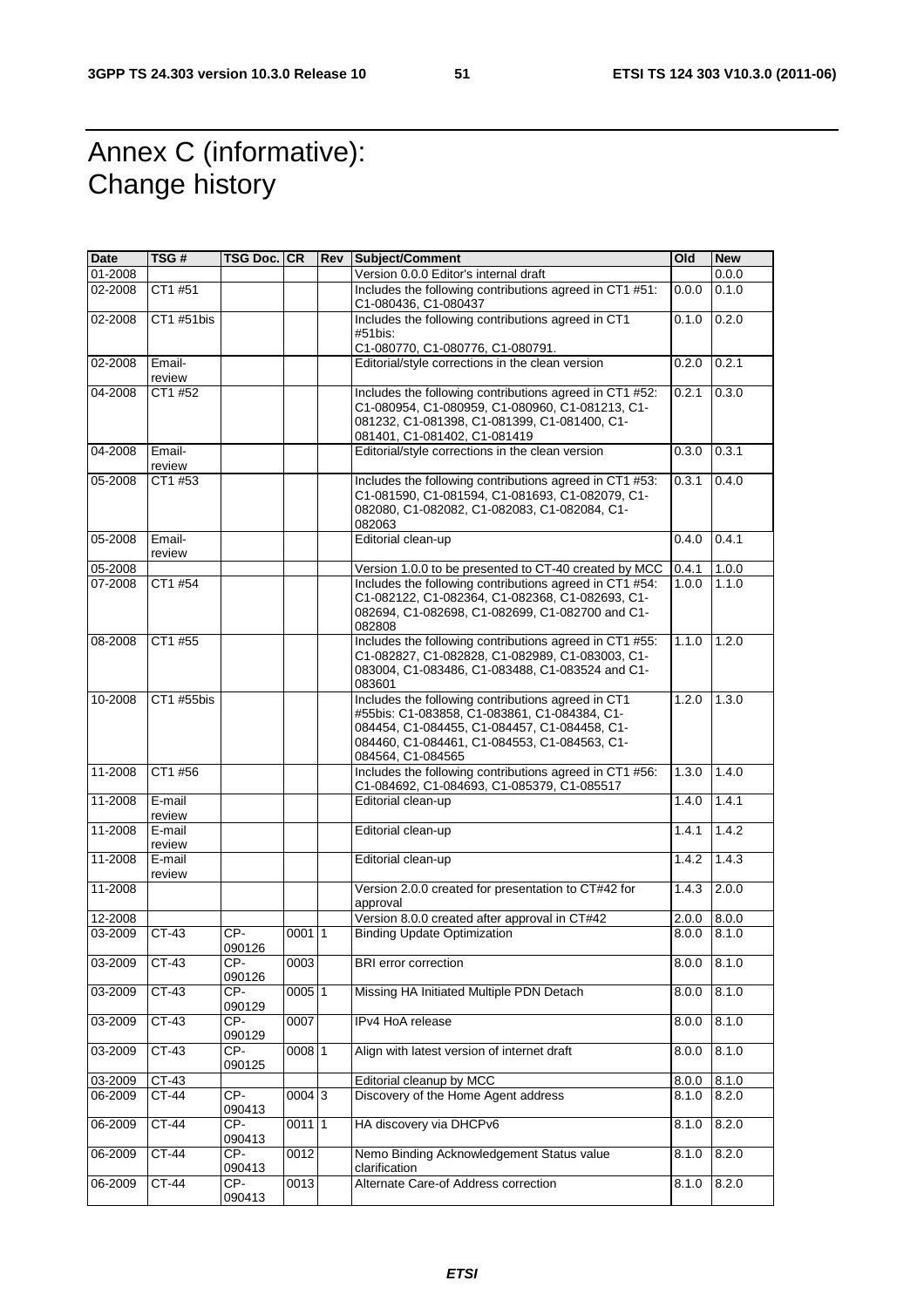| <b>Date</b> | TSG#    | TSG Doc. CR     |                     | Rev            | Subject/Comment                                                       | Old   | <b>New</b> |
|-------------|---------|-----------------|---------------------|----------------|-----------------------------------------------------------------------|-------|------------|
| $06 - 2009$ | CT-44   | CP-<br>090413   | 0014                |                | TLV Header Format flag references                                     | 8.1.0 | 8.2.0      |
| 06-2009     | CT-44   | CP-<br>090413   | 0016                |                | Update to the Binding Revocation Indication Message                   | 8.1.0 | 8.2.0      |
| 06-2009     | $CT-44$ | $CP-$<br>090413 | 0017                |                | Clarification of routing header usage                                 | 8.1.0 | 8.2.0      |
| 06-2009     | $CT-44$ | CP-<br>090324   | 00183               |                | HA reallocation procedure and Home Address request                    | 8.1.0 | 8.2.0      |
| 09-2009     | CT-45   | CP-<br>090655   | 0019                |                | DNS lookup at HA discovery based on DHCPv6                            | 8.2.0 | 8.3.0      |
| 09-2009     | $CT-45$ | $CP-$<br>090655 | 0021                | $\overline{1}$ | Clarification of IPv4 Home Address request                            | 8.2.0 | 8.3.0      |
| 09-2009     | $CT-45$ | $CP-$<br>090655 | 0023 1              |                | Update of TS after DS-MIPv6 RFC availability                          | 8.2.0 | 8.3.0      |
| 09-2009     | $CT-45$ | CP-<br>090655   | 0024 1              |                | Remove the static HNP configured in LTE capable UE                    | 8.2.0 | 8.3.0      |
| 09-2009     | CT-45   | CP-<br>090655   | 0025                |                | IPv4 address acknowledgement option type                              | 8.2.0 | 8.3.0      |
| 09-2009     | $CT-45$ | $CP-$<br>090655 | 0027                |                | Deletion of SA to the initial HA during HA reallocation<br>procedure  | 8.2.0 | 8.3.0      |
| 12-2009     | $CT-46$ | $CP-$<br>090901 | 0028                |                | RFC5555 missing reference                                             | 8.3.0 | 8.4.0      |
| 12-2009     | $CT-46$ | $CP-$<br>090901 | 0030                |                | A bit in BRI message                                                  | 8.3.0 | 8.4.0      |
| 12-2009     | $CT-46$ | CP-<br>090901   | 00311               |                | UE procedures at BRI reception                                        | 8.3.0 | 8.4.0      |
| 12-2009     | CT-46   | CP-<br>090901   | $0029$ 2            |                | Clarification of Binding Error message                                | 8.4.0 | 9.0.0      |
| 03-2010     | $CT-47$ | $CP-$<br>100107 | $0035$ 1            |                | Multiple PDN connections                                              | 9.0.0 | 9.1.0      |
| 03-2010     | $CT-47$ | $CP-$<br>100107 | 0037 1              |                | <b>PDN</b> connections                                                | 9.0.0 | 9.1.0      |
| 03-2010     | $CT-47$ | CP-<br>100107   | 0039                |                | Reference to redirect RFC                                             | 9.0.0 | 9.1.0      |
| 06-2010     | $CT-48$ | CP-<br>100339   | 0042                |                | Reference Updates                                                     | 9.1.0 | 9.2.0      |
| 06-2010     | $CT-48$ | CP-<br>100339   | 0044 2              |                | Usage of PDN prefix information with multiple PDNs to<br>the same APN | 9.1.0 | 9.2.0      |
| 09-2010     | CT-49   | $CP-$<br>100485 | $0048$ <sub>3</sub> |                | Usage of PDN Identifier notify payload                                | 9.2.0 | 9.3.0      |
| 09-2010     | $CT-49$ | CP-<br>100513   | $0049$ 4            |                | <b>IFOM Reference and Definitions</b>                                 | 9.3.0 | 10.0.0     |
| 09-2010     | $CT-49$ | CP-<br>100513   | 0050 6              |                | UE behaviour with multiple PDN connection for IFOM                    | 9.3.0 | 10.0.0     |
| 09-2010     | $CT-49$ | CP-<br>100513   | 0053 3              |                | Attach to additional access - general                                 | 9.3.0 | 10.0.0     |
| 09-2010     | CT-49   | CP-<br>100513   | $0054$ 5            |                | Dual Stack Mobile IPv6 inter-access flow mobility                     | 9.3.0 | 10.0.0     |
| 09-2010     | $CT-49$ | CP-<br>100513   | $0055$ <sup>2</sup> |                | Attach to additional access acting as home link - UE<br>behaviour     | 9.3.0 | 10.0.0     |
| 09-2010     | $CT-49$ | CP-<br>100513   | 0056 2              |                | Attach to additional access acting as visted link - UE<br>behaviour   | 9.3.0 | 10.0.0     |
| 09-2010     | $CT-49$ | CP-<br>100513   | $0057$ 2            |                | Attach to additional access acting as home link - HA<br>behaviour     | 9.3.0 | 10.0.0     |
| 09-2010     | $CT-49$ | CP-<br>100513   | 0058 1              |                | Attach to additional access acting as visited link - HA<br>behavior   | 9.3.0 | 10.0.0     |
| 09-2010     | CT-49   | CP-<br>100513   | 0059 2              |                | Access removal - general                                              | 9.3.0 | 10.0.0     |
| 09-2010     | $CT-49$ | CP-<br>100513   | 0060                |                | Home link access removal - UE behavior                                | 9.3.0 | 10.0.0     |
| 09-2010     | $CT-49$ | CP-<br>100513   | 0061 2              |                | Visited link access removal - UE behavior                             | 9.3.0 | 10.0.0     |
| 09-2010     | $CT-49$ | CP-<br>100513   | 0062                |                | Removal of an access acting as home link - HA<br>procedures           | 9.3.0 | 10.0.0     |
| 09-2010     | $CT-49$ | CP-<br>100513   | 0063 2              |                | Visited link access removal - HA behavior                             | 9.3.0 | 10.0.0     |
| 09-2010     | CT-49   | CP-<br>100513   | 0064 1              |                | IFOM initial attachment                                               | 9.3.0 | 10.0.0     |
| 09-2010     | $CT-49$ | CP-<br>100513   | 0065 1              |                | Message format for IP flow mobility                                   | 9.3.0 | 10.0.0     |
| 09-2010     | CT-49   | CP-<br>100520   | $0066$ <sup>2</sup> |                | Support of IPv6 Prefix Delegation on S2c                              | 9.3.0 | 10.0.0     |
| 09-2010     | $CT-49$ | CP-<br>100518   | 0067 1              |                | Usage of IP version for Care-of Address selection                     | 9.3.0 | 10.0.0     |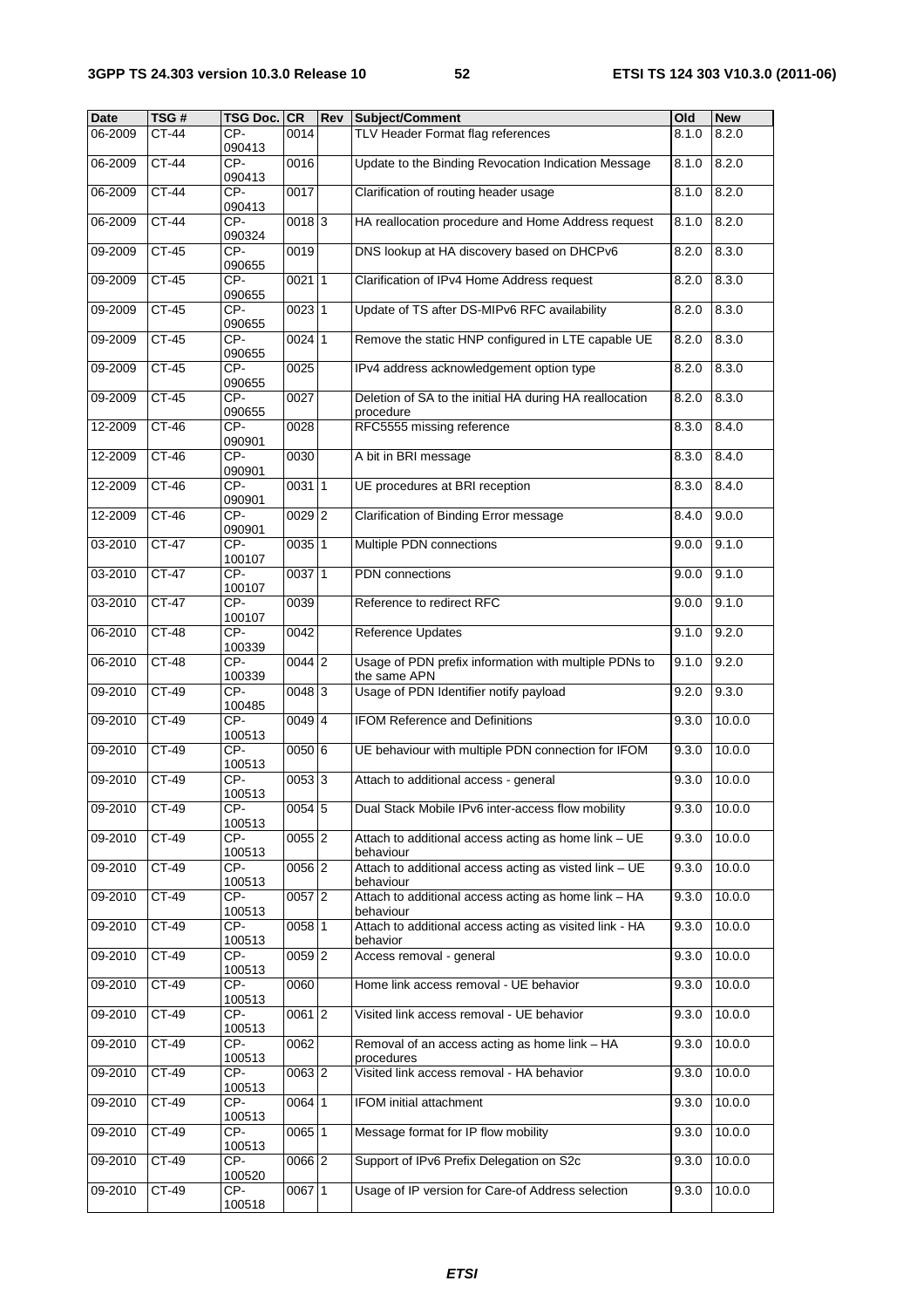| <b>Date</b> | TSG#    | <b>TSG Doc. CR</b> |                     | Rev | Subject/Comment                                                                    | Old | <b>New</b>                              |
|-------------|---------|--------------------|---------------------|-----|------------------------------------------------------------------------------------|-----|-----------------------------------------|
| 12-2010     | CT-50   | CP-<br>100754      | 0069 2              |     | IFOM Attach to additional access procedure                                         |     | 10.0.0 10.1.0                           |
| 12-2010     | $CT-50$ | CP-<br>100754      | $0070$ 2            |     | IFOM flow mobility procedure                                                       |     | 10.0.0 10.1.0                           |
| 12-2010     | $CT-50$ | CP-<br>100754      | 00711               |     | IFOM Remove a link - general                                                       |     | $10.0.0$ 10.1.0                         |
| 12-2010     | $CT-50$ | $CP-$<br>100754    | 0075 3              |     | Additional message format for IP flow mobility                                     |     | $10.0.0$ 10.1.0                         |
| 12-2010     | $CT-50$ | CP-<br>100754      | 00771               |     | Clarification on Dual Stack Mobile IPv6 re-registration                            |     | $10.0.0$ 10.1.0                         |
| 12-2010     | $CT-50$ | $CP-$<br>100754    | $0078$ <sub>3</sub> |     | Network-initiated detach in multiple Care-of addresses<br>use case                 |     | 10.0.0 10.1.0                           |
| 12-2010     | $CT-50$ | CP-<br>100763      | 0079 1              |     | Delegated Prefix in HA                                                             |     | 10.0.0 10.1.0                           |
| 12-2010     | $CT-50$ | $CP-$<br>100763    | $0080$ 1            |     | UE behaviour of DHCPv6 prefix delegation                                           |     | $10.0.0$ 10.1.0                         |
| 12-2010     | $CT-50$ | CP-<br>100754      | 0082 2              |     | Clarification on IFOM capability                                                   |     | 10.0.0 10.1.0                           |
| 12-2010     | $CT-50$ | $CP-$<br>100754    | $0083$ 1            |     | Corrections and clarifications on IFOM procedures                                  |     | 10.0.0 10.1.0                           |
| 12-2010     | $CT-50$ | $CP-$<br>100754    | $0084$ 5            |     | Access removal from PDN                                                            |     | 10.0.0 10.1.0                           |
| 12-2010     | $CT-50$ | $CP-$<br>100763    | 0087                |     | Assigned HNP in BA message                                                         |     | $10.0.0$ 10.1.0                         |
| 12-2010     | $CT-50$ | CP-<br>100754      | $0088$ 1            |     | <b>IFOM Capability Discovery</b>                                                   |     | $10.0.0$ 10.1.0                         |
| 12-2010     | CT-50   | CP-<br>100754      | 0089 2              |     | Error conditions for IFOM                                                          |     | 10.0.0 10.1.0                           |
| 03-2011     | $CT-51$ | $CP-$<br>110185    | $0093$ 1            |     | IFOM capability discovery through ISRP                                             |     | 10.1.0 10.2.0                           |
| 03-2011     | $CT-51$ | $CP-$<br>110185    | $0094$ 3            |     | IFOM condition for binding acknowledge                                             |     | 10.1.0 10.2.0                           |
| 03-2011     | $CT-51$ | CP-<br>110185      | 0095                |     | IFOM error condition                                                               |     | 10.1.0 10.2.0                           |
| 03-2011     | $CT-51$ | CP-<br>110185      | 0096 1              |     | IFOM correction on attach to additional access<br>procedure                        |     | 10.1.0 10.2.0                           |
| 03-2011     | $CT-51$ | $CP-$<br>110185    | 0098 1              |     | Network-initiated removal of an access                                             |     | $10.1.0$ 10.2.0                         |
| 03-2011     | $CT-51$ | CP-<br>110185      | 01003               |     | Revision to Network-initiated Removal of Foreign Link<br>from a PDN Connection     |     | 10.1.0 10.2.0                           |
| 03-2011     | $CT-51$ | CP-<br>110185      | 0101                |     | Modification of UE-initiated Removal of an Access<br>Network from a PDN Connection |     | 10.1.0 10.2.0                           |
| 03-2011     | $CT-51$ | $CP-$<br>110185    | 0102 1              |     | Correction to pointer to TS 24.302 for IFOM procedure                              |     | 10.1.0 10.2.0                           |
| 03-2011     | $CT-51$ | CP-<br>110185      | 0103                |     | IFOM extensions for handover                                                       |     | $10.\overline{1.0}$ $10.\overline{2.0}$ |
| 03-2011     | CT-51   | CP-<br>110185      | 0104                |     | IFOM capability discovery – PCO usage correction                                   |     | 10.1.0 10.2.0                           |
| 03-2011     | $CT-51$ | $CP-$<br>110185    | 0105                |     | Correction on 'O' flag                                                             |     | 10.1.0 10.2.0                           |
| 03-2011     | CT-51   | CP-<br>110185      | 0106 1              |     | Protocol type definition for IFOM capability IKE-v2<br>payload                     |     | 10.1.0 10.2.0                           |
| 03-2011     | $CT-51$ | CP-<br>110185      | $0107$ 2            |     | Routing of packets for IFOM                                                        |     | $10.1.0$ 10.2.0                         |
| 03-2011     | CT-51   | CP-<br>110185      | 0108                |     | Removal of editor"s note                                                           |     | 10.1.0 10.2.0                           |
| 03-2011     | CT-51   | CP-<br>110197      | $0109$ 2            |     | S2c data integrity protection                                                      |     | 10.1.0 10.2.0                           |
| 06-2011     | CT-52   | $CP-$<br>110478    | 0110 1              |     | References to RFC                                                                  |     | 10.2.0 10.3.0                           |